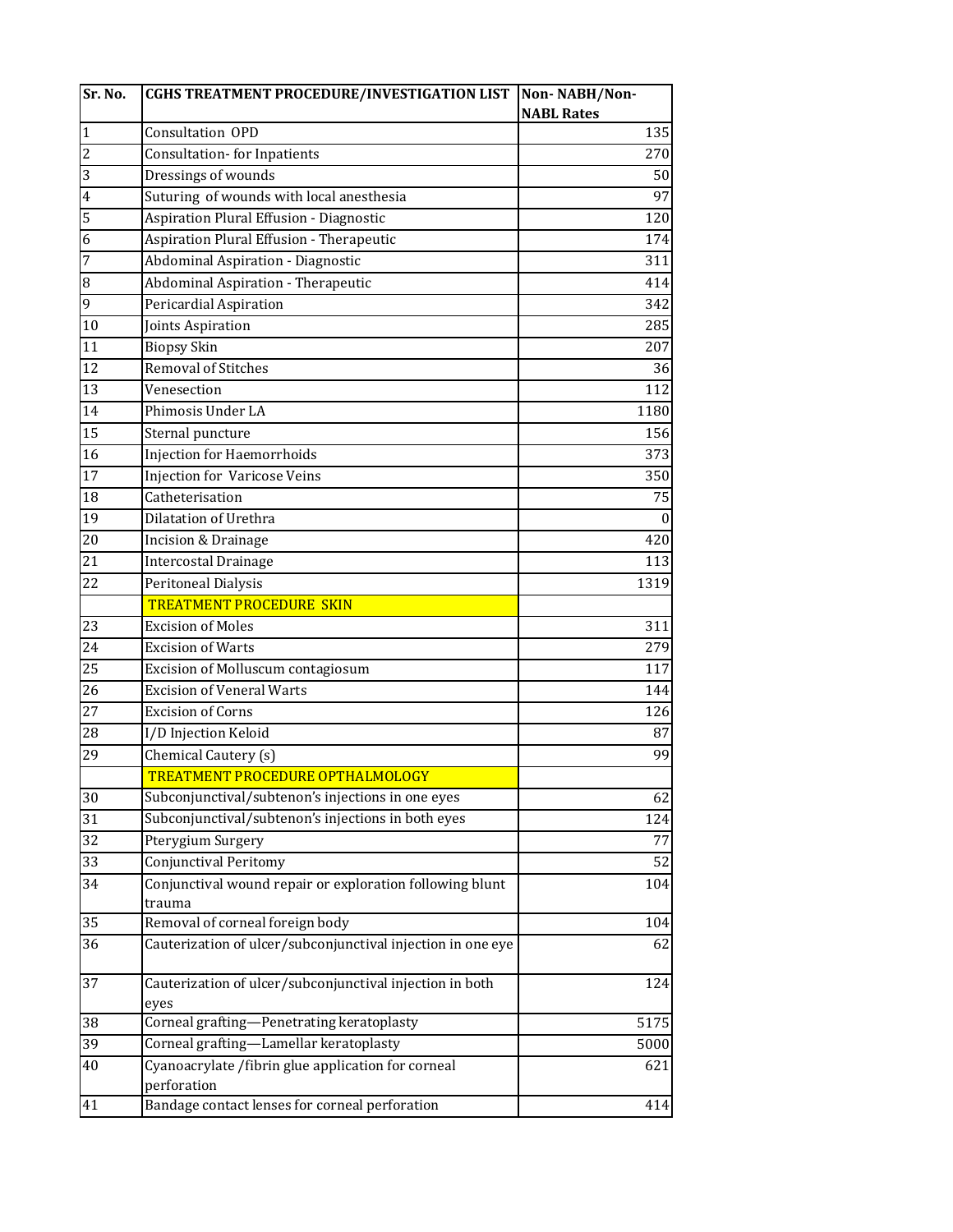| Sr. No.         | <b>CGHS TREATMENT PROCEDURE/INVESTIGATION LIST</b>            | Non-NABH/Non-     |
|-----------------|---------------------------------------------------------------|-------------------|
|                 |                                                               | <b>NABL Rates</b> |
| 42              | Scleral grafting or conjunctival flap for corneal perforation | 2070              |
| 43              | Keratoconus correction with therapeutic contact lenses        | 1080              |
| 44              | UV radiation for cross-linking for keratoconus                | 1800              |
| 45              | EDTA for band shaped keratopathy                              | 777               |
| 46              | Arcuate keratotomy for astigmatism                            | 2520              |
| 47              | Re-suturing (Primary suturing) of corneal wound               | 1035              |
| 48              | Penetrating keratoplasty ---- with glaucoma surgery           | 10930             |
| 49              | Penetrating keratoplasty --- with vitrectomy                  | 10930             |
| 50              | Penetrating keratoplasty ---- with IOL implantation           | 12290             |
| $\overline{51}$ | DALK- Deep anterior lamellar keratoplasty                     | 15525             |
| 52              | Keratoprosthesis stage I and II                               | 10350             |
| 53              | DSAEK-Descemet's stripping automated endothelial              | 15008             |
|                 | keratoplasty                                                  |                   |
| 54              | ALTK- Automated lamellar therapeutic keratoplasty             | 14850             |
| 55              | Probing and Syringing of lacrimal sac- in one eye             | 62                |
| 56              | Probing and Syringing of lacrimal sac- in both eye            | 124               |
| 57              | Dacryocystorhinostomy-Plain                                   | 2588              |
| 58              | Dacryocystorhinostomy-Plain with intubation and/or            | 8775              |
|                 | with lacrimal implants                                        |                   |
| 59              | Dacryocystorhinostomy-conjunctival with implant               | 8280              |
| $\overline{60}$ | Caliculoplasty                                                | 2070              |
| $\overline{61}$ | Dacryocystectomy                                              | 1553              |
| 62              | Punctal plugs for dry eyes                                    | 130               |
| 63              | Refraction                                                    | 36                |
| 64              | Indirect Ophthalmoscopy                                       | 67                |
| 65              | Orthoptic check-up- with synoptophore                         | 40                |
| 66              | Lees' charting or Hess' charting                              | 100               |
| 67              | Orthoptic exercises                                           | 45                |
| 68              | Pleoptic exercises                                            | 45                |
| 69              | Perimetry/field test-Goldman                                  | 130               |
| 70              | Perimetry/field test-automated                                | 130               |
| $\overline{71}$ | Fluorescein angiography for fundus or iris                    | 828               |
| $\overline{72}$ | Ultrasound A- Scan                                            | 777               |
| 73              | Ultrasound B- Scan                                            | 230               |
| 74              | <b>Fundus Photo Test</b>                                      | 180               |
| 75              | Indocyanin green angiography                                  | 828               |
| 76              | Corneal endothelial cell count with specular microscopy       | 207               |
| $77\,$          | Corneal topography                                            | 298               |
| 78              | Corneal pachymetry                                            | 207               |
| 79              | Auto-refraction                                               | 32                |
| ${\bf 80}$      | <b>Macular function tests</b>                                 | 44                |
| 81              | Potential acuity metry                                        | 100               |
| 82              | Laser interferometry                                          | 173               |
| 83              | OCT-Optical coherence tomography                              | 1913              |
| 84              | HRT-Heidelberg's retinal tomogram                             | 150               |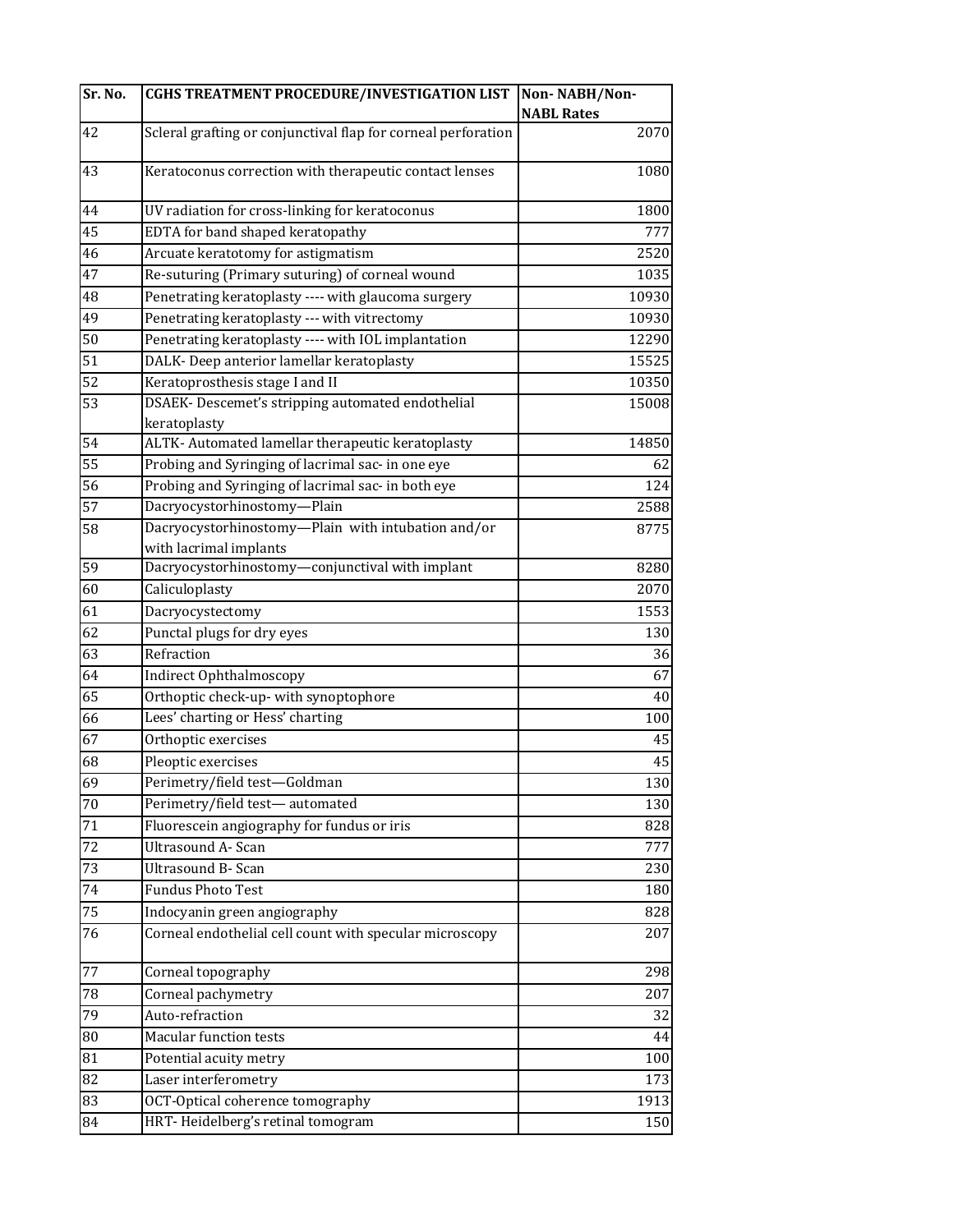| Sr. No. | <b>CGHS TREATMENT PROCEDURE/INVESTIGATION LIST</b>           | Non-NABH/Non-     |
|---------|--------------------------------------------------------------|-------------------|
|         |                                                              | <b>NABL Rates</b> |
| 85      | GDX--- Nerve fibre layer analyzer                            | 88                |
| 86      | UBM- Ultrasound bio microscopy                               | 150               |
| 87      | Non Contact tonometry                                        | 50                |
| 88      | IOP measurement with schiotz                                 | 27                |
| 89      | IOP measurement with applation tonometry                     | 45                |
| 90      | Three mirror examination for reti                            | $\overline{52}$   |
| 91      | 90 D lens examination                                        | 45                |
| 92      | Gonioscopy                                                   | 52                |
| 93      | Chalazion incision and curettage in one eye                  | 360               |
| 94      | Chalazion incision and curettage in both eyes                | 388               |
| 95      | Ptosis surgery with fasanella servat procedure               | 2070              |
| 96      | Ptosis surgery with LPS resection one lid                    | 4950              |
| 97      | Ptosis surgery with Sling surgery one lid                    | 6003              |
| 98      | Ectropion surgery- one lid                                   | 1350              |
| 99      | Ectropion surgery- both lids                                 | 2250              |
| 100     | Epicanthus correction                                        | 1550              |
| 101     | Cantholysis and canthotomy                                   | 518               |
| 102     | Entropion surgery- one lid                                   | 1242              |
| 103     | Entropion surgery- both lids                                 | 1800              |
| 104     | Tarsorraphy                                                  | 585               |
| 105     | Suturing of lid lacerations                                  | 1035              |
| 106     | Lid retraction repair                                        | 1530              |
| 107     | Concretions removal                                          | 104               |
| 108     | Bucket handle procedure for lid tumors                       | 311               |
| 109     | Cheek rotation flap for lid tumors                           | 6210              |
| 110     | Orbitotomy                                                   | 7245              |
| 111     | Enucleation                                                  | 2978              |
| 112     | Enucleation with orbital implants and artificial prosthesis  | 3000              |
| 113     | Evisceration                                                 | 3105              |
| 114     | Evisceration with orbital implants and artificial prosthesis | 5124              |
| 115     | Telecanthus correction                                       | 4658              |
| 116     | Orbital decompression                                        | 5175              |
| 117     | Exenteration                                                 | 5750              |
| 118     | Exenteration with skin grafting                              | 6210              |
| 119     | Fracture orbital repair                                      | 8280              |
| 120     | Retinal laser procedures                                     | 1350              |
| 121     | Retinal detachment surgery                                   | 10350             |
| 122     | Retinal detachment surgery with scleral buckling             | 12420             |
| 123     | Buckle removal                                               | 1035              |
| 124     | Silicone oil removal                                         | 2520              |
| 125     | Anterior retinal cryopexy                                    | 1046              |
| 126     | Squint correction for one eye                                | 4500              |
| 127     | Squint correction for both eyes                              | 6750              |
| 128     | Trabeculectomy                                               | 6210              |
| 129     | Trabeculotomy                                                | 6210              |
| 130     | Trabeculectomy with Trabeculotomy                            | 9315              |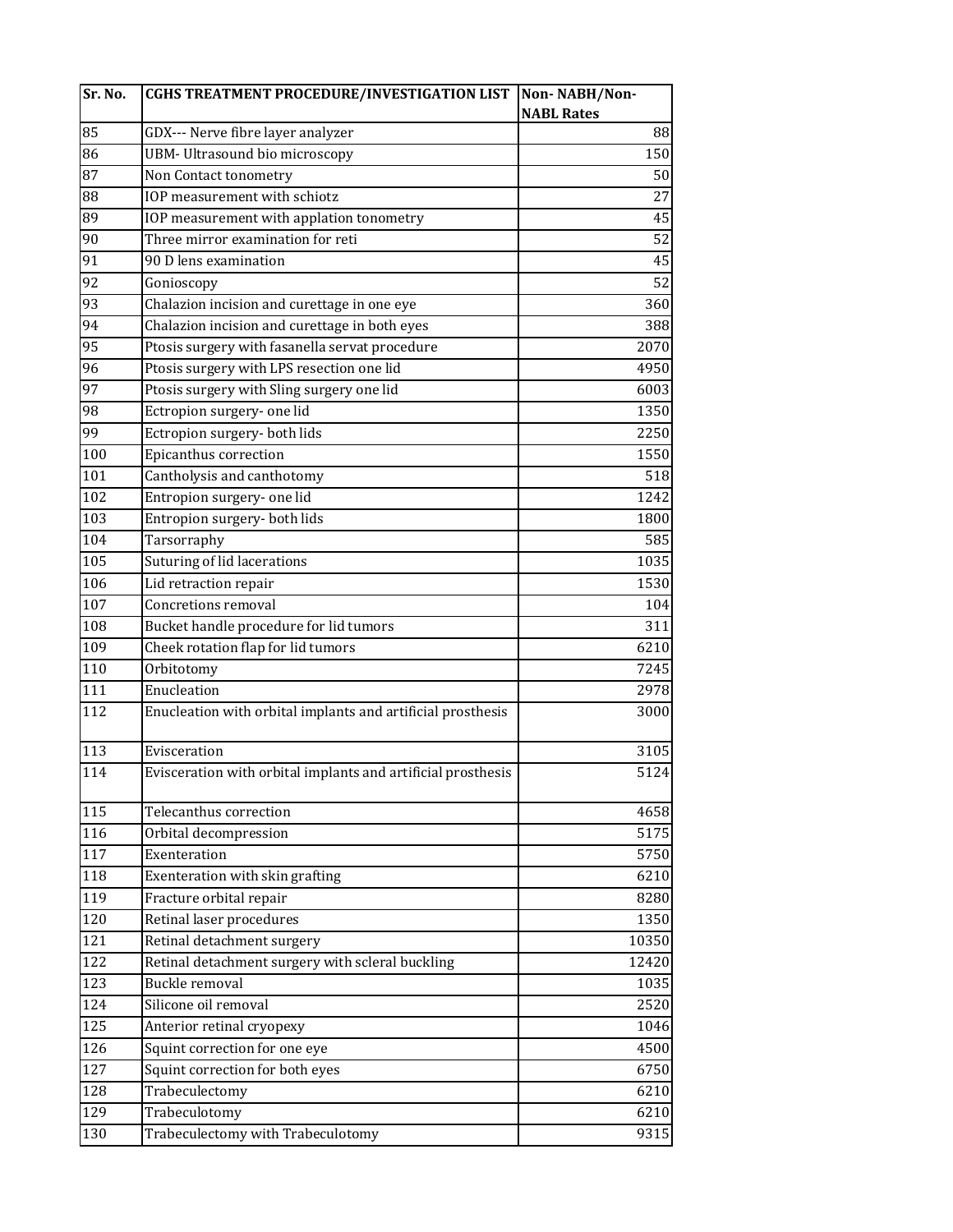| Sr. No. | <b>CGHS TREATMENT PROCEDURE/INVESTIGATION LIST</b>                          | Non-NABH/Non-     |
|---------|-----------------------------------------------------------------------------|-------------------|
|         |                                                                             | <b>NABL Rates</b> |
| 131     | Trephition                                                                  | 2070              |
| 132     | Goniotomy                                                                   | 311               |
| 133     | Glaucoma surgery with Glaucoma valves                                       | 6210              |
| 134     | Cyclocryotherapy                                                            | 1035              |
| 135     | YAG laser iridotomy                                                         | 1350              |
| 136     | YAG laser capsulotomy                                                       | 984               |
| 137     | ALT-Argon laser trabeculoplasty                                             | 1495              |
| 138     | PDT-Photodymic therapy                                                      | 3105              |
| 139     | TTT-Transpupillary thermal therapy                                          | 3000              |
| 140     | PTK-Phototherapeutic keratectomy                                            | 6750              |
| 141     | Argon/diode laser for retinal detatchment                                   | 1035              |
| 142     | Intralase application for keratoconus                                       | 5175              |
| 143     | EOG-electro-oculogram                                                       | 810               |
| 144     | ERG-Electro-retinogram                                                      | 715               |
| 145     | VEP- visually evoked potential                                              | 800               |
| 146     | Vitrectomy- pars plana                                                      | 10350             |
| 147     | Intravitreal injections- of antibiotics                                     | 1035              |
| 148     | Intravitreal injections- of lucentis excluding cost of drug                 | 3000              |
| 149     | X-Ray orbit                                                                 | 104               |
| 150     | CT-orbit and brain                                                          | 156               |
| 151     | MRI-Orbit and brain                                                         | 3105              |
| 152     | Dacryocystography                                                           | 306               |
| 153     | Orbital angio-graphical studies                                             | 1500              |
| 154     | <b>ECCE with IOL</b>                                                        | 3900              |
| 155     | SICS with IOL                                                               | 4500              |
| 156     | Phaco with foldable IOL (silicone and acrylic)/PMMA IOL                     | 9703              |
| 157     | Pars plana lensectomy with/without IOL                                      | $\overline{93}15$ |
| 158     | Secondary IOL implantation- AC IOL PC IOL or scleral<br>fixated IOL         | 6210              |
| 159     | Cataract extraction with IOL with capsular tension rings<br>(Cionni's ring) | 12150             |
| 160     | Optic nerve sheathotomy                                                     | 6750              |
| 161     | Iridodialysis repair or papillary reconstruction                            | 4500              |
| 162     | Iris cyst removal                                                           | 765               |
| 163     | Lid Abscess incision and Drainage                                           | 1530              |
| 164     | Orbital Abscess incision and Drainage                                       | 2700              |
| 165     | Biopsy                                                                      | 414               |
| 166     | Paracentesis                                                                | 207               |
| 167     | Scleral graft for scleral melting or perforation                            | 2520              |
| 168     | Amniotic membrane grafting                                                  | 990               |
| 169     | Cyclodiathermy                                                              | 2070              |
| 170     | Intraocular foreign body removal                                            | 168               |
| 171     | Electrolysis                                                                | 207               |
| 172     | Perforating injury repair                                                   | 4050              |
| 173     | Botulinum injection for blepharospasm or squint                             | 2500              |
|         | TREATMENT PROCEDURE DENTAL PROCEDURES                                       |                   |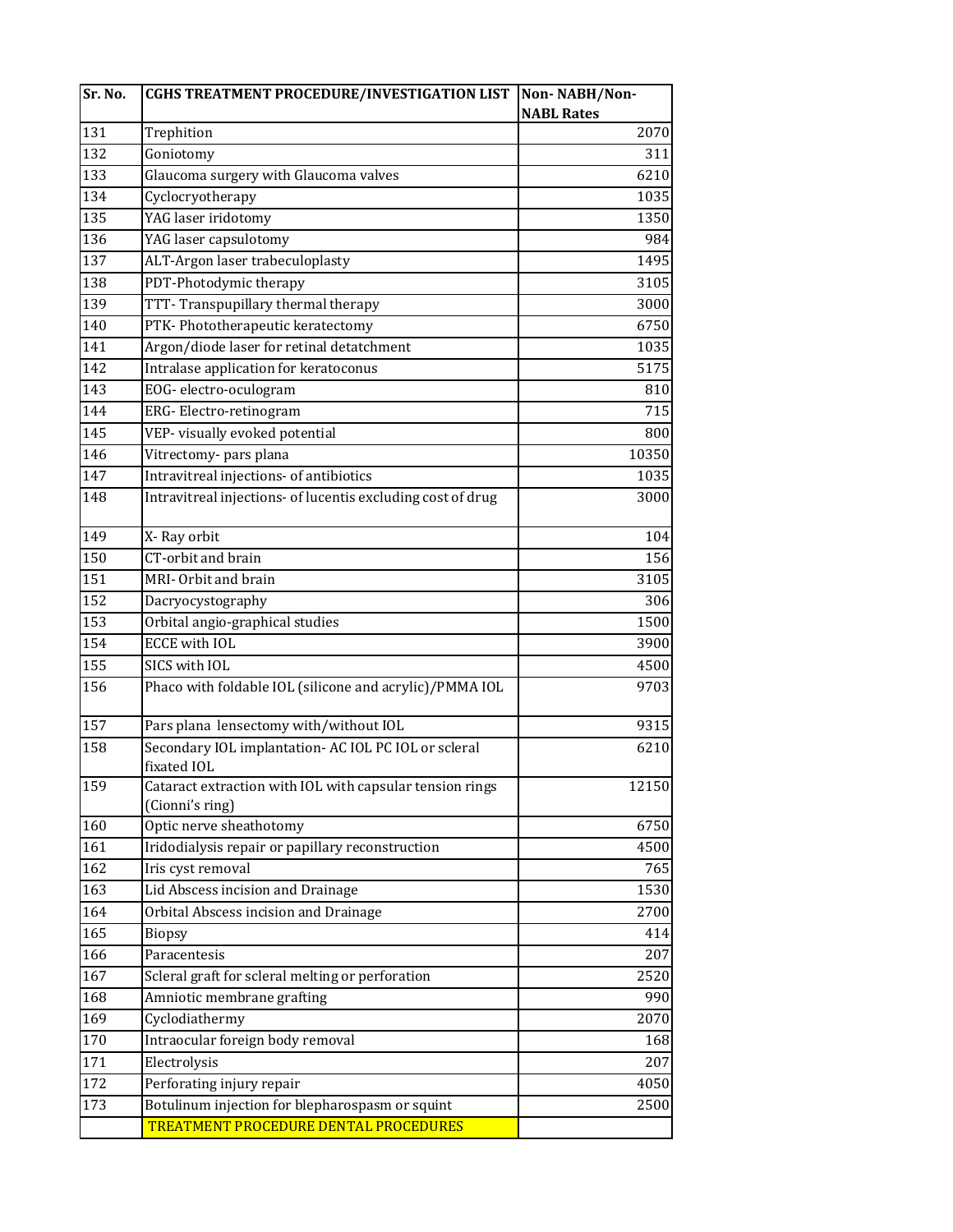| Sr. No. | <b>CGHS TREATMENT PROCEDURE/INVESTIGATION LIST</b>                                                 | Non-NABH/Non-     |
|---------|----------------------------------------------------------------------------------------------------|-------------------|
|         |                                                                                                    | <b>NABL Rates</b> |
| 174     | Flap Operation per quadrant                                                                        | 360               |
| 175     | Gingivectomy per quadrant                                                                          | 234               |
| 176     | Reduction & immobilization of fracture- Maxilla Under LA                                           | 900               |
| 177     | Reduction & immobilization of fracture-Mandible Under<br>LA                                        | 3150              |
| 178     | splints/Cirucum mandibular wiring under LA                                                         | 510               |
| 179     | splints/Cirucum mandibular wiring under GA                                                         | 990               |
| 180     | Internal wire fixation/plate fixation of Maxilla under LA                                          | 3000              |
| 181     | Internal wire fixation/plate fixation of Maxilla under GA                                          | 4000              |
| 182     | Internal wire fixation/plate fixation of Mandible under LA                                         | 3500              |
| 183     | Internal wire fixation/plate fixation of Mandible under GA                                         | 4250              |
| 184     | Extraction per tooth under LA                                                                      | 80                |
| 185     | Complicated Ext. per Tooth under LA                                                                | 100               |
| 186     | Extraction of impacted tooth under LA                                                              | 160               |
| 187     | Extraction in mentally retarded/patients with systemic                                             | 939               |
|         |                                                                                                    |                   |
|         | diseases/patient with special needs under short term GA                                            |                   |
| 188     | Cyst & tumour of Maxilla /mandible by enucleation/                                                 | 244               |
| 189     | excision/ marsupalisation upto 4 cms under LA<br>Cyst & tumour of Maxilla/mandible by enucleation/ | 406               |
|         | excision/ marsupalisation size more than 4 cms under                                               |                   |
|         | LA                                                                                                 |                   |
| 190     | Cyst & tumour of Maxilla/mandible by                                                               | 1000              |
|         | enucleation/excision/marsupalisation size more than 4                                              |                   |
|         | cms under GA                                                                                       |                   |
| 191     | TM joint ankylosis- under GA                                                                       | 7500              |
| 192     | <b>Biopsy Intraoral-Soft tissue</b>                                                                | 374               |
| 193     | <b>Biopsy Intraoral-Bone</b>                                                                       | 374               |
| 194     | Hemi-mandibulectomy with graft                                                                     | 18900             |
| 195     | Hemi-mandibulectomy without graft                                                                  | 18900             |
| 196     | Segmental-mandibulectomy with graft                                                                | 3400              |
| 197     | Segmental-mandibulectomy without graft                                                             | 990               |
| 198     | Maxillectomy-Total with graft                                                                      | 2500              |
| 199     | Maxillectomy-Total without graft                                                                   | 1950              |
| 200     | Maxillectomy- partial with graft                                                                   | 3000              |
| 201     | Maxillectomy- partial without graft                                                                | 2500              |
| 202     | Release of fibrous bands & grafting -in (OSMF) treatment                                           | 1500              |
|         | under GA                                                                                           |                   |
| 203     | Pre-prosthetic surgery- Alveoloplasty                                                              | 500               |
| 204     | Pre-prosthetic surgery - ridge augmentation                                                        | 1200              |
| 205     | Root canal Treatment(RCT) Anterior teeth(per tooth)                                                | 500               |
| 206     | Root canal Treatment(RCT) Posterior teeth (per tooth)                                              | 700               |
| 207     | Apicoectomy-Single root                                                                            | 500               |
| 208     | Apicoectomy-Multiple roots                                                                         | 650               |
|         |                                                                                                    |                   |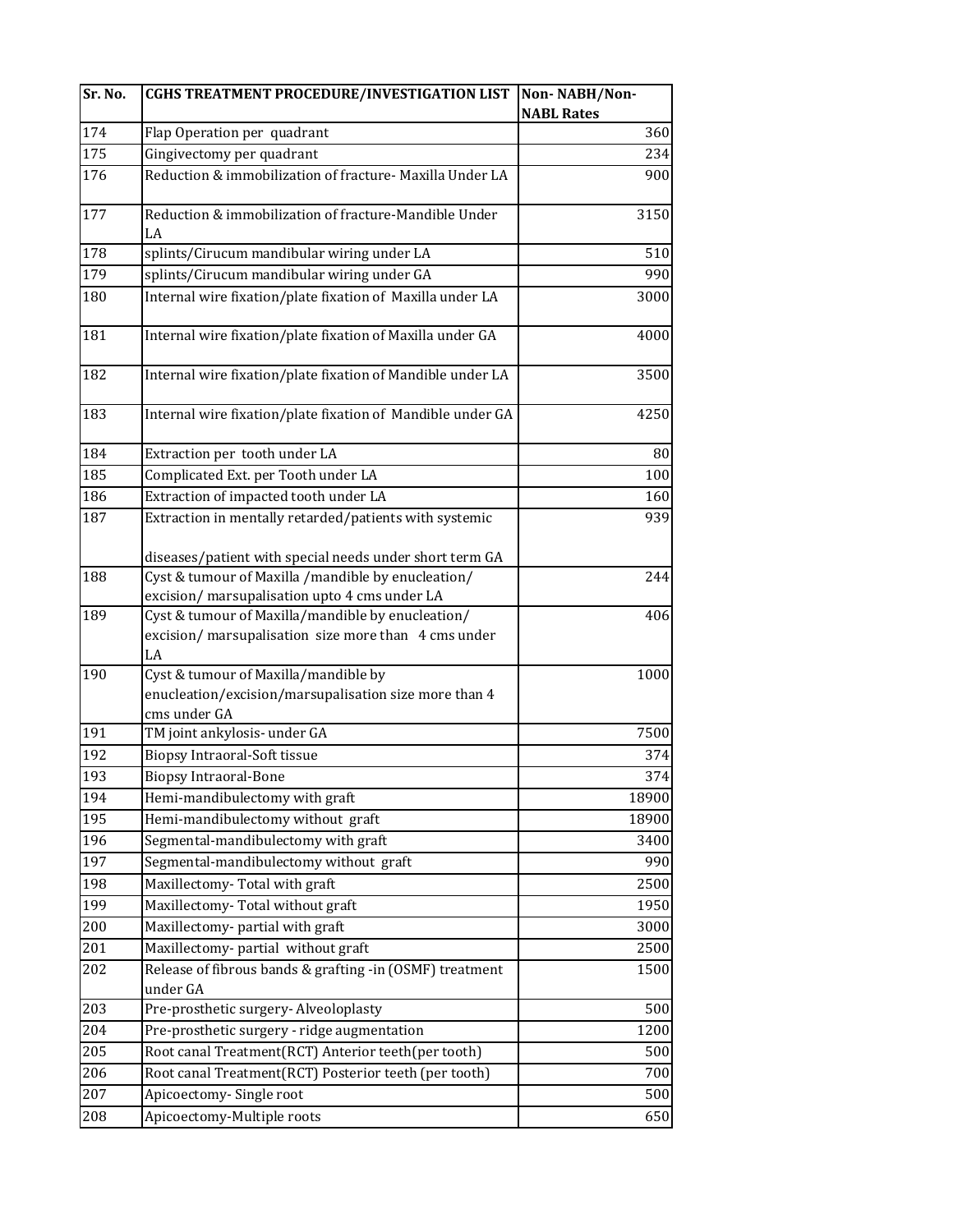| Sr. No. | CGHS TREATMENT PROCEDURE/INVESTIGATION LIST                  | Non-NABH/Non-     |
|---------|--------------------------------------------------------------|-------------------|
|         |                                                              | <b>NABL Rates</b> |
| 209     | Metal Crown-per unit                                         | 500               |
| 210     | Metal Crown with Acrylic facing per unit                     | 700               |
| 211     | Complete single denture-metal based                          | 1500              |
| 212     | Complete denture-acrylic based per arch                      | 950               |
| 213     | Removable partial denture-Metal based-upto 3 teeth           | 700               |
| 214     | Removable partial denture-Metal based-more than 3 teeth      | 810               |
| 215     | Removable partial denture-Acrylic based-upto 3 teeth         | 500               |
| 216     | Removable partial denture-Acrylic based-more than 3<br>teeth | 264               |
| 217     | Amalgum restoration-per tooth                                | 200               |
| 218     | Composite Restoration-per tooth-anterior tooth               | 250               |
| 219     | Glas Ionomer-per tooth                                       | 200               |
| 220     | Scaling & polishing                                          | 300               |
| 221     | Removable Orthodontics appliance- per Arch                   | 700               |
| 222     | Fixed Orhtodontics-per Arch                                  | 1150              |
| 223     | Space maintainers-Fixed                                      | 500               |
| 224     | Habit breaking appliances-removable                          | 800               |
| 225     | Habit breaking appliances-Fixed                              | 1500              |
| 226     | <b>Expansion plate</b>                                       | 1000              |
| 227     | Feeding appliance for cleft palate                           | 1500              |
| 228     | Maxillo-facial prosthesis (sal/auricular/orbital/facial lost | 3500              |
|         | part)                                                        |                   |
| 229     | Functional orthodentic appliances                            | 3000              |
| 230     | Obturator (Maxillo-facial)                                   | 1500              |
| 231     | Occlusal night guard(splint)                                 | 800               |
|         | <b>TREATMENT PROCEDURE ENT</b>                               |                   |
| 232     | Pure Tone Audiogram                                          | 155               |
| 233     | Impedence with stepedeal reflex                              | 207               |
| 234     | <b>SISI Tone Decay</b>                                       | 119               |
| 235     | Multiple hearing assessment test to Adults                   | 104               |
| 236     | <b>Speech Discrimination Score</b>                           | 81                |
| 237     | Speech Assessment                                            | 120               |
| 238     | Speech therapy per session of 30-40 minutes                  | 118               |
| 239     | Cold Calorie Test for Vestibular function                    | 155               |
| 240     | Removal of foreign body From Nose                            | 311               |
| 241     | Removal of foreign body From Ear                             | 207               |
| 242     | Syringing (Ear)                                              | 149               |
| 243     | Polyp removal under LA                                       | 518               |
| 244     | Polyp removal under GA                                       | 850               |
| 245     | Peritonsillar abscess Drainage under LA                      | 1304              |
| 246     | Myringoplasty                                                | 6210              |
| 247     | Staepedectomy                                                | 8280              |
| 248     | Myringotomy with Grommet insertion                           | 4140              |
| 249     | Tympanotomy                                                  | 7763              |
| 250     | Tympanoplasty                                                | 12420             |
| 251     | Mastoidectomy                                                | 13455             |
| 252     | Otoplasty                                                    | 14490             |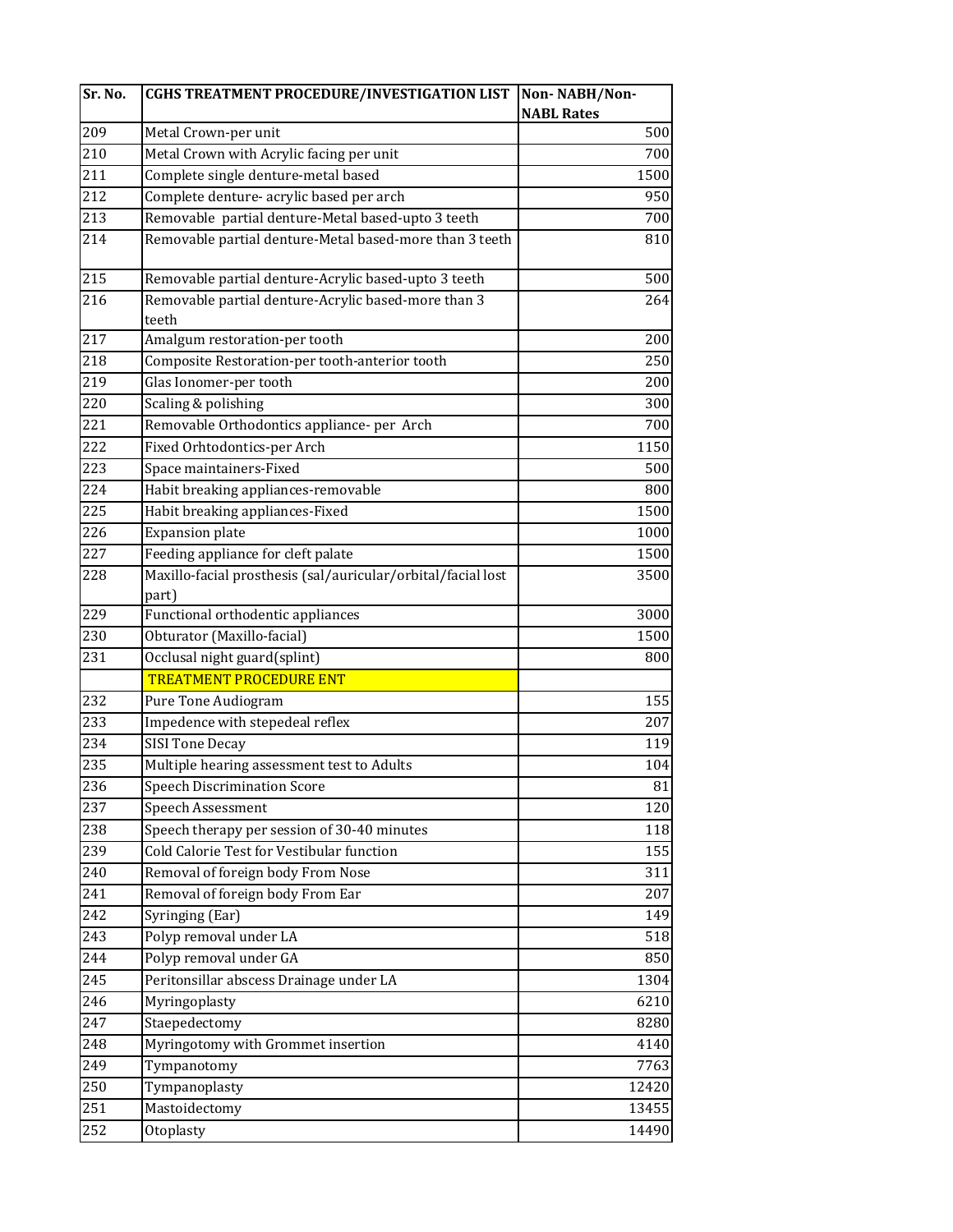| Sr. No. | <b>CGHS TREATMENT PROCEDURE/INVESTIGATION LIST</b>           | Non-NABH/Non-     |
|---------|--------------------------------------------------------------|-------------------|
|         |                                                              | <b>NABL Rates</b> |
| 253     | Labyrinthectomy                                              | 12420             |
| 254     | Skull Base surgery                                           | 23000             |
| 255     | <b>Facial Nerve Decompression</b>                            | 15525             |
| 256     | Septoplasty                                                  | 5175              |
| 257     | <b>Submucous Resection</b>                                   | 6583              |
| 258     | Septo-rhinoplasty                                            | 14490             |
| 259     | Rhinoplasty-Non-cosmetic                                     | 10350             |
| 260     | <b>Fracture Reduction</b>                                    | 4250              |
| 261     | Intra nasal Diathermy                                        | 1035              |
| 262     | Turbinectomy                                                 | 5175              |
| 263     | Endoscopic DCR                                               | 11700             |
| 264     | Endoscopic Surgery                                           | 12420             |
| 265     | Septal Perforation Repair                                    | 12420             |
| 266     | <b>Antrum Puncture</b>                                       | 855               |
| 267     | Lateral Rhinotomy                                            | 1000              |
| 268     | Cranio-facial resection                                      | 23000             |
| 269     | Caldwell Luc Surgery                                         | 9563              |
| 270     | Angiofibroma Excision                                        | 16000             |
| 271     | Endoscopic Hypophysectomy                                    | 19350             |
| 272     | <b>Endoscopic Optic Nerve Decompression</b>                  | 29498             |
| 273     | Decompression of Orbit                                       | 22950             |
| 274     | Punch/Wedge biopsy                                           | 607               |
| 275     | Tonsillectomy                                                | 5000              |
| 276     | Uvulo-palatoplasty                                           | 15000             |
| 277     | FESS for antrochoal polyp                                    | 5175              |
| 278     | FESS for ethmoidal polyp                                     | 5175              |
| 279     | Polyp removal ear                                            | 673               |
| 280     | Polyp removal Nose(Septal polyp)                             | 673               |
| 281     | Mastoidectomy plus Ossciculoplasty including TORP or<br>PORP | 2174              |
| 282     | Endolymphatic sac decompression                              | 2588              |
| 283     | Diagnostic endoscopy under GA                                | 2070              |
| 284     | Yonges operation for Atrophic rhinitis                       | 6210              |
| 285     | Vidian neurectomy for vasomotor Rhinitis                     | 9315              |
| 286     | Nasal Packing-anterior                                       | 311               |
| 287     | Nasal Packing-posterior                                      | 725               |
| 288     | Ranula Excision                                              | 6159              |
| 289     | Tongue Tie excision                                          | 1500              |
| 290     | Sub Mandibular Duct Lithotomy                                | 242               |
| 291     | Adenoidectomy                                                | 5640              |
| 292     | Palatopharyngoplasty                                         | 7349              |
| 293     | Pharyngoplasty                                               | 15474             |
| 294     | Styloidectomy                                                | 8280              |
| 295     | Direct laryngoscopy including Biopsy under GA                | 4500              |
| 296     | Oesophagoscopy/foreign body removal from                     | 1620              |
| 297     | Bronchoscopy with F.B.removal                                | 2438              |
| 298     | Other Major Surgery                                          | 15000             |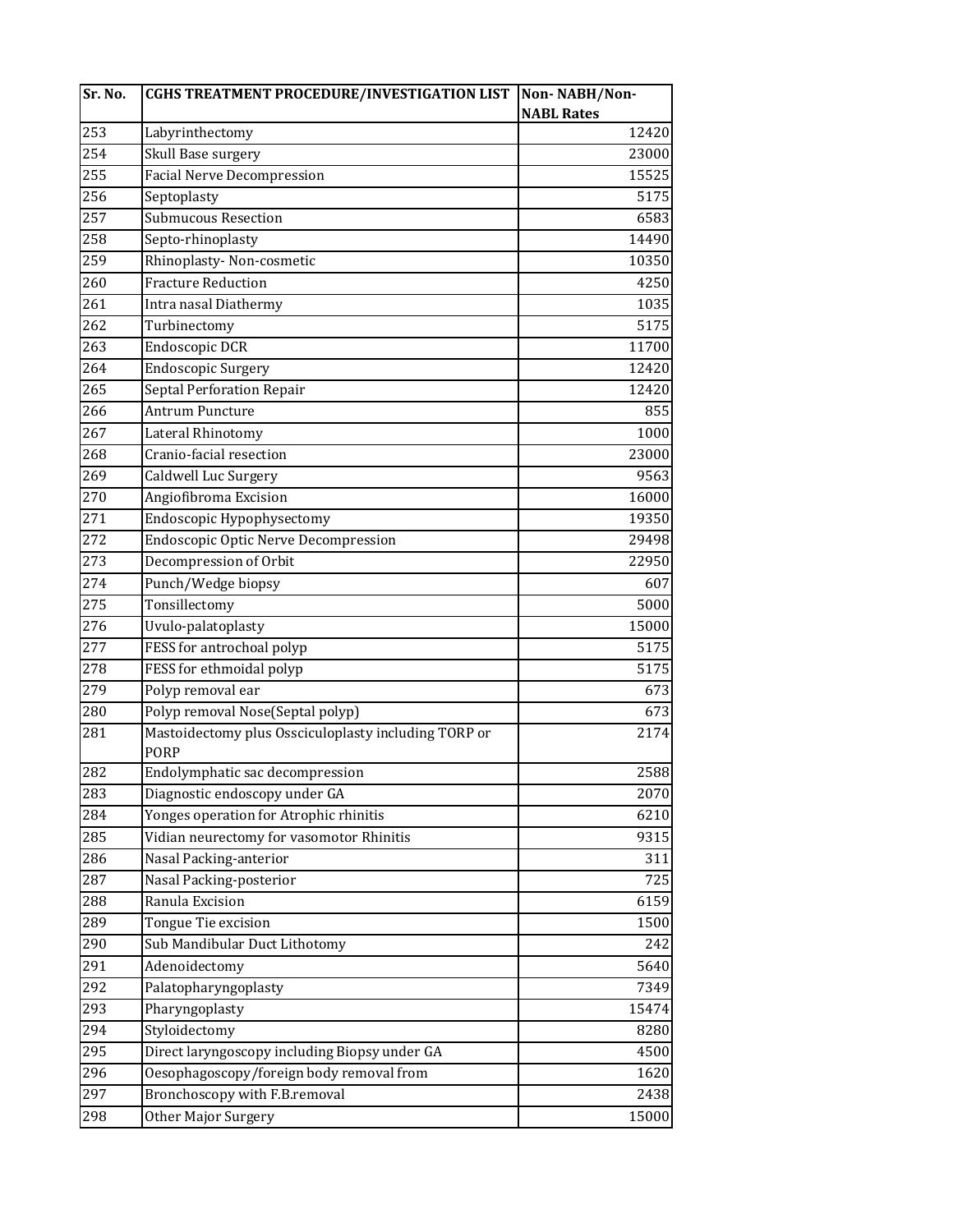| Sr. No. | <b>CGHS TREATMENT PROCEDURE/INVESTIGATION LIST</b>      | Non-NABH/Non-<br><b>NABL Rates</b> |
|---------|---------------------------------------------------------|------------------------------------|
| 299     | <b>Other Minor Surgery</b>                              | 8500                               |
|         | <b>TREATMENT PROCEDURE FOR HEAD AND NECK</b>            |                                    |
| 300     | Ear Lobe Repair one side                                | 492                                |
| 301     | Excision of Pinna for Growth (Squamous/Basal/Injuries)  | 3600                               |
|         | Skin Only                                               |                                    |
| 302     | Excision of Pinna for Growth (Squamous/Basal/ Injuries) | 3800                               |
|         | Skin and Cartilage                                      |                                    |
| 303     | Partial Amputation of Pinna                             | 4500                               |
| 304     | <b>Total Amputation of Pinna</b>                        | 6200                               |
| 305     | Total Amputation & Excision of External Auditory Meatus | 1500                               |
| 306     | Excision of Cystic Hygroma                              | 4658                               |
| 307     | Excision of Cystic Hygroma Extensive                    | 6707                               |
| 308     | <b>Excision of Branchial Cyst</b>                       | 9315                               |
| 309     | <b>Excision of Branchial Sinus</b>                      | 9315                               |
| 310     | <b>Excision of Pharyngeal Diverticulum</b>              | 9522                               |
| 311     | <b>Excision of Carotid Body-Tumours</b>                 | 11475                              |
| 312     | <b>Operation for Cervical Rib</b>                       | 11250                              |
| 313     | <b>Block Dissection of Cervical Lymph Nodes</b>         | 13500                              |
| 314     | Pharyngectomy & Reconstruction                          | 13500                              |
| 315     | Operation for Carcinoma Lip - Wedge-Excision            | 7245                               |
| 316     | Operation for Carcinoma Lip - Vermilionectomy           | 5758                               |
| 317     | Operation for Carcinoma Lip - Wedge Excision and        | 8400                               |
|         | Vermilonectomy                                          |                                    |
| 318     | <b>Estlander Operation</b>                              | 6728                               |
| 319     | Abbe Operation                                          | 9800                               |
| 320     | <b>Cheek Advancement</b>                                | 8798                               |
| 321     | <b>Excision of the Maxilla</b>                          | 173885                             |
| 322     | Excision of mandible-segmental                          | 13973                              |
| 323     | Mandibulectomy                                          | 18900                              |
| 324     | Partial Glossectomy                                     | 4968                               |
| 325     | Hemiglossectomy                                         | 7000                               |
| 326     | <b>Total Glossectomy</b>                                | 20597                              |
| 327     | Commondo Operation                                      | 20000                              |
| 328     | Parotidectomy - Superficial                             | 10868                              |
| 329     | Parotidectomy - Total                                   | 13500                              |
| 330     | Parotidectomy - Radical                                 | 17595                              |
| 331     | <b>Repair of Parotid Duct</b>                           | 10350                              |
| 332     | Removal of Submandibular Salivary gland                 | 7763                               |
| 333     | Hemithyroidectomy                                       | 9500                               |
| 334     | Partial Thyroidectomy (lobectomy)                       | 10350                              |
| 335     | Subtotal Thyroidectomy                                  | 11748                              |
| 336     | <b>Total Thyroidectomy</b>                              | 17100                              |
| 337     | Resection Enucleation of thyroid Adenoma                | 9522                               |
| 338     | <b>Total Thyroidectomy and Block Dissection</b>         | 23805                              |
| 339     | <b>Excision of Lingual Thyroid</b>                      | 15194                              |
| 340     | Excision of Thyroglossal Cyst/Fistula                   | 11903                              |
| 341     | Excision of Parathyroid Adenoma/Carcinoma               | 19148                              |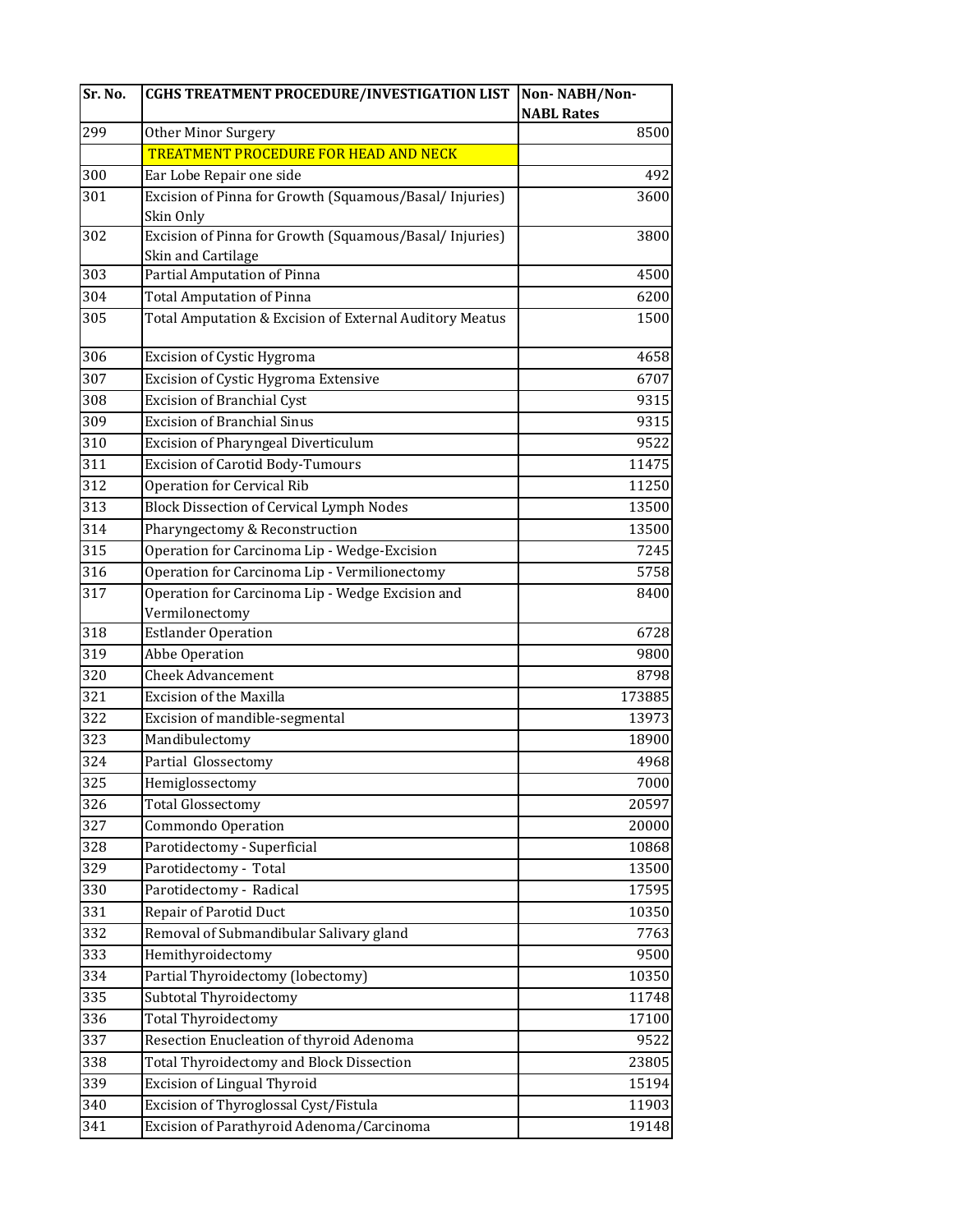| Sr. No.         | <b>CGHS TREATMENT PROCEDURE/INVESTIGATION LIST</b> | Non-NABH/Non-     |
|-----------------|----------------------------------------------------|-------------------|
|                 |                                                    | <b>NABL Rates</b> |
| 342             | Laryngectomy                                       | 17825             |
| 343             | Laryngo Pharyngectomy                              | 27000             |
| 344             | <b>Hyoid Suspension</b>                            | 9315              |
| 345             | Genioplasty                                        | 12000             |
| 346             | Direct Laryngoscopy including biopsy under GA      | 4658              |
| 347             | Phonosurgery                                       | 12420             |
| 348             | Fibroptic examition of Larynx under LA             | 1553              |
| 349             | Microlaryngeal Surgery                             | 9315              |
| 350             | Laryngofissure                                     | 15525             |
| 351             | <b>Tracheal Stenosis Excision</b>                  | 17802             |
|                 | <b>Head and neck cancer</b>                        | 40000             |
| 352             | <b>Excisional Biopsies</b>                         | 5175              |
| 353             | Benign Tumour Excisions                            | 8850              |
| 354             | Temporal Bone subtotal resection                   | 18630             |
| 355             | Modified Radical Neck Dissection                   | 22770             |
| 356             | <b>Carotid Body Excision</b>                       | 25000             |
| 357             | <b>Total Laryngectomy</b>                          | 35273             |
| 358             | Flap Reconstructive Surgery                        | 37260             |
| 359             | Parapharyngeal Tumour Excision                     | 35397             |
| 360             | Other Major Surgery                                | 21250             |
| 361             | Other Minor Surgery                                | 5000              |
|                 | <b>TREATMENT PROCEDURE BREAST</b>                  |                   |
| 362             | Drainage of abscess                                | 5400              |
| 363             | <b>Excision of lumps</b>                           | 6300              |
| 364             | Local mastectomy-simple                            | 11385             |
| 365             | Radical mastectomy-formal or modified.             | 25875             |
| $\frac{1}{366}$ | Excision of mammary fistula                        | 13973             |
| 367             | Segmental resection of breast                      | 14490             |
| 368             | Other Major Surgery                                | 22500             |
| 369             | Other Minor Surgery                                | 5000              |
|                 | TREATMENT PROCEDURE GENERAL SURGERY                |                   |
| 370             | <b>Injury Of Superficial Soft Tissues</b>          | 383               |
| 371             | Suturing of small wounds                           | 242               |
| 372             | Secondary suture of wounds                         | 261               |
| 373             | Debridement of wounds                              | 405               |
| 374             | Removal Of Foreign Bodies                          | 270               |
|                 | <b>Biopsies</b>                                    | 1500              |
| 375             | Excision of Cervical Lymph Node                    | 1553              |
| 376             | Excision of Axillary Lymph Node                    | 2049              |
| 377             | Excision of Inguinal Lymph Node                    | 2049              |
| 378             | <b>Excision Biopsy of Ulcers</b>                   | 1323              |
| 379             | <b>Excision Biopsy of Superficial Lumps</b>        | 2898              |
| 380             | <b>Incision Biopsy of Growths/Ulcers</b>           | 1323              |
| 381             | <b>Trucut Needle Biopsy</b>                        | 1500              |
| 382             | Percutaneous Kidney Biopsy                         | 1323              |
| 383             | Marrow Biopsy (Open)                               | 1275              |
| 384             | Muscle Biopsy                                      | 1323              |
|                 |                                                    |                   |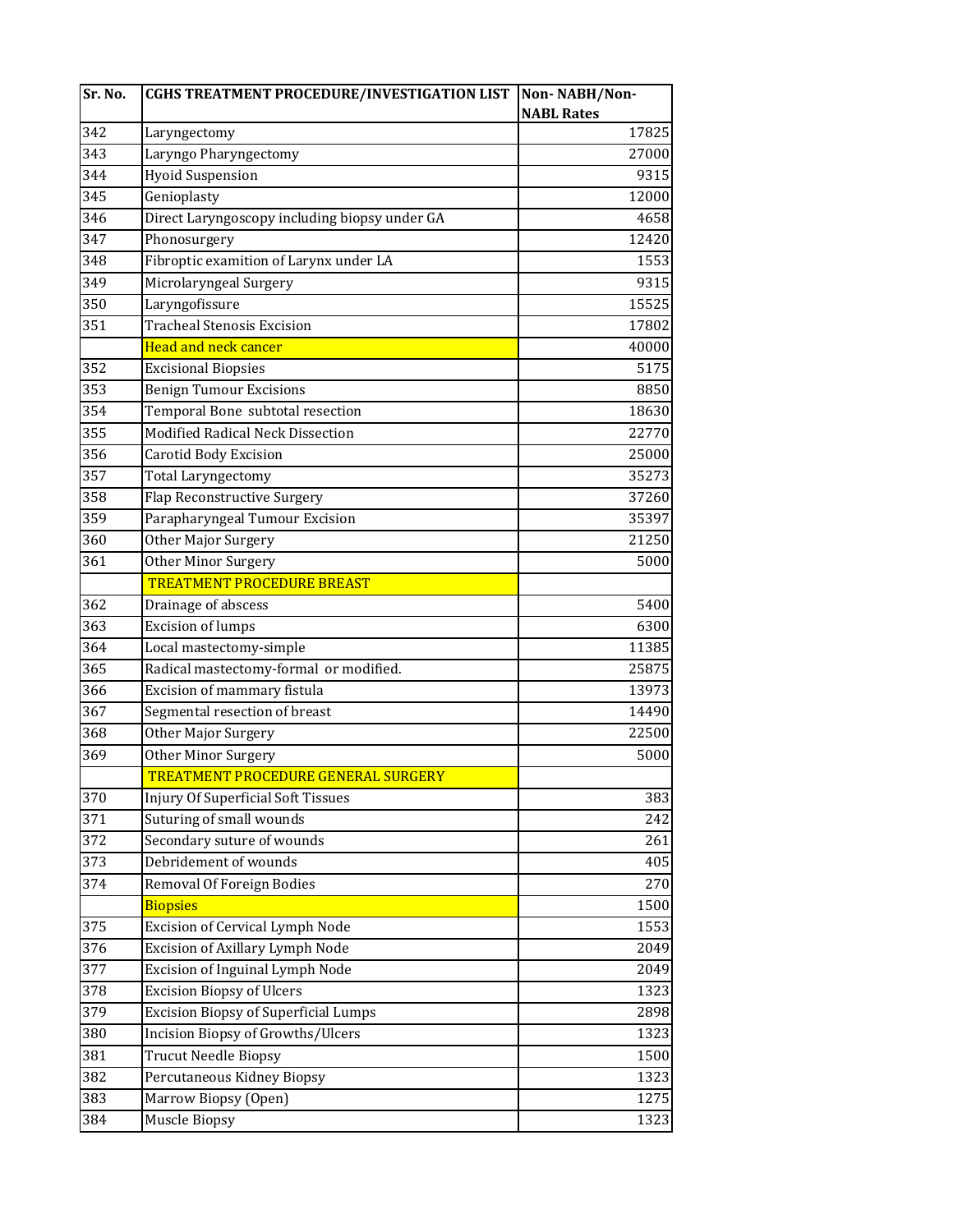| Sr. No. | <b>CGHS TREATMENT PROCEDURE/INVESTIGATION LIST</b>    | Non-NABH/Non-     |
|---------|-------------------------------------------------------|-------------------|
|         |                                                       | <b>NABL Rates</b> |
| 385     | Scalene Node Biopsy                                   | 1215              |
| 386     | <b>Excision of Sebaceous Cysts</b>                    | 1118              |
| 387     | <b>Excision of Superficial Lipoma</b>                 | 1739              |
| 388     | Excision of Superficial Neurofibroma                  | 2250              |
| 389     | <b>Excision of Dermoid Cysts</b>                      | 2049              |
| 390     | Haemorrhoidectomy                                     | 2300              |
| 391     | Stappler haemorrhoidectomy                            | 3623              |
| 392     | keloid excision                                       | 1035              |
| 393     | Vericose vein surgery; Tendelenburg operation with    | 7763              |
|         | suturing or ligation.                                 |                   |
|         | <b>TREATMENT PROCEDURE OESOPHAGUS</b>                 |                   |
| 394     | Atresia of Oesophagus and Tracheo Oesophageal Fistula | 25875             |
| 395     | Operations for Replacement of Oesophagus by Colon     | 22500             |
| 396     | Oesophagectomy for Carcinoma Easophagus               | 22500             |
| 397     | Oesophageal Intubation (Mausseau Barbin Tube)         | 10350             |
| 398     | Achalasia Cardia Transthoracic                        | 13455             |
| 399     | Achalasia Cardia Abdominal                            | 12650             |
| 400     | Oesophago Gastrectomy for mid 1/3 lesion              | 22046             |
| 401     | <b>Heller's Operation</b>                             | 17775             |
| 402     | Colon-Inter position or Replacement of Oesophagus     | 20286             |
| 403     | Oesophago Gastrectomy - Lower Corringers procedure    | 19251             |
| 404     | Other Major Surgery                                   | 27625             |
| 405     | Other Minor Surgery                                   | 5000              |
|         | TREATMENT PROCEDURE ABDOMEN / GI SURGERY              |                   |
| 406     | Gastroscopy                                           | 1553              |
| 407     | Gastric & Duodenal Biopsy (Endoscopic)                | 1950              |
| 408     |                                                       | 2700              |
| 409     | Pyloromyotomy                                         | 7763              |
|         | Gastrostomy                                           |                   |
| 410     | Simple Closure of Perforated peptic Ulcer             | 8798              |
| 411     | Vagotomy Pyleroplasty / Gastro Jejunostomy            | 12420             |
| 412     | Duodenojejunostomy                                    | 17055             |
| 413     | Partial/Subtotal Gastrectomy for Carcinoma            | 20700             |
| 414     | Partial/Subtotal Gastrectomy for Ulcer                | 20183             |
| 415     | Operation for Bleeding Peptic Ulcer                   | 18878             |
| 416     | Operation for Gastrojejunal Ulcer                     | 17802             |
| 417     | <b>Total Gastrectomy for Cancer</b>                   | 20131             |
| 418     | <b>Highly Selective Vagotomy</b>                      | 16767             |
| 419     | Selective Vagotomy & Drainage                         | 16767             |
| 420     | Congenital Diaphragmatic Hernia                       | 17078             |
| 421     | Hiatus Hernia Repair- Abdominal                       | 13041             |
| 422     | Hiatus Hernia Repair- Transthoracic                   | 14490             |
| 423     | <b>Exploratory Laparotomy</b>                         | 11385             |
| 424     | Epigastric Hernia Repair                              | 10247             |
| 425     | Umbilical Hernia Repair                               | 10247             |
| 426     | Ventral /incisional Hernia Repair                     | 9264              |
| 427     | Inguinal Hernia Herniorraphy                          | 13352             |
| 428     | Inguinal Hernia - Hernioplasty                        | 14850             |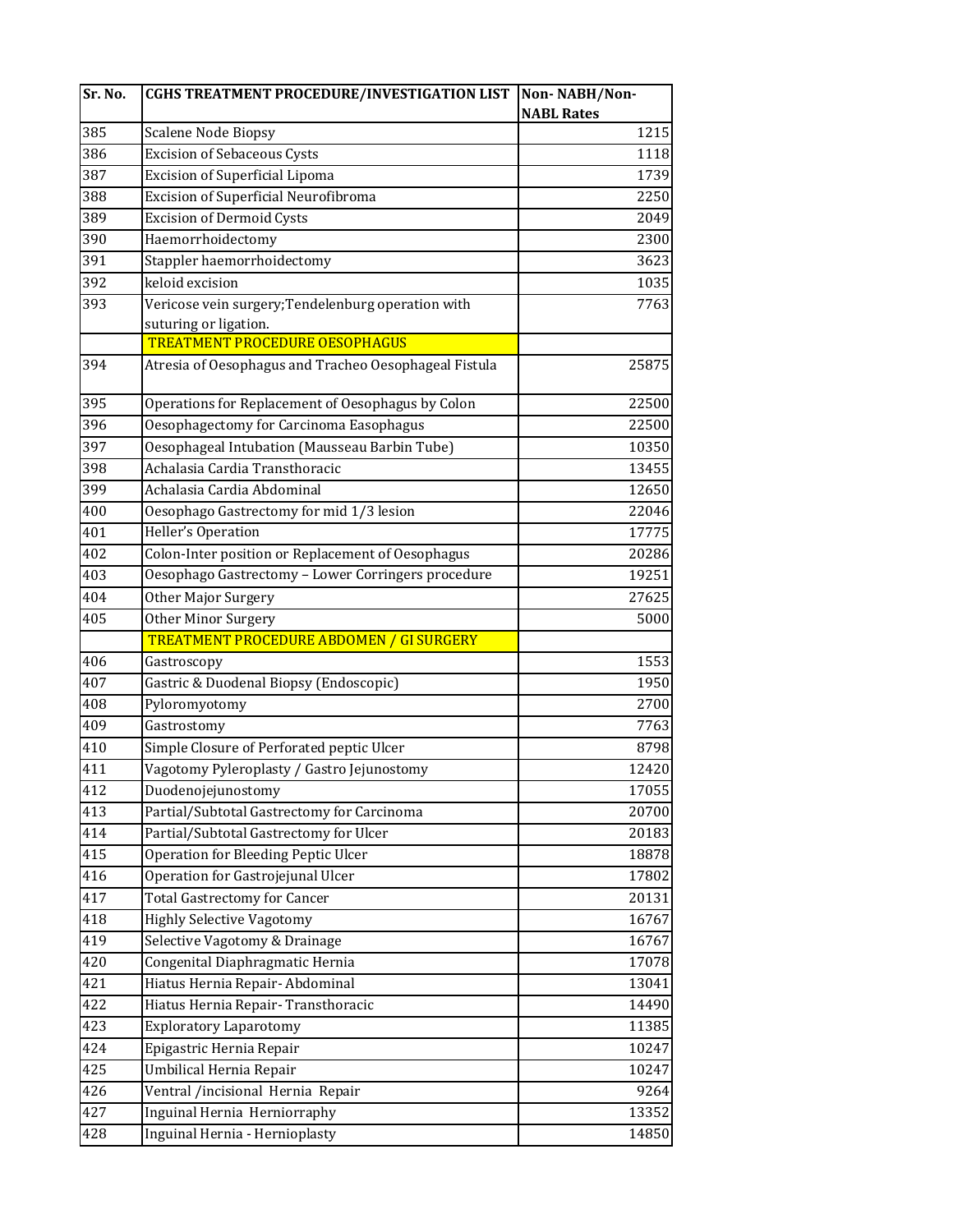| 429<br>16457<br>Femoral Hernia Repair<br>430<br>Rare Hernias Repair (Spigalion, Obturator, Lumbar,<br>17078<br>Sciatic)<br>431<br>Splenectomy - For Trauma<br>432<br>Splenectomy - For Hypersplenism<br>433<br>Splenorenal Anastomosis<br>434<br>Portocaval Anastomosis<br>435<br>Direct Operation on Oesophagus for Portal Hypertension<br>436<br>Mesentericocaval Anastomosis<br>437<br><b>Warren Shunt</b><br>438<br>Pancerato Duodenectomy<br>By Pass Procedure for Inoperable Carcinoma of Pancreas<br>439<br>440<br>Cystojejunostomy or Cystogastrostomy<br>441<br>Cholecystectomy<br>442<br>Cholecystectomy & Exploration of CBD<br>443<br>Repair of CBD<br>Operation for Hydatid Cyst of Liver<br>444<br>445<br>Cholecystostomy<br>Hepatic Resections (Lobectomy / Hepatectomy)<br>446<br>447<br>Operation on Adrenal Glands - Bilateral<br>448<br>Operation on Adrenal Glands - Unilateral<br>Appendicectomy<br>449<br>Appendicular Abscess - Drainage<br>450<br>Mesenteric Cyst-Excision<br>451<br>452<br>Peritonioscopy/Laparoscopy<br>453<br>Jejunostomy<br>454<br>Ileostomy<br>Resection & Anastomosis of Small Intestine<br>455<br>Duodenal Diverticulum<br>456<br>457<br>Operation for Intestinal Obstruction<br>Operation for Intestinal perforation<br>458<br><b>Benign Tumours of Small Intestine</b><br>459<br>Excision of Small Intestine Fistula<br>460<br>461<br><b>Operations for GI Bleed</b><br>Operations for Haemorrhage of Small Intestines<br>462<br>Operations of the Duplication of the Intestines<br>463<br>Operations for Recurrent Intestinal Obstruction (Noble<br>464<br>20700<br>Plication & Other Operations for Adhesions)<br>465<br>Ilieosigmoidostomy and related resection<br>466<br>Ilieotransverse Colostomy and related resection<br>467<br>Caecostomy<br>Loop Colostomy Transverse Sigmoid<br>468<br>469<br><b>Terminal Colostomy</b><br>470<br>Closure of Colostomy | Sr. No. | <b>CGHS TREATMENT PROCEDURE/INVESTIGATION LIST</b> | Non-NABH/Non-     |
|--------------------------------------------------------------------------------------------------------------------------------------------------------------------------------------------------------------------------------------------------------------------------------------------------------------------------------------------------------------------------------------------------------------------------------------------------------------------------------------------------------------------------------------------------------------------------------------------------------------------------------------------------------------------------------------------------------------------------------------------------------------------------------------------------------------------------------------------------------------------------------------------------------------------------------------------------------------------------------------------------------------------------------------------------------------------------------------------------------------------------------------------------------------------------------------------------------------------------------------------------------------------------------------------------------------------------------------------------------------------------------------------------------------------------------------------------------------------------------------------------------------------------------------------------------------------------------------------------------------------------------------------------------------------------------------------------------------------------------------------------------------------------------------------------------------------------------------------------------------------------------------------------------------------|---------|----------------------------------------------------|-------------------|
|                                                                                                                                                                                                                                                                                                                                                                                                                                                                                                                                                                                                                                                                                                                                                                                                                                                                                                                                                                                                                                                                                                                                                                                                                                                                                                                                                                                                                                                                                                                                                                                                                                                                                                                                                                                                                                                                                                                    |         |                                                    | <b>NABL Rates</b> |
|                                                                                                                                                                                                                                                                                                                                                                                                                                                                                                                                                                                                                                                                                                                                                                                                                                                                                                                                                                                                                                                                                                                                                                                                                                                                                                                                                                                                                                                                                                                                                                                                                                                                                                                                                                                                                                                                                                                    |         |                                                    |                   |
|                                                                                                                                                                                                                                                                                                                                                                                                                                                                                                                                                                                                                                                                                                                                                                                                                                                                                                                                                                                                                                                                                                                                                                                                                                                                                                                                                                                                                                                                                                                                                                                                                                                                                                                                                                                                                                                                                                                    |         |                                                    |                   |
|                                                                                                                                                                                                                                                                                                                                                                                                                                                                                                                                                                                                                                                                                                                                                                                                                                                                                                                                                                                                                                                                                                                                                                                                                                                                                                                                                                                                                                                                                                                                                                                                                                                                                                                                                                                                                                                                                                                    |         |                                                    | 17078             |
|                                                                                                                                                                                                                                                                                                                                                                                                                                                                                                                                                                                                                                                                                                                                                                                                                                                                                                                                                                                                                                                                                                                                                                                                                                                                                                                                                                                                                                                                                                                                                                                                                                                                                                                                                                                                                                                                                                                    |         |                                                    | 13041             |
|                                                                                                                                                                                                                                                                                                                                                                                                                                                                                                                                                                                                                                                                                                                                                                                                                                                                                                                                                                                                                                                                                                                                                                                                                                                                                                                                                                                                                                                                                                                                                                                                                                                                                                                                                                                                                                                                                                                    |         |                                                    | 20700             |
|                                                                                                                                                                                                                                                                                                                                                                                                                                                                                                                                                                                                                                                                                                                                                                                                                                                                                                                                                                                                                                                                                                                                                                                                                                                                                                                                                                                                                                                                                                                                                                                                                                                                                                                                                                                                                                                                                                                    |         |                                                    | 26900             |
|                                                                                                                                                                                                                                                                                                                                                                                                                                                                                                                                                                                                                                                                                                                                                                                                                                                                                                                                                                                                                                                                                                                                                                                                                                                                                                                                                                                                                                                                                                                                                                                                                                                                                                                                                                                                                                                                                                                    |         |                                                    | 20597             |
|                                                                                                                                                                                                                                                                                                                                                                                                                                                                                                                                                                                                                                                                                                                                                                                                                                                                                                                                                                                                                                                                                                                                                                                                                                                                                                                                                                                                                                                                                                                                                                                                                                                                                                                                                                                                                                                                                                                    |         |                                                    | 25000             |
|                                                                                                                                                                                                                                                                                                                                                                                                                                                                                                                                                                                                                                                                                                                                                                                                                                                                                                                                                                                                                                                                                                                                                                                                                                                                                                                                                                                                                                                                                                                                                                                                                                                                                                                                                                                                                                                                                                                    |         |                                                    | 25875             |
|                                                                                                                                                                                                                                                                                                                                                                                                                                                                                                                                                                                                                                                                                                                                                                                                                                                                                                                                                                                                                                                                                                                                                                                                                                                                                                                                                                                                                                                                                                                                                                                                                                                                                                                                                                                                                                                                                                                    |         |                                                    | 19562             |
|                                                                                                                                                                                                                                                                                                                                                                                                                                                                                                                                                                                                                                                                                                                                                                                                                                                                                                                                                                                                                                                                                                                                                                                                                                                                                                                                                                                                                                                                                                                                                                                                                                                                                                                                                                                                                                                                                                                    |         |                                                    | 20700             |
|                                                                                                                                                                                                                                                                                                                                                                                                                                                                                                                                                                                                                                                                                                                                                                                                                                                                                                                                                                                                                                                                                                                                                                                                                                                                                                                                                                                                                                                                                                                                                                                                                                                                                                                                                                                                                                                                                                                    |         |                                                    | 13041             |
|                                                                                                                                                                                                                                                                                                                                                                                                                                                                                                                                                                                                                                                                                                                                                                                                                                                                                                                                                                                                                                                                                                                                                                                                                                                                                                                                                                                                                                                                                                                                                                                                                                                                                                                                                                                                                                                                                                                    |         |                                                    | 9263              |
|                                                                                                                                                                                                                                                                                                                                                                                                                                                                                                                                                                                                                                                                                                                                                                                                                                                                                                                                                                                                                                                                                                                                                                                                                                                                                                                                                                                                                                                                                                                                                                                                                                                                                                                                                                                                                                                                                                                    |         |                                                    | 12938             |
|                                                                                                                                                                                                                                                                                                                                                                                                                                                                                                                                                                                                                                                                                                                                                                                                                                                                                                                                                                                                                                                                                                                                                                                                                                                                                                                                                                                                                                                                                                                                                                                                                                                                                                                                                                                                                                                                                                                    |         |                                                    | 13600             |
|                                                                                                                                                                                                                                                                                                                                                                                                                                                                                                                                                                                                                                                                                                                                                                                                                                                                                                                                                                                                                                                                                                                                                                                                                                                                                                                                                                                                                                                                                                                                                                                                                                                                                                                                                                                                                                                                                                                    |         |                                                    | 10712             |
|                                                                                                                                                                                                                                                                                                                                                                                                                                                                                                                                                                                                                                                                                                                                                                                                                                                                                                                                                                                                                                                                                                                                                                                                                                                                                                                                                                                                                                                                                                                                                                                                                                                                                                                                                                                                                                                                                                                    |         |                                                    | 9263              |
|                                                                                                                                                                                                                                                                                                                                                                                                                                                                                                                                                                                                                                                                                                                                                                                                                                                                                                                                                                                                                                                                                                                                                                                                                                                                                                                                                                                                                                                                                                                                                                                                                                                                                                                                                                                                                                                                                                                    |         |                                                    | 12938             |
|                                                                                                                                                                                                                                                                                                                                                                                                                                                                                                                                                                                                                                                                                                                                                                                                                                                                                                                                                                                                                                                                                                                                                                                                                                                                                                                                                                                                                                                                                                                                                                                                                                                                                                                                                                                                                                                                                                                    |         |                                                    | 23495             |
|                                                                                                                                                                                                                                                                                                                                                                                                                                                                                                                                                                                                                                                                                                                                                                                                                                                                                                                                                                                                                                                                                                                                                                                                                                                                                                                                                                                                                                                                                                                                                                                                                                                                                                                                                                                                                                                                                                                    |         |                                                    | 12420             |
|                                                                                                                                                                                                                                                                                                                                                                                                                                                                                                                                                                                                                                                                                                                                                                                                                                                                                                                                                                                                                                                                                                                                                                                                                                                                                                                                                                                                                                                                                                                                                                                                                                                                                                                                                                                                                                                                                                                    |         |                                                    | 7297              |
|                                                                                                                                                                                                                                                                                                                                                                                                                                                                                                                                                                                                                                                                                                                                                                                                                                                                                                                                                                                                                                                                                                                                                                                                                                                                                                                                                                                                                                                                                                                                                                                                                                                                                                                                                                                                                                                                                                                    |         |                                                    | 8798              |
|                                                                                                                                                                                                                                                                                                                                                                                                                                                                                                                                                                                                                                                                                                                                                                                                                                                                                                                                                                                                                                                                                                                                                                                                                                                                                                                                                                                                                                                                                                                                                                                                                                                                                                                                                                                                                                                                                                                    |         |                                                    | 9936              |
|                                                                                                                                                                                                                                                                                                                                                                                                                                                                                                                                                                                                                                                                                                                                                                                                                                                                                                                                                                                                                                                                                                                                                                                                                                                                                                                                                                                                                                                                                                                                                                                                                                                                                                                                                                                                                                                                                                                    |         |                                                    | 4140              |
|                                                                                                                                                                                                                                                                                                                                                                                                                                                                                                                                                                                                                                                                                                                                                                                                                                                                                                                                                                                                                                                                                                                                                                                                                                                                                                                                                                                                                                                                                                                                                                                                                                                                                                                                                                                                                                                                                                                    |         |                                                    | 5175              |
|                                                                                                                                                                                                                                                                                                                                                                                                                                                                                                                                                                                                                                                                                                                                                                                                                                                                                                                                                                                                                                                                                                                                                                                                                                                                                                                                                                                                                                                                                                                                                                                                                                                                                                                                                                                                                                                                                                                    |         |                                                    | 13869             |
|                                                                                                                                                                                                                                                                                                                                                                                                                                                                                                                                                                                                                                                                                                                                                                                                                                                                                                                                                                                                                                                                                                                                                                                                                                                                                                                                                                                                                                                                                                                                                                                                                                                                                                                                                                                                                                                                                                                    |         |                                                    | 18630             |
|                                                                                                                                                                                                                                                                                                                                                                                                                                                                                                                                                                                                                                                                                                                                                                                                                                                                                                                                                                                                                                                                                                                                                                                                                                                                                                                                                                                                                                                                                                                                                                                                                                                                                                                                                                                                                                                                                                                    |         |                                                    | 16560             |
|                                                                                                                                                                                                                                                                                                                                                                                                                                                                                                                                                                                                                                                                                                                                                                                                                                                                                                                                                                                                                                                                                                                                                                                                                                                                                                                                                                                                                                                                                                                                                                                                                                                                                                                                                                                                                                                                                                                    |         |                                                    | 9315              |
|                                                                                                                                                                                                                                                                                                                                                                                                                                                                                                                                                                                                                                                                                                                                                                                                                                                                                                                                                                                                                                                                                                                                                                                                                                                                                                                                                                                                                                                                                                                                                                                                                                                                                                                                                                                                                                                                                                                    |         |                                                    | 34200             |
|                                                                                                                                                                                                                                                                                                                                                                                                                                                                                                                                                                                                                                                                                                                                                                                                                                                                                                                                                                                                                                                                                                                                                                                                                                                                                                                                                                                                                                                                                                                                                                                                                                                                                                                                                                                                                                                                                                                    |         |                                                    | 17595             |
|                                                                                                                                                                                                                                                                                                                                                                                                                                                                                                                                                                                                                                                                                                                                                                                                                                                                                                                                                                                                                                                                                                                                                                                                                                                                                                                                                                                                                                                                                                                                                                                                                                                                                                                                                                                                                                                                                                                    |         |                                                    | 17595             |
|                                                                                                                                                                                                                                                                                                                                                                                                                                                                                                                                                                                                                                                                                                                                                                                                                                                                                                                                                                                                                                                                                                                                                                                                                                                                                                                                                                                                                                                                                                                                                                                                                                                                                                                                                                                                                                                                                                                    |         |                                                    | 16000             |
|                                                                                                                                                                                                                                                                                                                                                                                                                                                                                                                                                                                                                                                                                                                                                                                                                                                                                                                                                                                                                                                                                                                                                                                                                                                                                                                                                                                                                                                                                                                                                                                                                                                                                                                                                                                                                                                                                                                    |         |                                                    | 17595             |
|                                                                                                                                                                                                                                                                                                                                                                                                                                                                                                                                                                                                                                                                                                                                                                                                                                                                                                                                                                                                                                                                                                                                                                                                                                                                                                                                                                                                                                                                                                                                                                                                                                                                                                                                                                                                                                                                                                                    |         |                                                    | 16043             |
|                                                                                                                                                                                                                                                                                                                                                                                                                                                                                                                                                                                                                                                                                                                                                                                                                                                                                                                                                                                                                                                                                                                                                                                                                                                                                                                                                                                                                                                                                                                                                                                                                                                                                                                                                                                                                                                                                                                    |         |                                                    |                   |
|                                                                                                                                                                                                                                                                                                                                                                                                                                                                                                                                                                                                                                                                                                                                                                                                                                                                                                                                                                                                                                                                                                                                                                                                                                                                                                                                                                                                                                                                                                                                                                                                                                                                                                                                                                                                                                                                                                                    |         |                                                    |                   |
|                                                                                                                                                                                                                                                                                                                                                                                                                                                                                                                                                                                                                                                                                                                                                                                                                                                                                                                                                                                                                                                                                                                                                                                                                                                                                                                                                                                                                                                                                                                                                                                                                                                                                                                                                                                                                                                                                                                    |         |                                                    | 15111             |
|                                                                                                                                                                                                                                                                                                                                                                                                                                                                                                                                                                                                                                                                                                                                                                                                                                                                                                                                                                                                                                                                                                                                                                                                                                                                                                                                                                                                                                                                                                                                                                                                                                                                                                                                                                                                                                                                                                                    |         |                                                    | 15111             |
|                                                                                                                                                                                                                                                                                                                                                                                                                                                                                                                                                                                                                                                                                                                                                                                                                                                                                                                                                                                                                                                                                                                                                                                                                                                                                                                                                                                                                                                                                                                                                                                                                                                                                                                                                                                                                                                                                                                    |         |                                                    | 3513              |
|                                                                                                                                                                                                                                                                                                                                                                                                                                                                                                                                                                                                                                                                                                                                                                                                                                                                                                                                                                                                                                                                                                                                                                                                                                                                                                                                                                                                                                                                                                                                                                                                                                                                                                                                                                                                                                                                                                                    |         |                                                    | 11799             |
|                                                                                                                                                                                                                                                                                                                                                                                                                                                                                                                                                                                                                                                                                                                                                                                                                                                                                                                                                                                                                                                                                                                                                                                                                                                                                                                                                                                                                                                                                                                                                                                                                                                                                                                                                                                                                                                                                                                    |         |                                                    | 15525             |
|                                                                                                                                                                                                                                                                                                                                                                                                                                                                                                                                                                                                                                                                                                                                                                                                                                                                                                                                                                                                                                                                                                                                                                                                                                                                                                                                                                                                                                                                                                                                                                                                                                                                                                                                                                                                                                                                                                                    |         |                                                    | 15732             |
|                                                                                                                                                                                                                                                                                                                                                                                                                                                                                                                                                                                                                                                                                                                                                                                                                                                                                                                                                                                                                                                                                                                                                                                                                                                                                                                                                                                                                                                                                                                                                                                                                                                                                                                                                                                                                                                                                                                    | 471     | Right Hemi-Colectomy                               | 12420             |
| 472<br>Left Hemi-Colectomy                                                                                                                                                                                                                                                                                                                                                                                                                                                                                                                                                                                                                                                                                                                                                                                                                                                                                                                                                                                                                                                                                                                                                                                                                                                                                                                                                                                                                                                                                                                                                                                                                                                                                                                                                                                                                                                                                         |         |                                                    | 12420             |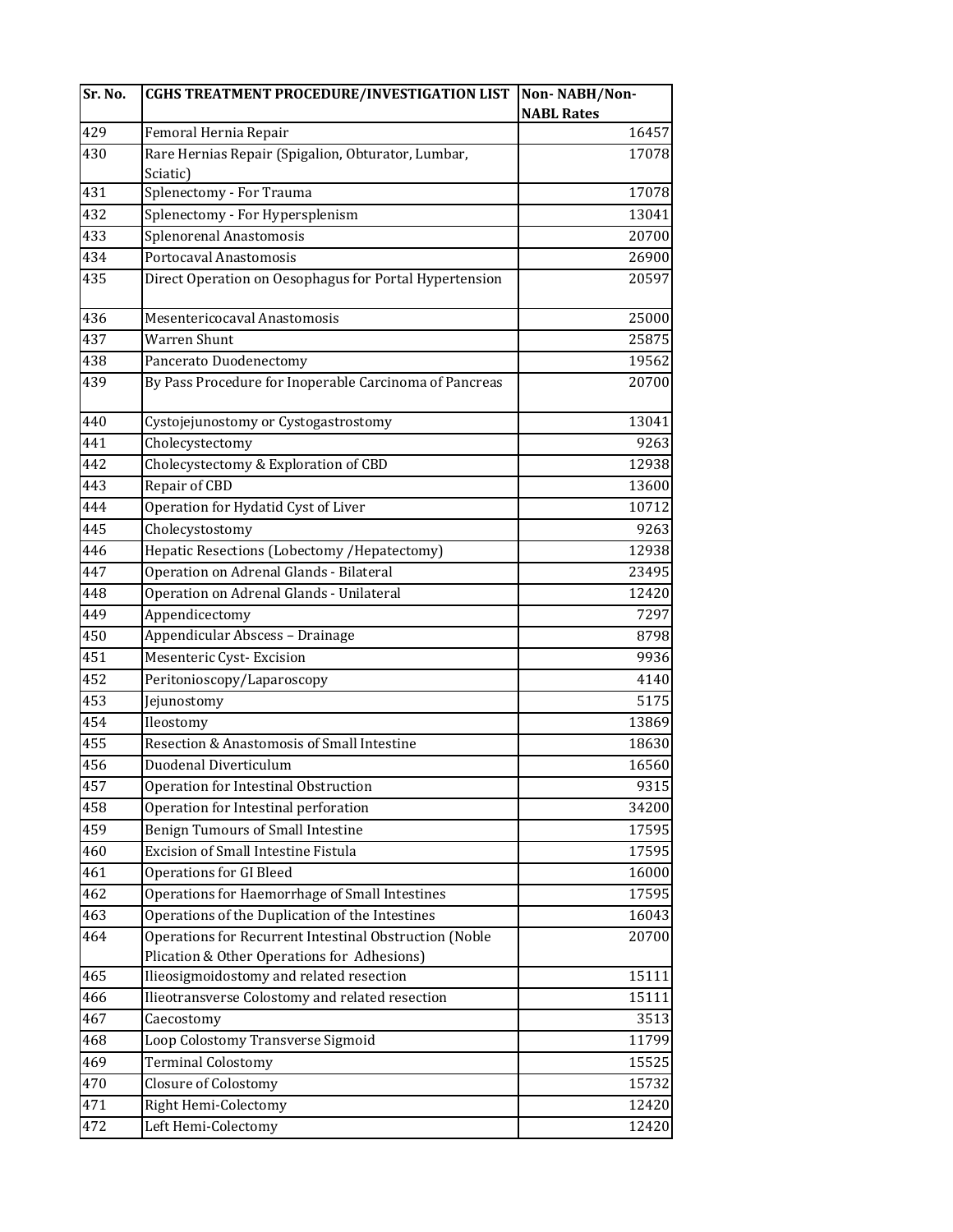| Sr. No.          | <b>CGHS TREATMENT PROCEDURE/INVESTIGATION LIST</b>      | Non-NABH/Non-     |
|------------------|---------------------------------------------------------|-------------------|
|                  |                                                         | <b>NABL Rates</b> |
| 473              | <b>Total Colectomy</b>                                  | 15525             |
| 474              | Operations for Volvulus of Large Bowel                  | 22428             |
| 475              | <b>Operations for Sigmoid Diverticulitis</b>            | 16767             |
| 476              | Fissure in Ano with Internal sphinctrectomy with        | 12420             |
|                  | fissurectomy.                                           |                   |
| 477              | Fissure in Ano - Fissurectomy                           | 5750              |
| 478              | Rectal Polyp-Excision                                   | 5092              |
| 479              | Fistula in Ano - High Fistulectomy                      | 15102             |
| 480              | Fistula in Ano - Low Fistulectomy                       | 8880              |
| 481              | Prolapse Rectum - Theirch Wiring                        | 9315              |
| 482              | Prolapse Rectum - Rectopexy                             | 5175              |
| 483              | Prolapse Rectum - Grahams Operation                     | 16560             |
| 484              | Operations for Hirschsprungs Disease                    | 12834             |
| 485              | Excision of Pilonidal Sinus (open)                      | 10350             |
| 486              | Excision of Pilonidal Sinus with closure                | 10350             |
| 487              | Abdomino-Perineal Excision of Rectum                    | 18250             |
| 488              | Anterior Resection of rectum                            | 19665             |
| 489              | Pull Through Abdominal Resection                        | 15453             |
| 490              | Retro Peritoneal Tumor Removal                          | 16200             |
| 491              | Radio ablation of varicose veins                        | 1800              |
| 492              | Laser ablation of varicose veins                        | 17250             |
| 493              | Laproscopic Fundoplication                              | 17370             |
| 494              | Laproscopic Spleenectomy                                | 22500             |
| 495              | Laproscopic Removal of hydatid cyst                     | 16200             |
| 496              | Laproscopic treatment of Pseudo Pancreatic cyst         | 16200             |
| 497              | Laproscopic whipples operation                          | 20000             |
| 498              | Laproscopic GI bypass operation                         | 20000             |
| 499              | Laproscopic Total Colectomy                             | 22500             |
| 500              | Laproscopic Hemi Colectomy                              | 20700             |
| 501              | Laproscopic Anterior Resection                          | 20700             |
| 502              | Laproscopic Cholecystetomy                              | 17078             |
| 503              | Laproscopic Appedicectomy                               | 16200             |
| 504              | Laproscopic Hernia inguinal repair                      | 16200             |
| 505              | Laproscopic ventral Hernia Repair                       | 15750             |
| 506              | Laproscopic Paraumblical Hernia Repair                  | 11322             |
| 507              | Laproscopic Adrenelectomy                               | 10800             |
| 508              | Laproscopic Nephrectomy                                 | 19800             |
| 509              | Other Major Surgery                                     | 35000             |
| 510              | <b>Other Minor Surgery</b>                              | 6000              |
|                  | TREATMENT PROCEDURE ICU/CCU PROCEDURES                  |                   |
|                  | (SPECIAL CARE CASES)                                    |                   |
| 511              | Coronary Care with Cardiac Monitoring (Room Rent extra) | 750               |
| 512              | Compressed air / piped oxygen /per hour                 | 50                |
| 513              | Ventilator charges (Per day)                            | 478               |
| 514              | Paediatric care for New born (Per day)                  | 167               |
| $\overline{515}$ | Incubator charges (Per day)                             | 311               |
| 516              | Neonatal ICU charges (Per day)                          | 352               |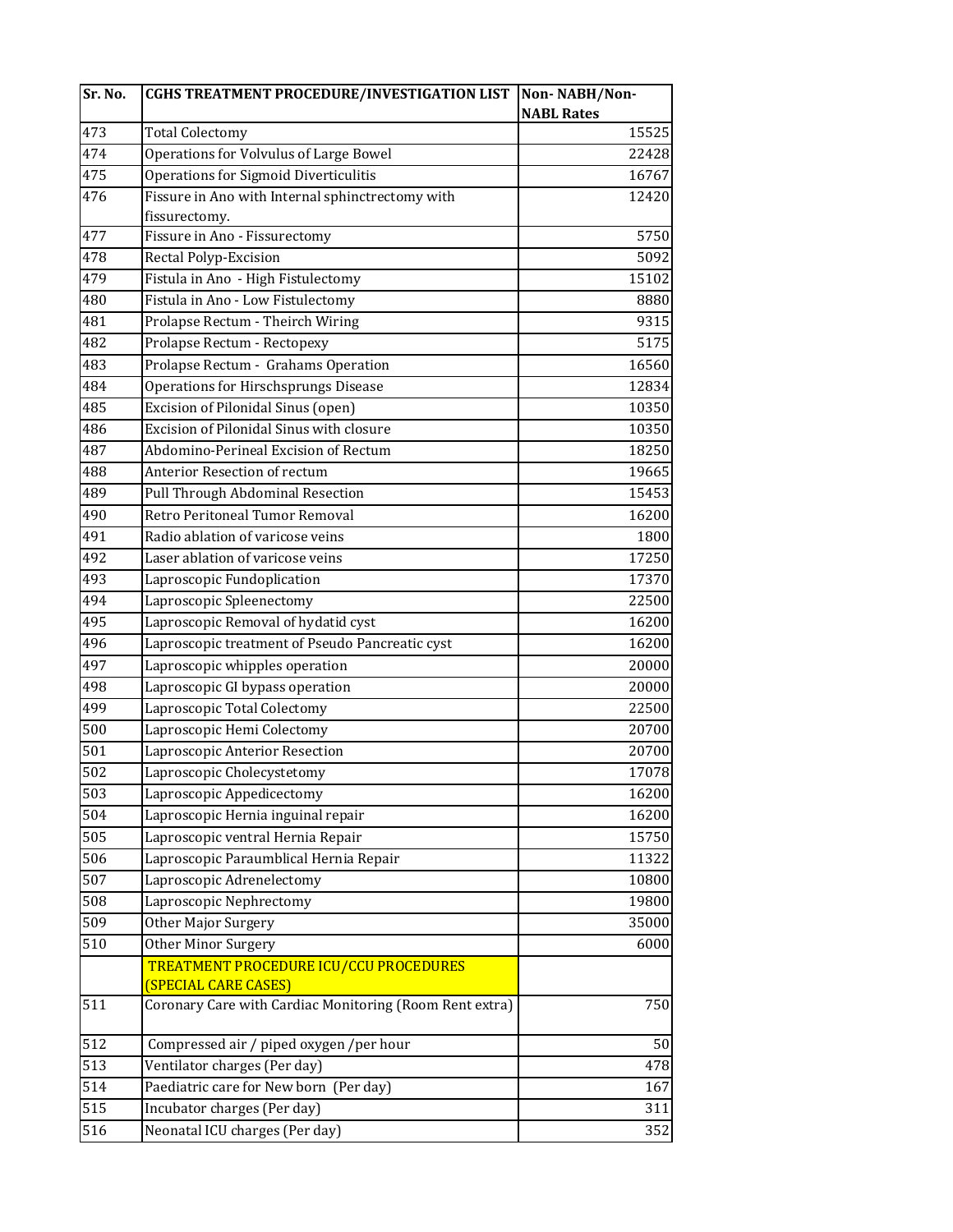| <b>NABL Rates</b><br>517<br>Resuscitation<br>518<br><b>Exchange Transfusion</b><br>519<br>Pneupack ventilator in Nursery (Per day)<br><b>TREATMENT PROCEDURE CARDIOVASCULAR AND</b><br><b>CARDIAC SURGERY &amp; INVESTIGATIONS</b><br>520<br><b>ASD Closure</b><br>521<br>VSD with graft<br>522<br>TOF/TAPVC/TCPC/REV/RSOV repair | 166<br>239<br>518<br>46627<br>46627 |
|-----------------------------------------------------------------------------------------------------------------------------------------------------------------------------------------------------------------------------------------------------------------------------------------------------------------------------------|-------------------------------------|
|                                                                                                                                                                                                                                                                                                                                   |                                     |
|                                                                                                                                                                                                                                                                                                                                   |                                     |
|                                                                                                                                                                                                                                                                                                                                   |                                     |
|                                                                                                                                                                                                                                                                                                                                   |                                     |
|                                                                                                                                                                                                                                                                                                                                   |                                     |
|                                                                                                                                                                                                                                                                                                                                   |                                     |
|                                                                                                                                                                                                                                                                                                                                   |                                     |
|                                                                                                                                                                                                                                                                                                                                   |                                     |
|                                                                                                                                                                                                                                                                                                                                   | 114368                              |
| 523<br>B.D.Glenn/Left atrium myxoma                                                                                                                                                                                                                                                                                               | 80750                               |
| 524<br>Senning/ASO with graft                                                                                                                                                                                                                                                                                                     | 109969                              |
| 525<br><b>DSO</b>                                                                                                                                                                                                                                                                                                                 | 93254                               |
| 526<br>AV Canal repair                                                                                                                                                                                                                                                                                                            | 144900                              |
| 527<br>Fonten                                                                                                                                                                                                                                                                                                                     | 152100                              |
| 528<br>Conduit repair                                                                                                                                                                                                                                                                                                             | 152100                              |
| 529<br>CABG                                                                                                                                                                                                                                                                                                                       | 114368                              |
| 530<br>CABG + IABP                                                                                                                                                                                                                                                                                                                | 152100                              |
| 531<br>CABG + Valve.                                                                                                                                                                                                                                                                                                              | 152100                              |
| 532<br>CABG without bypass.                                                                                                                                                                                                                                                                                                       | 130000                              |
| 533<br>Ascending aorta replacement                                                                                                                                                                                                                                                                                                | 130000                              |
| 534<br><b>DVR</b>                                                                                                                                                                                                                                                                                                                 | 53000                               |
| 535<br>MVR/AVR                                                                                                                                                                                                                                                                                                                    | 93254                               |
| 536<br>MV repair + AV repair                                                                                                                                                                                                                                                                                                      | 93254                               |
| 537<br>Aorta femoral bypass                                                                                                                                                                                                                                                                                                       | 49400                               |
| 538<br><b>B.T Shunt/Coaractation</b>                                                                                                                                                                                                                                                                                              | 46782                               |
| P.A.Banding septostomy<br>539                                                                                                                                                                                                                                                                                                     | 46782                               |
| 540<br>Pericardectomy                                                                                                                                                                                                                                                                                                             | 38088                               |
| 541<br>CMV/PDA                                                                                                                                                                                                                                                                                                                    | 46782                               |
| 542<br>Gunshot injury                                                                                                                                                                                                                                                                                                             | 46782                               |
| 543<br>Heart transplant                                                                                                                                                                                                                                                                                                           | 248400                              |
| 544<br>Balloon coronary angioplasty/PTCA with VCD                                                                                                                                                                                                                                                                                 | 72540                               |
| Balloon coronary angioplasty/PTCA without VCD<br>545                                                                                                                                                                                                                                                                              | 72000                               |
| 546<br>Rotablation                                                                                                                                                                                                                                                                                                                | 43988                               |
| 547<br>balloon valvotomy/PTMC                                                                                                                                                                                                                                                                                                     | 9238                                |
| $\overline{548}$<br><b>CATH</b>                                                                                                                                                                                                                                                                                                   | 9000                                |
| 549<br>Arch Replacement                                                                                                                                                                                                                                                                                                           |                                     |
| 550<br><b>Aortic Dissection</b>                                                                                                                                                                                                                                                                                                   |                                     |
| 551<br>Thoraco Abdominal Aneurism Repair                                                                                                                                                                                                                                                                                          |                                     |
| 552<br>Embolectomy                                                                                                                                                                                                                                                                                                                | 21000                               |
| 553<br>Vascular Repair                                                                                                                                                                                                                                                                                                            |                                     |
| 554<br>Bentall Repair with Prosthetic Valve                                                                                                                                                                                                                                                                                       |                                     |
| 555<br>Bentall Repair with Biologic Valve                                                                                                                                                                                                                                                                                         |                                     |
| Coaractation dilatation<br>556                                                                                                                                                                                                                                                                                                    | 13050                               |
| 557<br>Coaractation dilatation with Stenting                                                                                                                                                                                                                                                                                      | 18500                               |
| 558<br>TPI Single Chamber                                                                                                                                                                                                                                                                                                         |                                     |
| <b>TPI Dual Chamber</b><br>559                                                                                                                                                                                                                                                                                                    |                                     |
| 560<br>Permanent pacemaker implantation-Single Chamber                                                                                                                                                                                                                                                                            | 12420                               |
| 561<br>Permanent pacemaker implantation- Dual Chamber                                                                                                                                                                                                                                                                             | 17388                               |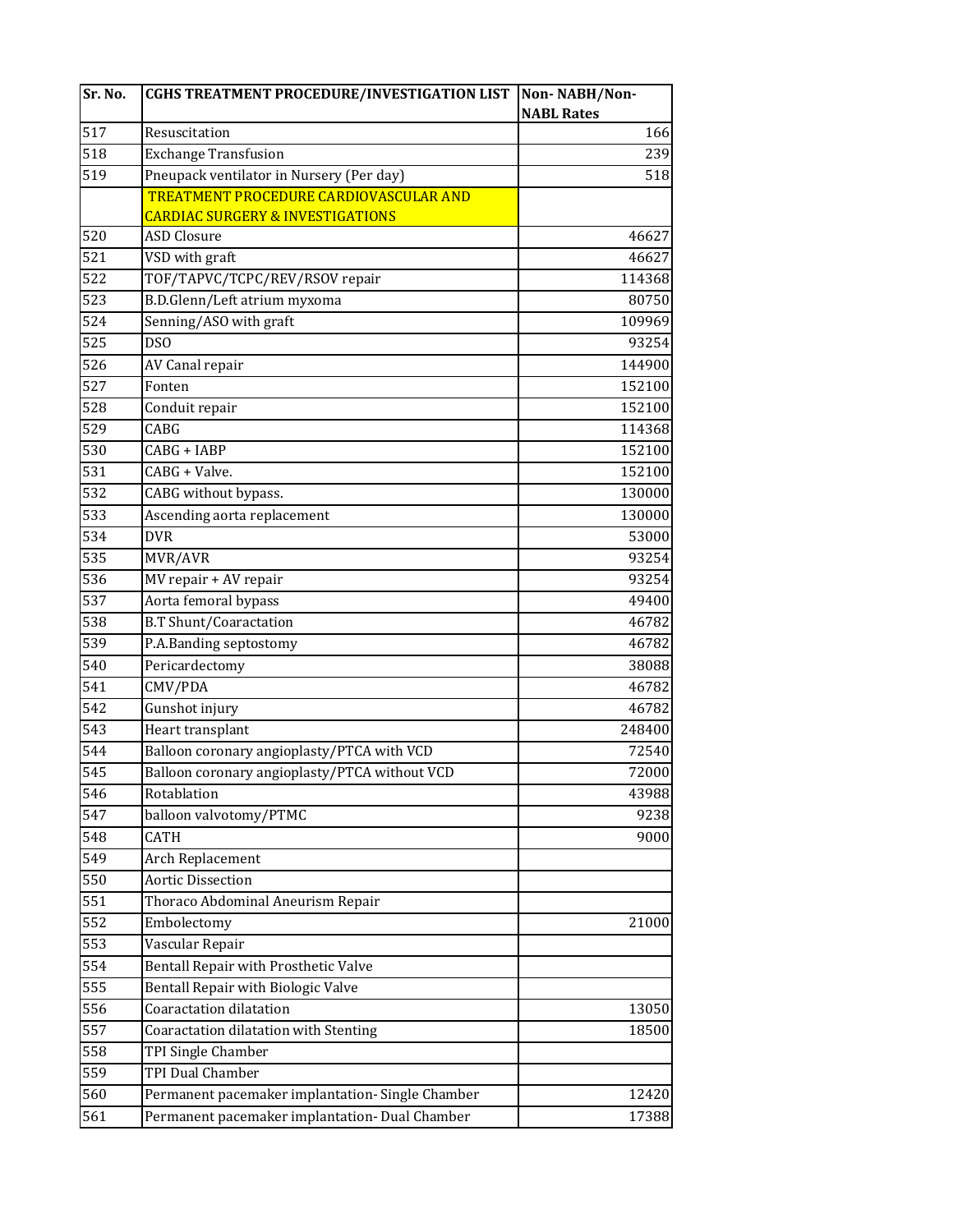| Sr. No.          | CGHS TREATMENT PROCEDURE/INVESTIGATION LIST          | Non-NABH/Non-     |
|------------------|------------------------------------------------------|-------------------|
|                  |                                                      | <b>NABL Rates</b> |
| 562              | Permanent pacemaker implantation Biventricular       | 31050             |
| 563              | <b>AICD</b> implantation Single Chamber              | 25875             |
| 564              | <b>AICD</b> implantation Dual Chamber                | 36000             |
| 565              | Combo device implantation                            | 40000             |
| 566              | Diagnostic Electrophysiological studies conventional | 4550              |
| $\overline{567}$ | <b>Ambulatory BP monitoring</b>                      |                   |
| 568              | External Loop/event recording                        |                   |
| 569              | RF Ablation conventional                             | 31500             |
| 570              | RF Ablation Atrial Tachycardia/Carto                 |                   |
| 571              | Endomyocardial biopsy                                | 10000             |
| 572              | <b>IABP</b>                                          | 7038              |
| 573              | Intra vascular coils                                 | 41400             |
| 574              | Septostomy-Balloon                                   | 14535             |
| 575              | Septostomy-Blade                                     | 17595             |
| 576              | AVBD/PVBD                                            | 43470             |
| 577              | Digital subtraction angiography-Peripheral artery    | 10350             |
| 578              | Digital subtraction angiography- venogram            | 10350             |
| 579              | C.T Guided biopsy                                    | 1139              |
| 580              | Sinogram                                             | 800               |
| 581              | Peripheral Angioplasty with VCD                      | 11500             |
| 582              | Peripheral Angioplasty without VCD                   | 11500             |
| 583              | Renal Angioplasty                                    | 55000             |
| 584              | <b>IVUS</b>                                          | 25000             |
| 585              | <b>FFR</b>                                           | 11475             |
| 586              | Holter analysis                                      | 850               |
| 587              | Aortic stent grafting for aortic aneurysm            | 75000             |
| 588              | <b>IVC Filter implantation</b>                       | 14516             |
| 589              | ASD/VSD/PDA device closure                           | 32603             |
| 590              | ECG                                                  | 45                |
| 591              | <b>HUTT</b>                                          | 2000              |
| 592              | 2 D echocardiography                                 | 1200              |
| 593              | 3 D echocardiography                                 | 1403              |
| 594              | Fetal Echo                                           | 1400              |
| 595              | 2 D TEE                                              | 1263              |
| 596              | 3 D TEE(Transoesophageal echo)                       | 1263              |
| 597              | Stress Echo- exercise                                | 1500              |
| 598              | Stress Echo-pharmacological                          | 2250              |
| 599              | Stress MPI- exercise                                 | 1955              |
| 600              | Stress MPI - pharmacological                         | 2500              |
| 601              | Coronary angiography                                 | 10350             |
| 602              | CT coronary angiography                              | 6030              |
| 603              | Cardiac CT scan                                      | 2045              |
| $\overline{604}$ | <b>Cardiac MRI</b>                                   | 2200              |
| 605              | <b>Stress Cardiac MRI</b>                            | 3000              |
| 606              | MR angiography.                                      | 5072              |
| 607              | Cardiac PET                                          |                   |
| 608              | Pericardiocentesis                                   | 3500              |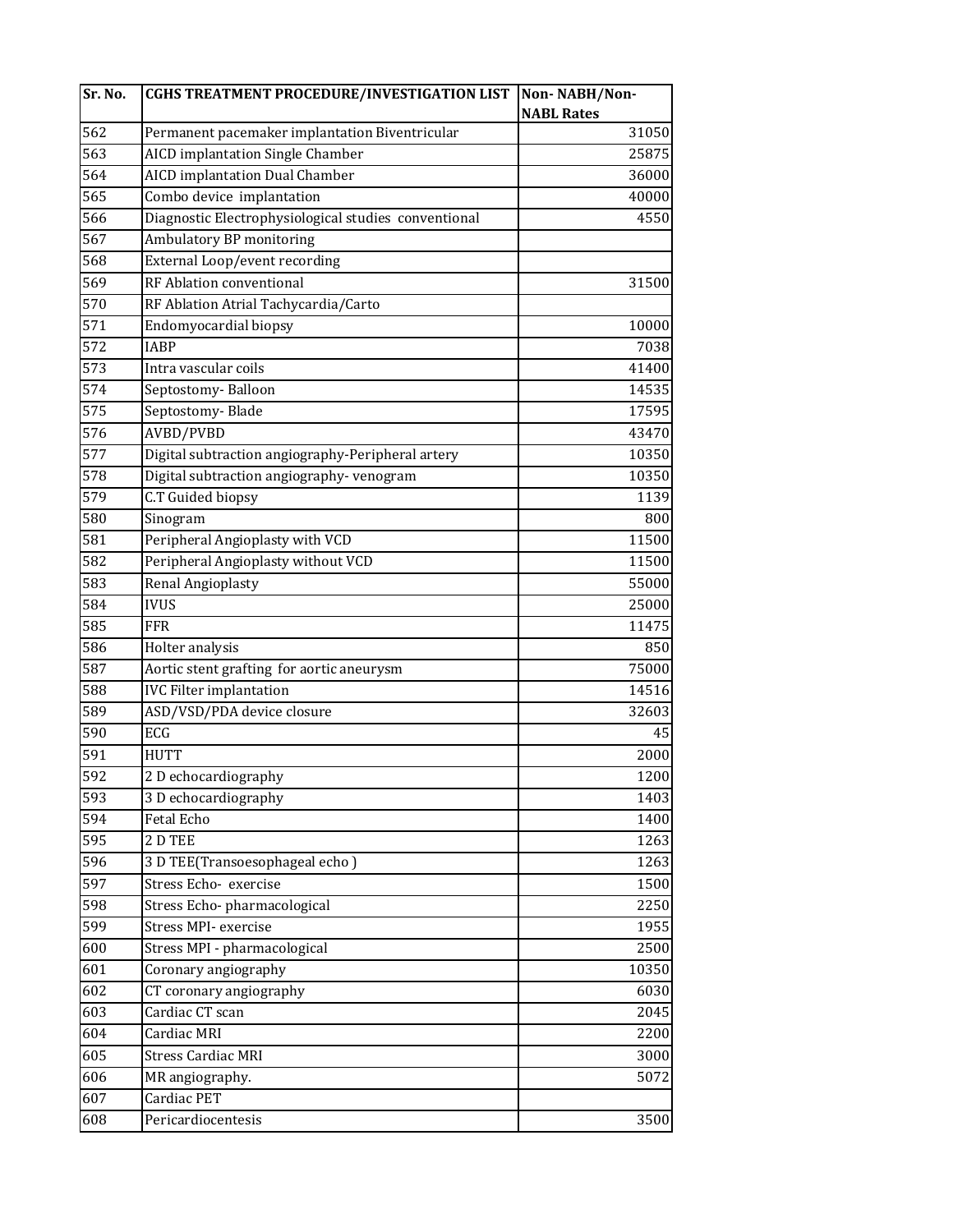| Sr. No. | <b>CGHS TREATMENT PROCEDURE/INVESTIGATION LIST</b>              | Non-NABH/Non-     |
|---------|-----------------------------------------------------------------|-------------------|
|         |                                                                 | <b>NABL Rates</b> |
| 609     | Other Major Surgery                                             | 20000             |
| 610     | Other Minor Surgery                                             | 4250              |
|         | <b>TREATMENT PROCEDURE OBSTETRICS AND</b>                       |                   |
|         | <b>GYNAECOLOGY</b>                                              |                   |
| 611     | Normal delivery with or without Episiotomy & P. repair          | 7200              |
| 612     | vacuum delivery                                                 | 7763              |
| 613     | Forceps Delivery                                                | 8280              |
| 614     | <b>Cesarean Section</b>                                         | 12645             |
| 615     | Cesarean Hysterectomy                                           | 17078             |
| 616     | Rupture Uterus closure & repair with Tubal Ligation             | 15525             |
| 617     | Perforation of Uterus after D/E Laparotomy & Closure            | 12420             |
| 618     | Laparotomy for Ectopic pregnancy                                | 12420             |
| 619     | Laparotomy-peritonitis Lavage and Drainage                      | 10350             |
| 620     | Salphingo-Oophorectomy/Oophorectomy Laproscopic                 | 10000             |
| 621     | Ovarian Cystectomy-laparoscopic.                                | 10350             |
| 622     | Ovarian Cystectomy -laparotomy.                                 | 12420             |
| 623     | Salpingo-Oophorectomy-laparotomy                                | 11520             |
| 624     | Laproscopic Broad Ligament Hematoma Drainage with               | 6210              |
|         | repair                                                          |                   |
| 625     | Exploration of perineal Haematoma & Repair                      | 7200              |
| 626     | Exploration of abdominal Haematoma (after laparotomy +<br>LSCS) | 7245              |
| 627     | Manual Removal of Placenta                                      | 3105              |
| 628     | Examination under anesthesia (EUA)                              | 1000              |
| 629     | Burst-abdomen Repair                                            | 9000              |
| 630     | Gaping Perineal Wound Secondary Suturing                        | 1490              |
| 631     | Gaping abdominal wound Secondary Suturing                       | 3105              |
| 632     | Complete perineal tear-repair                                   | 1915              |
| 633     | Exploration of PPH-tear repair                                  | 3150              |
| 634     | Suction evacuation vesicular mole                               | 4500              |
| 635     | Suction evacuation Missed abortion/incomplete abortion          | 4658              |
| 636     | Colpotomy                                                       | 3105              |
| 637     | Repair of post-coital tear/ perineal injury                     | 3157              |
| 638     | Excision of urethral caruncle                                   | 3105              |
| 639     | Shirodhkar/ Mc. Donald's stitch                                 | 2898              |
| 640     | Abdominal Hysterectomy with or without salpingo-                | 15525             |
|         | oophorectomy                                                    |                   |
| 641     | Vaginal Hysterectomy (NDVH)                                     | 15525             |
| 642     | Vaginal Hysterectomy with repairs (UV Prolapse)                 | 17000             |
| 643     | Myomectomy -laparotomy                                          | 12600             |
| 644     | Myomectomy -laparoscopic                                        | 5693              |
| 645     | Vaginoplasty                                                    | 13455             |
| 646     | Vulvectomy -Simple                                              | 8280              |
| 647     | Vulvectomy-Radical                                              | 8280              |
| 648     | RVF Repair                                                      | 12600             |
| 649     | <b>Manchester Operation</b>                                     | 13500             |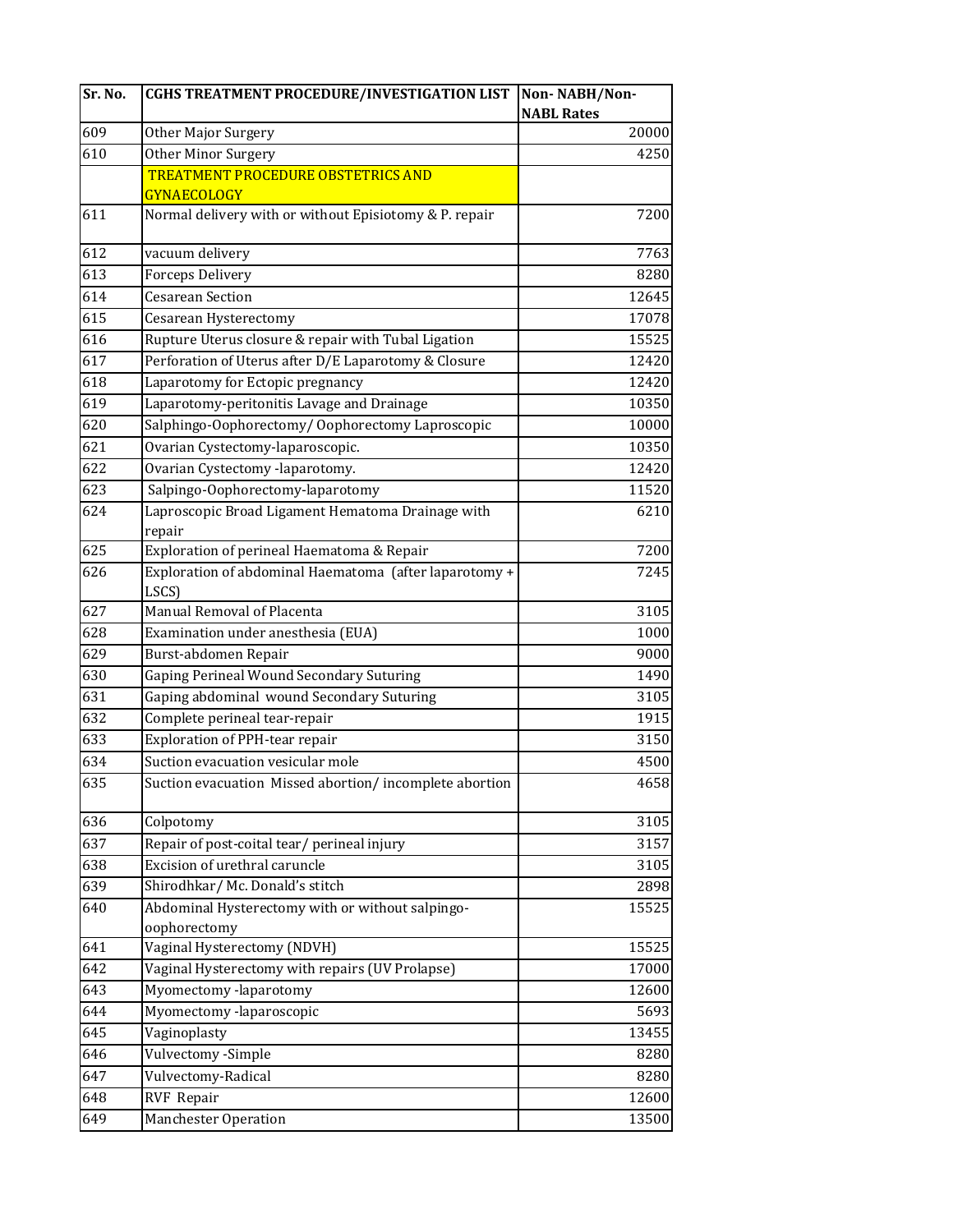| Sr. No. | <b>CGHS TREATMENT PROCEDURE/INVESTIGATION LIST</b>               | Non-NABH/Non-<br><b>NABL Rates</b> |
|---------|------------------------------------------------------------------|------------------------------------|
| 650     | Shirodkar's sling Operation or other sling operations for        | 3105                               |
|         | prolapse uterus                                                  |                                    |
| 651     | Laparoscopic sling operations for prolapse uterus                | 25200                              |
| 652     | Diagnostic Curettage                                             | 2236                               |
| 653     | <b>Cervical Biopsy</b>                                           | 1800                               |
| 654     | Polypectomy                                                      | 1366                               |
| 655     | Other-Minor Operation Endometrial                                | 2070                               |
| 656     | Excision Vaginal Cyst/Bartholin Cyst                             | 3105                               |
| 657     | <b>Excision Vaginal Septum</b>                                   | 4140                               |
| 658     | Laparoscopy -Diagnostic with chromopertubation and or            | 3623                               |
|         | adhesiolysis and drilling                                        |                                    |
| 659     | Laparoscopy Sterilization                                        | 3105                               |
| 660     | LAVH                                                             | 22719                              |
| 661     | Balloon Temponade for PPH                                        | 2800                               |
| 662     | Total laparoscopic hysterectomy                                  | 22719                              |
| 663     | Laparoscopic treatment of Ectopic pregnancy-                     | 8798                               |
|         | salpingectomy/salpinostomy conservative                          |                                    |
| 664     | Conisation of cervix                                             | 3623                               |
| 665     | Trachhelectomy of cervix for early CA cervix                     | 4950                               |
| 666     | Hysteroscopic cannulation                                        | 2588                               |
| 667     | Laparotomy recannalization of Fallopian tubes-<br>(Tubuloplasty) | 20183                              |
| 668     | Laparoscopic recannalization of Fallopian tubes-                 | 17550                              |
|         | (Tubuloplasty)                                                   |                                    |
| 669     | Colposcopy                                                       | 862                                |
| 670     | Inversion of Uterus - Vaginal Reposition                         | 2500                               |
| 671     | Inversion of Uterus - Abdominal Reposition                       | 2500                               |
| 672     | Laparoscopic VVF Repair                                          | 25200                              |
| 673     | <b>Abdominal VVF Repair</b>                                      | 25200                              |
| 674     | Vaginal VVF Repair                                               | 25200                              |
| 675     | Interventional Ultrasonography (CVS)                             | 850                                |
| 676     | Amniocentesis                                                    | 880                                |
| 677     | Karyotyping                                                      | 800                                |
| 678     | Thermal balloon ablation.                                        | 10350                              |
| 679     | Ultrasonographic myolysis                                        | 9264                               |
| 680     | Vaginal Myomectomy                                               | 10000                              |
| 681     | <b>Intra Uterine Inseminition</b>                                | 828                                |
| 682     | <b>ICSI</b>                                                      | 10350                              |
| 683     | Laparotomy abdominal sacro-colpopexy                             | 15000                              |
| 684     | Vaginal Colpopexy                                                | 19800                              |
| 685     | Laparoscopic abdominal sacro-colpopexy                           | 20000                              |
| 686     | Laparotomy pelvic Lymphadenectomy                                | 1200                               |
| 687     | Laparoscopic pelvic Lymphadenectomy                              | 3500                               |
| 688     | Endometrial aspiration cytology/biopsy                           | 513                                |
| 689     | Transvaginal sonography (TVS for Follicular monitioring          | 414                                |
|         | /aspiration)                                                     |                                    |
| 690     | laparoscopic treatment for stress incontinence                   | 13500                              |
| 691     | Transvaginal tapes for Stress incontinence                       | 13500                              |
|         |                                                                  |                                    |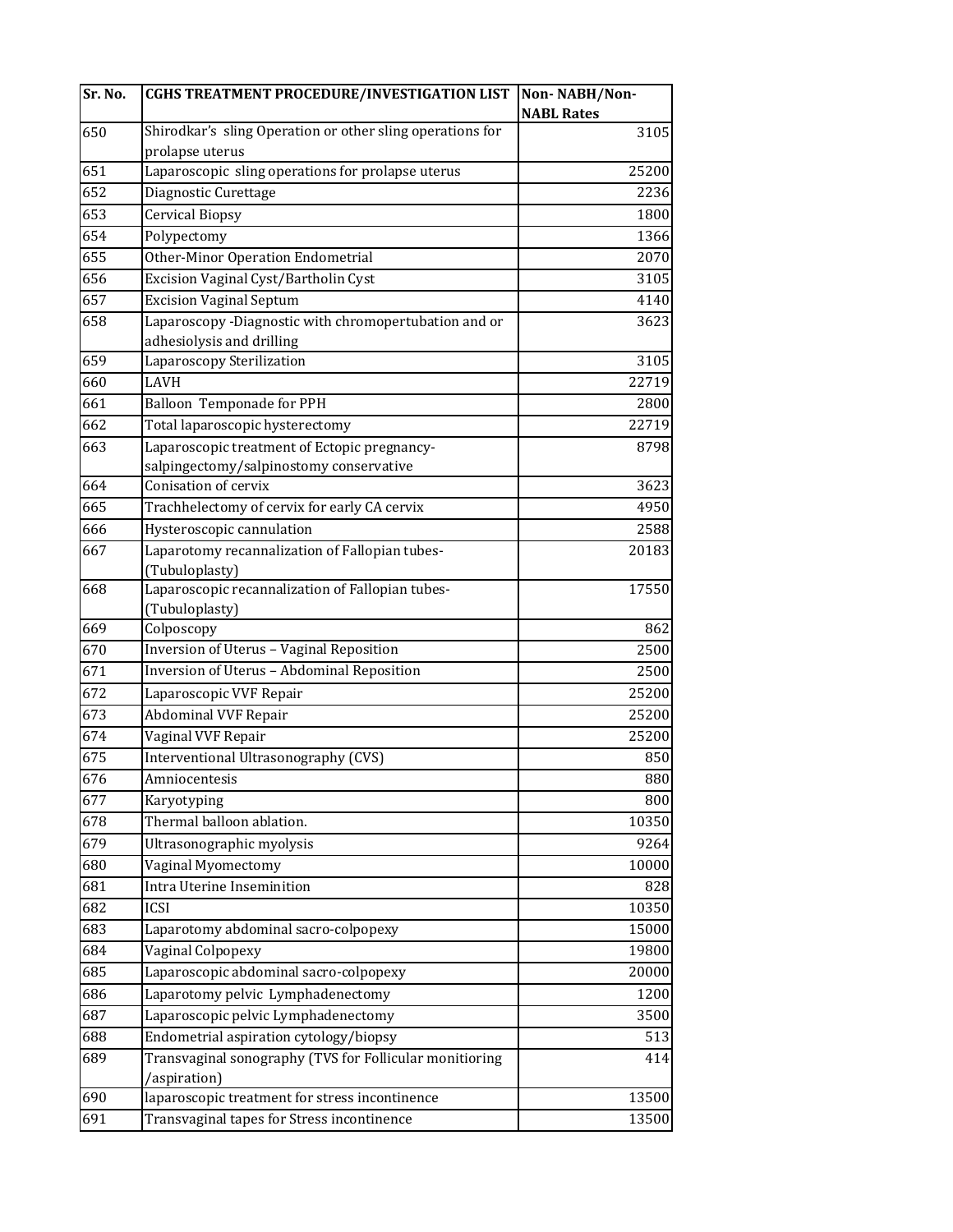| Sr. No.      | <b>CGHS TREATMENT PROCEDURE/INVESTIGATION LIST</b>    | Non-NABH/Non-     |
|--------------|-------------------------------------------------------|-------------------|
|              |                                                       | <b>NABL Rates</b> |
| 692          | trans-obturator tapes for Stress incontinence         | 10800             |
| 693          | Interventional radiographic arterial embolization     | 16200             |
| 694          | Diagnostic cystoscopy                                 | 2588              |
| 695          | Staging laparotomy surgery for CA Ovary               | 5693              |
| 696          | Internal Iliac ligation                               | 3054              |
| $\sqrt{697}$ | stepwise devascularisation                            | 8280              |
| 698          | Assisted breech delivery                              | 9833              |
| 699          | Intra-uterine fetal blood transfusion                 | 19148             |
| 700          | Hysteroscopy TCRE                                     | 7650              |
| 701          | Hysteroscopy Removal of IUCD                          | 6750              |
| 702          | Hysteroscopy Removal of Septum                        | 9900              |
| 703          | Hysteroscopy Diagnostic                               | 6750              |
| 704          | Radical Hysterectomy for Cancer cervix with pelvic    | 8500              |
|              | lymphadenectomy                                       |                   |
| 705          | Radical Hysterectomy for Cancer endometrium extending | 8500              |
|              | to cervix with pelvic and para aortic lymphadenectomy |                   |
| 706          | Sterilization Post partum (minilap)                   | 3375              |
| 707          | Sterilization interval (minilap)                      | 3500              |
| 708          | Ultrasonography Level II scan/Anomaly Scan            | 450               |
| 709          | Fetal nuchal Translucency                             | 300               |
| 710          | Fetal Doppler/Umblical Doppler/Uterine Vessel Doppler | 800               |
| 711          | MTP-1st Trimester                                     | 2700              |
| 712          | MTP - 2nd Trimester                                   | 3933              |
| 713          | Quadruple test                                        | 2000              |
| 714          | <b>Biophysical score</b>                              | 600               |
| 715          | Other Major Surgery                                   | 28000             |
| 716          | Other Minor Surgery                                   | 5000              |
|              | TREATMENT PROCEDURE NEPHROLOGY AND UROLOGY            |                   |
| 717          | Partial Nephrectomy -open                             | 14594             |
| 718          | Partial Nephrectomy-laproscopic/endoscopic            | 13041             |
| 719          | Nephrolithomy -open                                   | 12000             |
| 720          | Nephrolithomy -laproscopic/endoscopic                 | 14000             |
| 721          | Pyelolithotomy-open                                   | 13000             |
| 722          | Pyelolithotomy -laproscopic/endoscopic                | 9522              |
| 723          | Operations for Hydronephrosis -pyeloplasty open       | 16560             |
| 724          | Operations for Hydronephrosis -pyeloplasty            | 18000             |
|              | Lap/endoscopic                                        |                   |
| 725          | Operations for Hydronephrosis Endoplyelotomy          | 18000             |
|              | antegrade                                             |                   |
| 726          | Operations for Hydronephrosis Endoplyelotomy          | 18000             |
|              | retrograde                                            |                   |
| 727          | Operations for Hydronephrosis -ureterocalicostomy     | 16200             |
| 728          | Operations for Hydronephrosis-Ileal ureter            | 17625             |
| 729          | Open Drainage of Perinephric Abscess                  | 8000              |
| 730          | Percutaneous Drainage of Perinephric Abscess -        | 5175              |
|              | Ultrasound guided                                     |                   |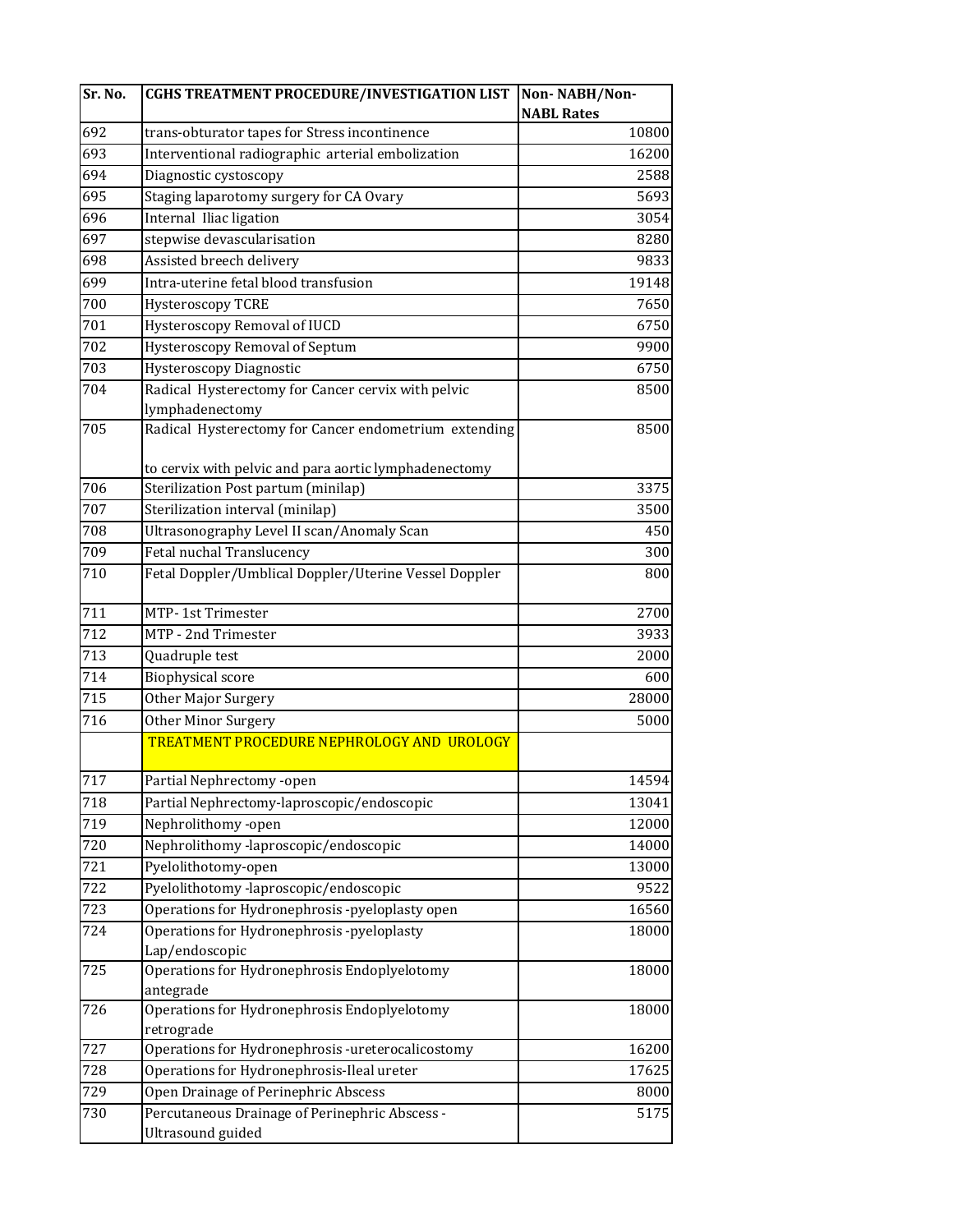| Sr. No. | <b>CGHS TREATMENT PROCEDURE/INVESTIGATION LIST</b>         | Non-NABH/Non-     |
|---------|------------------------------------------------------------|-------------------|
|         |                                                            | <b>NABL Rates</b> |
| 731     | Cavernostomy                                               | 9775              |
| 732     | Operations for Cyst of the Kidney -open                    | 10764             |
| 733     | Operations for Cyst of the Kidney -Lap/endoscopic          | 12627             |
| 734     | Ureterolithotomy-open                                      | 11923             |
| 735     | Ureterolithotomy-Lap/Endoscopic                            | 9000              |
| 736     | Nephroureterectomy open                                    | 14490             |
| 737     | Nephroureterectomy -Lap/Endoscopic                         | 14490             |
| 738     | Operations for Ureter for -Double Ureters                  | 17100             |
| 739     | Operations for Ureter -for Ectopia of Single Ureter        | 16200             |
| 740     | Operations for Vesico- ureteric Reflux -Open               | 18000             |
| 741     | Operations for Vesico- ureteric Reflux-Lap/Endoscopic      | 18000             |
| 742     | Operations for Vesico- ureteric Reflux/ Urinary            | 18630             |
|         | incontinence with bulking agents                           |                   |
| 743     | <b>Ureterostomy - Cutaneous</b>                            | 12000             |
| 744     | Uretero-Colic anastomosis                                  | 14400             |
| 745     | Formation of an Ileal Conduit                              | 15525             |
| 746     | <b>Ureteric Catheterisation</b>                            | 621               |
| 747     | Biopsy of Bladder (Cystoscopic)                            | 2070              |
| 748     | Cysto-Litholapaxy                                          | 9833              |
| 749     | Operations for Injuries of the Bladder                     | 10000             |
| 750     | Suprapubic Drainage (Cystostomy/vesicostomy)               | 6000              |
| 751     | Simple Cystectomy                                          | 15525             |
| 752     | Diverticulectomy -open                                     | 14400             |
| 753     | Diverticulectomy-Lap/Endoscopic                            | 16560             |
| 754     | Diverticulectomy -Endoscopic incision of neck              | 1553              |
| 755     | <b>Augmentation Cystoplasty</b>                            | 6003              |
| 756     | Operations for Extrophy of the Bladder-Single stage repair | 20070             |
|         |                                                            |                   |
| 757     | Operations for Extrophy of the Bladder-Multistage repair   | 18734             |
| 758     | Operations for Extrophy of the Bladder-simple              | 20250             |
|         | cystectomy with urinary diversion                          |                   |
| 759     | Repair of Ureterocoel -Open                                | 12420             |
| 760     | Repair of Ureterocoel -Lap/Endoscopic                      | 12938             |
| 761     | Repair of Ureterocoel - Endoscopic incision                | 11800             |
| 762     | Open Suprapubic Prostatectomy                              | 18630             |
| 763     | Open Retropubic Prostatectomy                              | 18113             |
| 764     | Transurethral Resection of Prostate (TURP)                 | 16767             |
| 765     | Urethroscopy/ Cystopanendoscopy                            | 4140              |
| 766     | Internal urethrotomy -optical                              | 5175              |
| 767     | Internal urethrotomy -Core through urethroplasty           | 9936              |
| 768     | Urethral Reconstruction -End to end ansatamosis            | 3105              |
| 769     | Urethral Reconstruction - substitution urethroplasty       | 17595             |
|         | (Transpubic urethroplasty                                  |                   |
| 770     | Abdomino Perineal urethroplasty                            | 12600             |
| 771     | Posterior Urethral Valve fulguration.                      | 10143             |
| 772     | Operations for Incontinence of Urine - Male -Open          | 15525             |
| 773     | Operations for Incontinence of Urine - Male -Sling         | 16560             |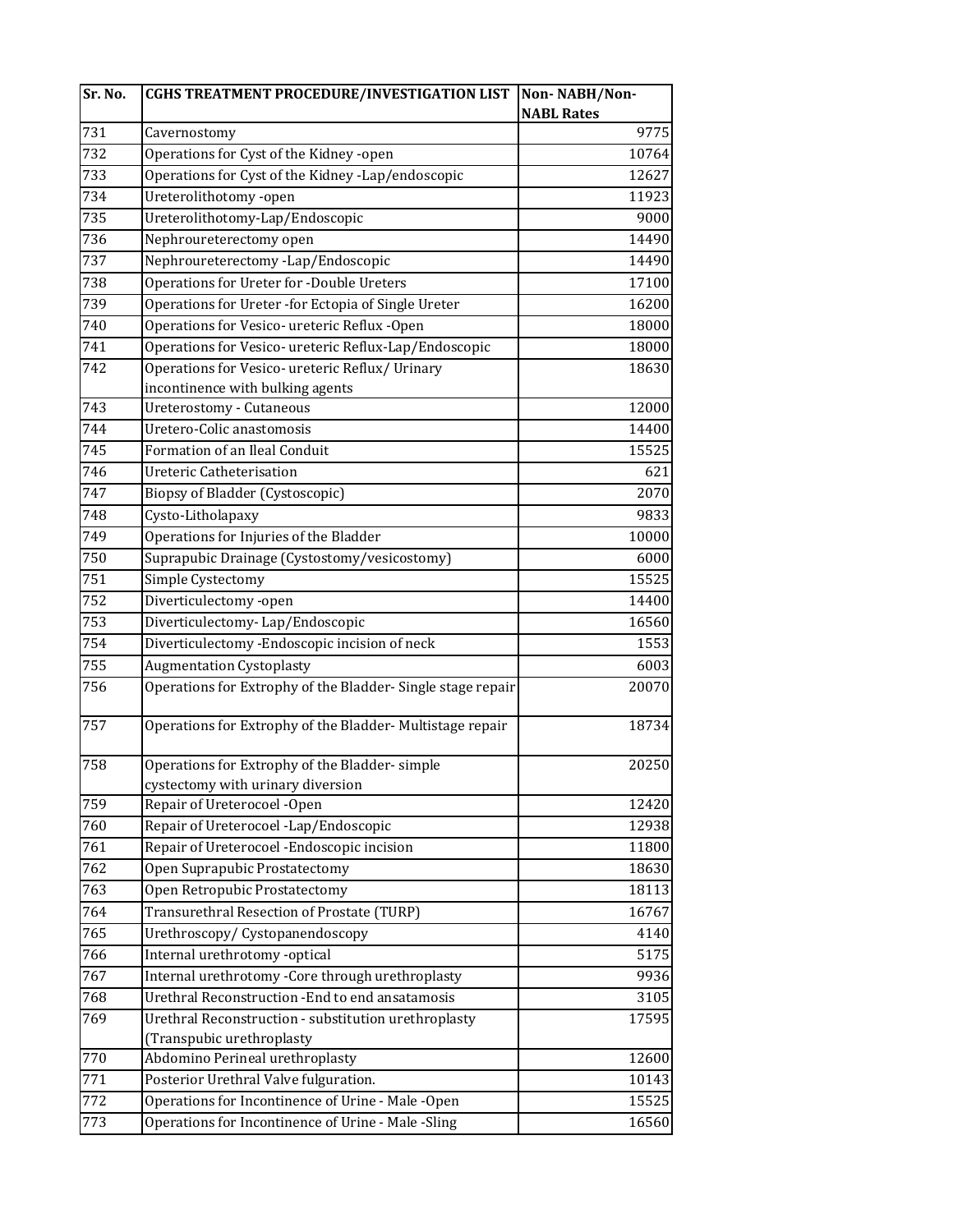| Sr. No. | <b>CGHS TREATMENT PROCEDURE/INVESTIGATION LIST</b>                      | Non-NABH/Non-     |
|---------|-------------------------------------------------------------------------|-------------------|
|         |                                                                         | <b>NABL Rates</b> |
| 774     | Operations for Incontinence of Urine - Male-Bulking agent               | 17492             |
| 775     | Operations for Incontinence of Urine - Female -Open                     | 15525             |
| 776     | Operations for Incontinence of Urine - Female-Sling                     | 16560             |
| 777     | Operations for Incontinence of Urine - Female-Bulking<br>agent          | 17492             |
| 778     | <b>Reduction of Paraphimosis</b>                                        | 1553              |
| 779     | Circumcision                                                            | 3000              |
| 780     | Meatotomy                                                               | 2111              |
| 781     | Meatoplasty                                                             | 2898              |
| 782     | Operations for Hypospadias + Chordee Correction                         | 9200              |
| 783     | Operations for Hypospadias - Second Stage                               | 15000             |
| 784     | Operations for Hypospadias - One Stage Repair                           | 9200              |
| 785     | Operations for Crippled Hypospadias                                     | 10950             |
| 786     | Operations for Epispadias _primary repair                               | 11334             |
| 787     | Operations for Epispadias-crippled epispadias                           | 10247             |
| 788     | Partial Amputation of the Penis                                         | 9688              |
| 789     | Total amputation of the Penis                                           | 10800             |
| 790     | Orchidectomy-Simple                                                     | 8798              |
| 791     | Orchidectomy - Radical                                                  | 10868             |
| 792     | Post Radical Orchidectomy retroperitoneal lymph node                    | 13900             |
|         | dissection.                                                             |                   |
| 793     | Epididymectomy                                                          | 8000              |
| 794     | Adreneclectomy Unilateral/Bilateral for Tumour/For                      | 22770             |
|         | Carcinoma-Open                                                          |                   |
| 795     | Adreneclectomy Unilateral/Bilateral for Tumour/For                      | 12938             |
|         | Carcinoma -Lap/Endoscopic                                               |                   |
| 796     | Operations for Hydrocele - Unilateral                                   | 5279              |
| 797     | Operations for Hydrocele - Bilateral                                    | 7700              |
| 798     | <b>Operation for Torsion of Testis</b>                                  | 10350             |
| 799     | Micro-surgical Vasovasostomy / Vaso epidedymal<br>ansatamosis.          | 9936              |
| 800     | Operations for Varicocele Unilateral-Microsurgical                      | 6935              |
| 801     | Operations for Varicocele Palomo's Unilateral - Lap                     | 8280              |
| 802     | Operations for Varicocele Bilateral --Microsurgical                     | 11385             |
| 803     | Operations for Varicocele Bilateral - Lap/ Palomo                       | 13455             |
| 804     | Block Dissection of ilio-inguinal Nodes - One Side (For Ca-<br>Penis)   | 5693              |
| 805     | Block Dissection of ilio-inguinal Nodes - Both Sides (For Ca-<br>Penis) | 20700             |
| 806     | <b>Excision of Filarial Scrotum</b>                                     | 10350             |
| 807     | Kidney Transplantation (related)                                        | 3500              |
| 808     | Kidney Transplantation (Spousal/unrelated)                              | 143000            |
| 809     | ABO incompatible Transplantation                                        |                   |
| 810     | Swap Transplantation                                                    |                   |
| 811     | Kidney Transplant Graft Nephrectomy                                     |                   |
| 812     | Donor Nephrectomy (open)                                                | 28750             |
| 813     | Donor Nephrectomy (Laproscopic)                                         | 46000             |
| 814     | <b>Cadaver Transplantation</b>                                          | 83300             |
|         |                                                                         |                   |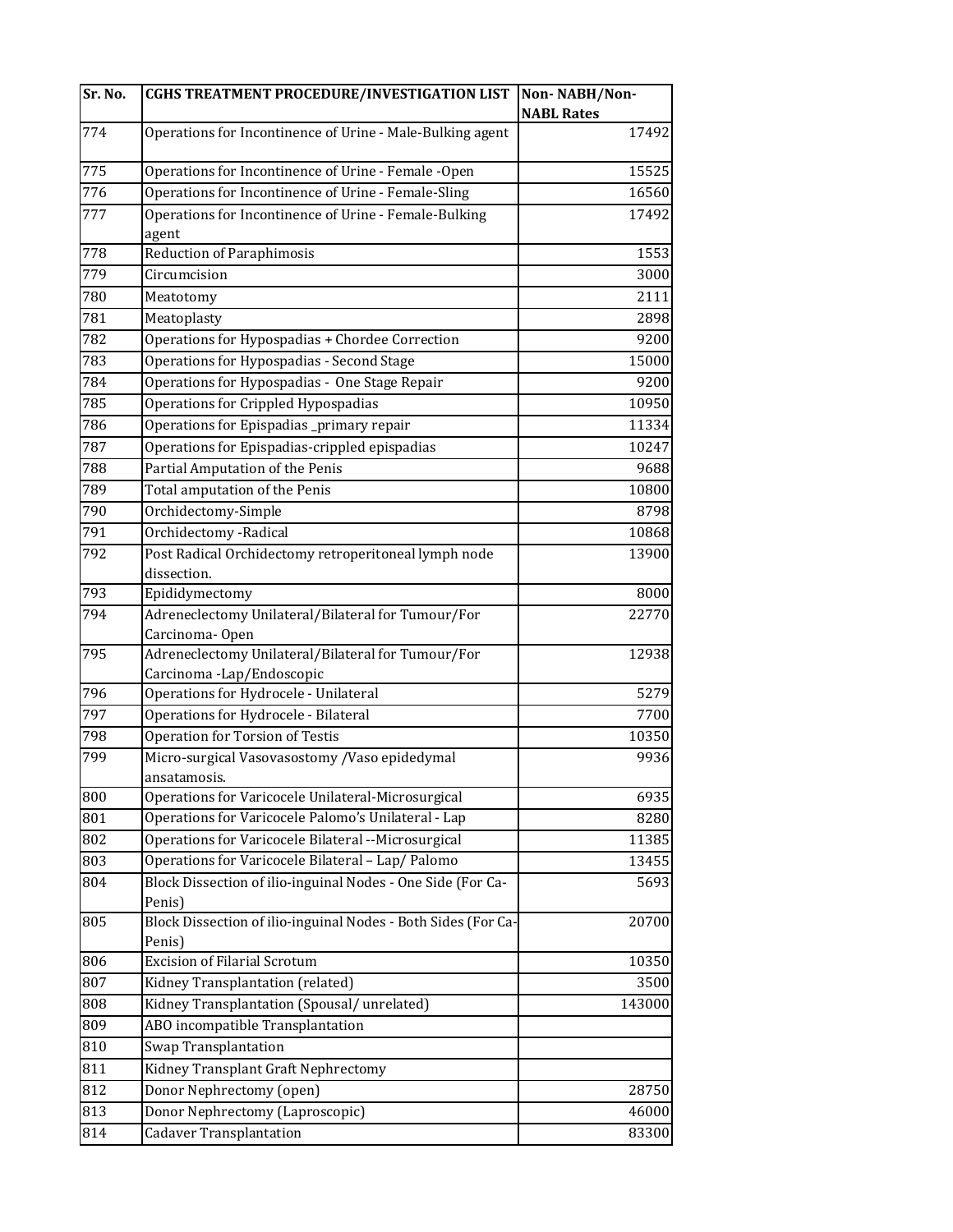| Sr. No.          | <b>CGHS TREATMENT PROCEDURE/INVESTIGATION LIST</b>                       | Non-NABH/Non-     |
|------------------|--------------------------------------------------------------------------|-------------------|
|                  |                                                                          | <b>NABL Rates</b> |
| 815              | Kidney Transplant with Native Kidney Nephrectomy                         |                   |
|                  | (Related)/ Unilateral                                                    |                   |
| 816              | Kidney Transplant with Native Kidney Nephrectomy                         |                   |
|                  | (Related)/ Bilateral<br>Kidney Transplant with Native Kidney Nephrectomy |                   |
| 817              | (Spousal/Unrelated) Unilateral                                           |                   |
| 818              | Kidney Transplant with Native Kidney Nephrectomy                         |                   |
|                  | (Spousal/Unrelated) Bilateral                                            |                   |
| 819              | Post-Transplant Collection drainage for Lymphocele                       |                   |
|                  | (open)                                                                   |                   |
| 820              | Post-Transplant Collection drainage for Lymphocele                       |                   |
|                  | (percutaneous)                                                           |                   |
| 821              | Post-Transplant Collection drainage for Lymphocele                       |                   |
|                  | (Laproscopic)                                                            |                   |
| 822              | Arteriovenous Fistula for Haemodialysis                                  | 2300              |
| $\overline{823}$ | Arteriovenous Shunt for Haemodialysis                                    | 3500              |
| 824              | Jugular Catheterization for Haemodialysis                                | 1350              |
| 825              | Subclavian Catheterization for Haemodialysis                             | 2025              |
| 826              | One sided (single Lumen) Femoral Catheterization for                     | 1000              |
|                  | Haemodialysis                                                            |                   |
| 827              | Bilateral (single Lumen) Femoral Catheterization for                     | 1350              |
|                  | Haemodialysis                                                            |                   |
| 828              | Double Lumen Femoral Catheterization for                                 | 1665              |
|                  | Haemodialysis                                                            |                   |
| 829              | Permcath Insertion                                                       |                   |
| 830              | Arterio venous Prosthetic Graft                                          | 1850              |
| 831              | Single lumen Jugular Catheterization                                     | 1350              |
| 832              | Single lumen Subclavian Catheterization                                  | 1530              |
| 833              | Plasma Exchange/ Plasma phresis                                          | 1553              |
| 834              | Open method CAPD catheter insertion                                      | 3150              |
| 835              | Schlendinger method CAPD catheter insertion                              | 3150              |
| 836              | Sustained low efficiency hemodialysis                                    | 1125              |
| 837              | Continuous Veno venous/Arteriovenous Hemofilteration                     | 2025              |
| 838              | Hemodialysis for Sero negative cases                                     | 1260              |
| 839              | Hemodialysis for Sero Positive cases                                     | 1485              |
| 840              | <b>Acute Peritoneal Dialysis</b>                                         | 1305              |
| 841              | Fistologram for Arteriovenous Fistula                                    |                   |
| 842              | Ultrasound guided kidney Biopsy                                          | 850               |
| 843              | Fistula stenosis dilation                                                |                   |
| 844              | Slow continuous Ultrafilteration                                         |                   |
| 845              | PCNL - Unilateral                                                        | 19000             |
| 846              | PCNL - Bilateral                                                         | 25000             |
| 847              | Endoscopic Bulking agent Inject                                          | 4050              |
| 848              | <b>Testicular Biopsy</b>                                                 | 1760              |
| 849              | Radical Nephrectomy -Open                                                | 15525             |
| 850              | Radical Nephrectomy -Lap/Endoscopic                                      | 18630             |
| 851              | Radical Nephrectomy plus IV thrombus                                     | 20700             |
|                  |                                                                          |                   |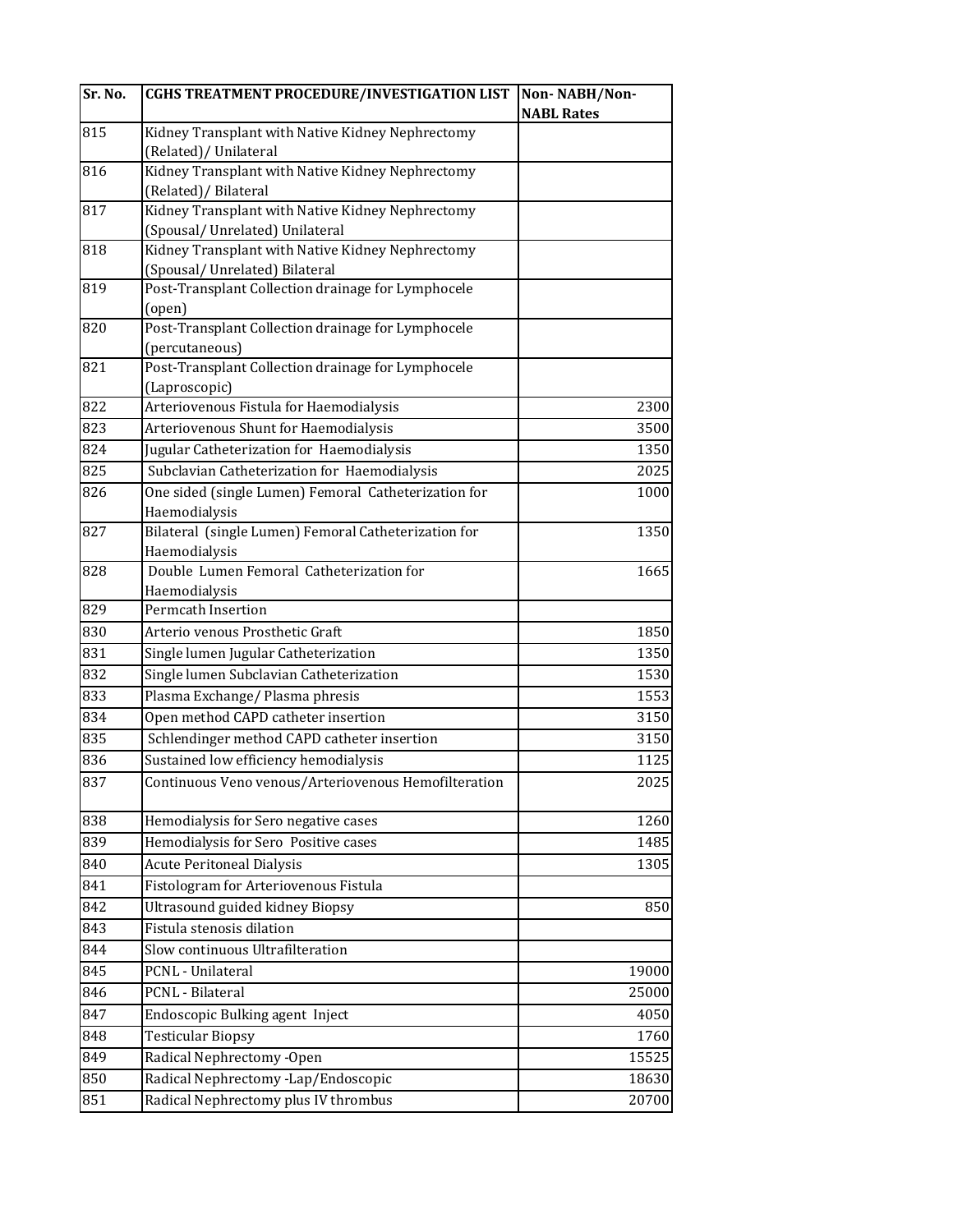| Sr. No. | <b>CGHS TREATMENT PROCEDURE/INVESTIGATION LIST</b>                           | Non-NABH/Non-              |
|---------|------------------------------------------------------------------------------|----------------------------|
| 852     |                                                                              | <b>NABL Rates</b><br>20700 |
|         | Radical Nephrectomy plus IV thrombus plus cardiac<br>bypass.                 |                            |
| 853     | Vesico Vaginal Fistula Repair (Open)                                         | 14400                      |
| 854     | Vesico Vaginal Fistula Repair (Laproscopic)                                  | 19800                      |
| 855     | Radical Cystectomy -Ileal conduit                                            | 17000                      |
| 856     | Radical Cystectomy - continent diversion.                                    | 14400                      |
| 857     | Radical Cystectomy - Neo bladder                                             | 16650                      |
| 858     | Nephrectomy Simple -Open                                                     | 9067                       |
| 859     | Nephrectomy Simple-lap/Endoscopic                                            | 11334                      |
| 860     | Nephrostomy -Open                                                            | 9000                       |
| 861     |                                                                              |                            |
|         | Nephrostomy -Lap/Endoscopic                                                  | 10704                      |
| 862     | Ureteric Re-implant for Megaureter/Vesicoureteric<br>reflex/uterocele (open) | 9445                       |
| 863     | Ureteric Re-implant for Megaureter/Vesicoureteric                            | 9445                       |
|         | reflex/uterocele (Laproscopic)                                               |                            |
| 864     | Partial Cystectomy                                                           | 12420                      |
| 865     | TURP & TUR Bladder Tumour                                                    | 15525                      |
| 866     | TURP with Cystolithotripsy                                                   | 16600                      |
| 867     | Closure of Urethral Fistula                                                  | 9900                       |
| 868     | Orchidopexy - Unilateral -Open                                               | 8880                       |
| 869     | Orchidopexy - Unilateral-Lap/Endoscopic                                      | 11101                      |
| 870     | Orchidopexy - Bilateral -Open                                                | 11054                      |
| 871     | Orchidopexy - Bilateral -Lap/Endoscopic                                      | 13350                      |
| 872     | Cystolithotomy -Suprapubic                                                   | 8798                       |
| 873     | Endoscopic Removal of Stone in Bladder                                       | 3105                       |
| 874     | Resection Bladder Neck Endoscopic / Bladder neck                             | 9833                       |
|         | incision/transurethral incision on prostrate                                 |                            |
| 875     | Ureteroscopic Surgery                                                        | 9315                       |
| 876     | Urethroplasty 1st Stage                                                      | 9833                       |
| 877     | <b>Scrotal Exploration</b>                                                   | 7700                       |
| 878     | Perineal Urethrostomy                                                        | 4244                       |
| 879     | Dilatation of Stricture Urethra under G.A.                                   | 2000                       |
| 880     | Dilatation of Stricture Urethra under LA                                     | 1553                       |
| 881     | Laproscopic Nephrectomy                                                      | 30015                      |
| 882     | Laproscopic partial Nephrectomy                                              | 10000                      |
| 883     | Laproscopic pyelolithotomy                                                   | 11385                      |
| 884     | Laproscopic Pyeloplasty                                                      | 8798                       |
| 885     | Laproscopic surgery for Renal cyst                                           | 8798                       |
| 886     | Laproscopic ureterolithotomy                                                 | 10350                      |
| 887     | Laproscopic Nephro ureterotectomy                                            | 11903                      |
| 888     |                                                                              | 19000                      |
|         | Lithotripsy Extra corporeal shock wave.                                      |                            |
| 889     | <b>Uroflow Study (Uroflometry)</b>                                           | 405                        |
| 890     | Urodynamic Study (Cystometry)                                                | 480                        |
| 891     | Cystoscopy with Retrograde Catheter - Unilateral / RGP                       | 2523                       |
| 892     | Cystoscopy with Retrograde Catheter - Bilateral / RGP                        | 4675                       |
| 893     | Cystoscopy with Bladder Biopsy (Cold Cup Biopsy)                             | 3043                       |
| 894     | Voiding-cysto-urethrogram and retrograde urethrogram<br>(Nephrostogram)      | 373                        |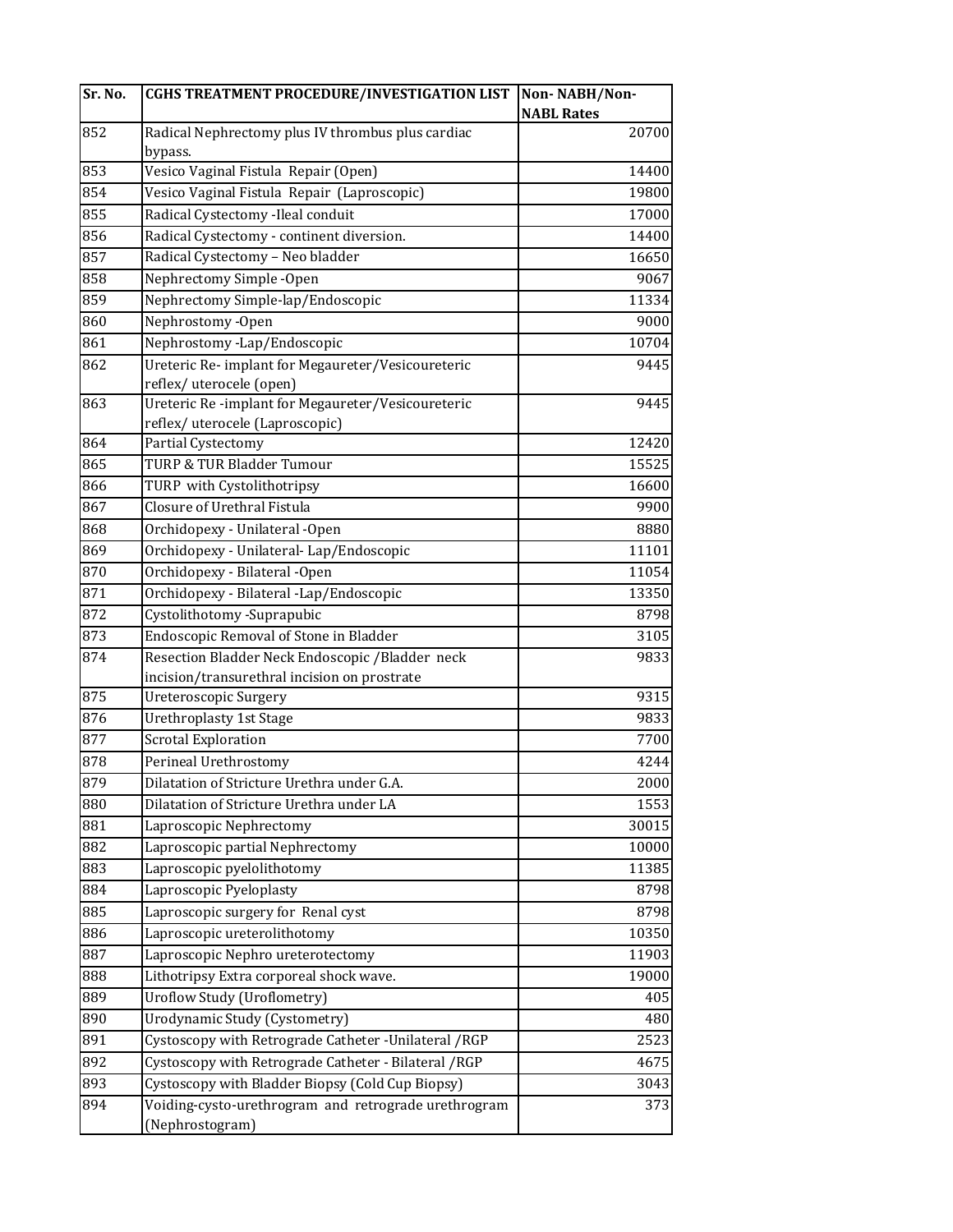| Sr. No.         | <b>CGHS TREATMENT PROCEDURE/INVESTIGATION LIST</b>   | Non-NABH/Non-     |
|-----------------|------------------------------------------------------|-------------------|
|                 |                                                      | <b>NABL Rates</b> |
| 895             | Radical prostatectomy-Open                           | 16043             |
| 896             | Radical prostatectomy-Laproscopic                    | 18113             |
| 897             | Radical prostatectomy- Robotic (Robotic Partial      | 18113             |
|                 | Nephrectomy)                                         |                   |
| 898             | Hollmium YAG Prostate Surgery                        |                   |
| 899             | Hollmium YAG OIU                                     |                   |
| 900             | Hollmium YAG Core Through                            |                   |
| 901             | Hollmium YAG Stone Lithotripsy                       |                   |
| 902             | Green Light laser for prostate                       |                   |
| 903             | RIRS/Flexible Ureteroscopy                           |                   |
| 904             | Microscopic VEA/Vaso-Vasostomy (for Infertility)     |                   |
| 905             | Cystoscopic Botulinum Toxin Injection (Over active   |                   |
|                 | bladder/Neurogenic bladder)                          |                   |
| 906             | Peyronie's disease - Plaque excision with grafting   |                   |
| 907             | High Intensity Focus Ultrasound (HIFU) (Robotic) for | 4600              |
|                 | Carcinoma prostrate and renal cell carcinoma         |                   |
| 908             | Prosthetic surgery for urinary incontinence          | 2070              |
| 909             | TRUS guided prostate biopsy                          |                   |
| 910             | Ultra sound guided PCN                               | 720               |
| $\frac{911}{ }$ | Other Major Surgery                                  | 15000             |
| 912             | Other Minor Surgery                                  | 6800              |
|                 | <b>TREATMENT PROCEDURE NEURO-SURGERY</b>             |                   |
| 913             | Craniotomy and Evacuation of Haematoma -Subdural     | 45644             |
| 914             | Craniotomy and Evacuation of Haematoma -Extradural   | 45000             |
| 915             | Evacuation / Excision of Brain Abscess by craniotomy | 40000             |
| 916             | Excision of Lobe (Frontal Temporal Cerebellum etc.)  | 40000             |
| 917             | Excision of Brain Tumours - Supratentorial           | 35211             |
| 918             | Excision of Brain Tumours - Infratentorial           | 40500             |
| 919             | <b>Surgery of spinal Cord Tumours</b>                | 40500             |
| 920             | Ventriculoatrial /Ventriculoperitoneal Shunt         | 24000             |
| 921             | <b>Twist Drill Craniostomy</b>                       | 4250              |
| 922             | <b>Subdural Tapping</b>                              | 2210              |
| 923             | Ventricular Tapping                                  | 2670              |
| 924             | <b>Abscess Tapping</b>                               | 2588              |
| 925             | Placement of ICP Monitor -                           | 2588              |
| 926             | <b>Skull Traction Application</b>                    | 2300              |
| 927             | Lumber Pressure Monitoring                           | 4250              |
| 928             | <b>Vascular Malformations</b>                        | 20000             |
| 929             | Meningo Encephalocoele excision and repair           | 15000             |
| 930             | Meningomyelocoel Repair                              | 24995             |
| 931             | C.S.F. Rhinorrhaea Repair                            | 25875             |
| 932             | Cranioplasty                                         | 21735             |
| 933             | <b>Anterior Cervical Dissectomy</b>                  | 14940             |
| 934             | Brachial Plexus Exploration and neurotization        | 13973             |
| 935             | Median Nerve Decompression                           | 13200             |
| 936             | Peripheral Nerve Surgery - Major                     | 16000             |
| 937             |                                                      | 7452              |
|                 | Peripheral Nerve Surgery Minor                       |                   |
| 938             | Ventriculo-Atrial Shunt                              | 11615             |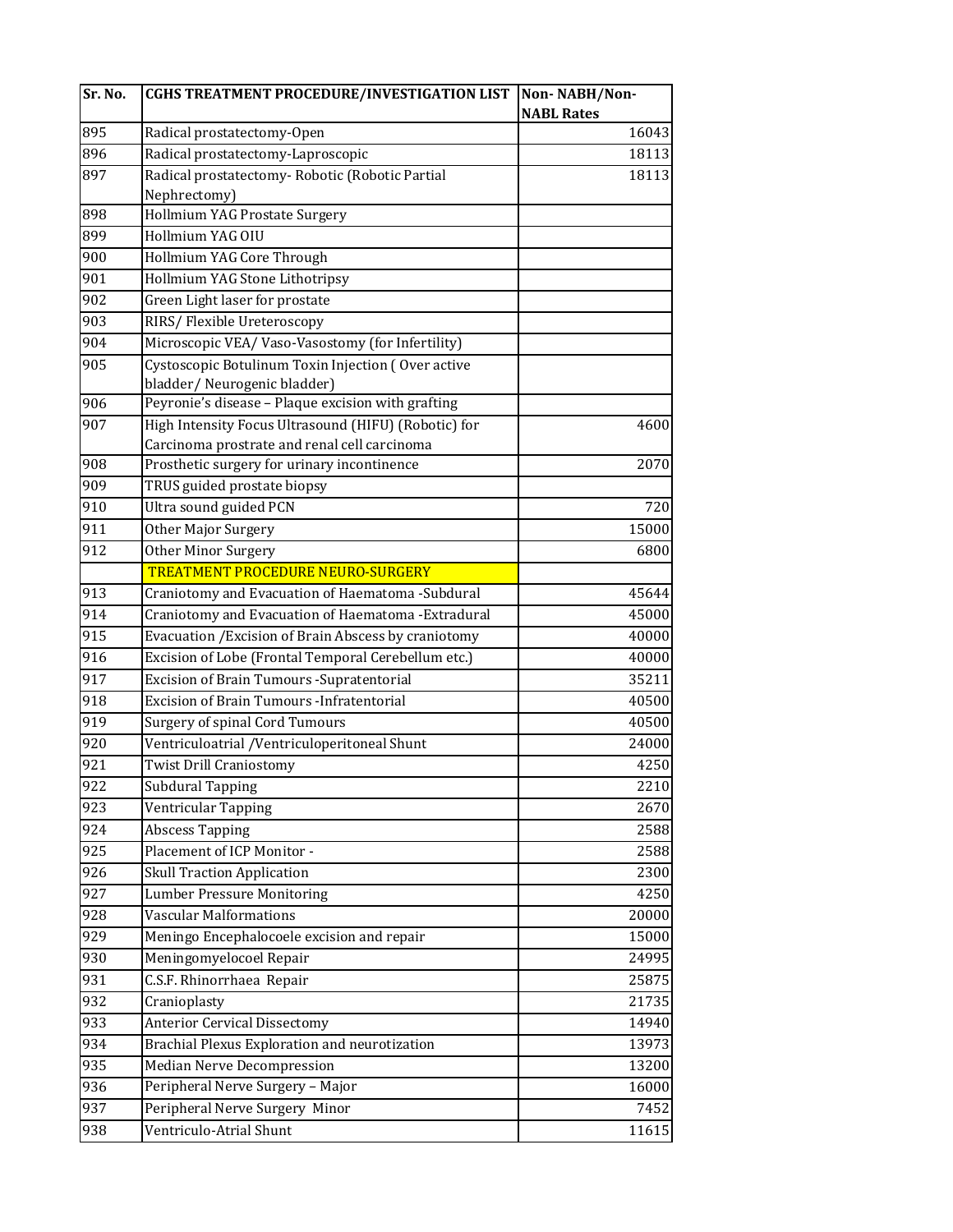| Sr. No. | CGHS TREATMENT PROCEDURE/INVESTIGATION LIST        | Non-NABH/Non-     |
|---------|----------------------------------------------------|-------------------|
|         |                                                    | <b>NABL Rates</b> |
| 939     | Nerve Biopsy                                       | 6210              |
| 940     | <b>Brain Biopsy</b>                                | 5227              |
| 941     | Anterior Cervical Spine Surgery with fusion        | 28980             |
| 942     | Anterio Lateral Decompression of spine             | 25875             |
| 943     | <b>Brain Mapping</b>                               | 837               |
| 944     | Cervical or Dorsal or Lumbar Laminectomy           | 20700             |
| 945     | Combined Trans-oral Surgery & CV Junction Fusion   | 34500             |
| 946     | C.V. Junction Fusion procedures                    | 28000             |
| 947     | <b>Depressed Fracture Elevation</b>                | 25000             |
| 948     | <b>Lumbar Discectomy</b>                           | 24840             |
| 949     | Endarterectomy (Carotid)                           | 20000             |
| 950     | R.F. Lesion for Trigeminal Neuralgia               | 10350             |
| 951     | Spasticity Surgery -                               | 35708             |
| 952     | <b>Spinal Fusion Procedure</b>                     | 30000             |
| 953     | Spinal Intra Medullary Tumours                     | 31050             |
| 954     | Spinal Bifida Surgery Major                        | 17078             |
| 955     | Spinal Bifida Surgery Minor                        | 15000             |
| 956     | Stereotaxic Procedures-biopsy/aspiration of cyst   | 20700             |
| 957     | Trans Sphenoidal Surgery                           | 30000             |
| 958     | Trans Oral Surgery                                 | 30000             |
| 959     | Implantation of DBS -One electrode                 | 31050             |
| 960     | Implantation of DBS -two electrodes                | 36225             |
| 961     | Endoscopic aqueductoplasty                         | 14000             |
| 962     | Facial nerve reconstruction                        | 30000             |
| 963     | Carotid stenting                                   | 42263             |
| 964     | Cervical disc arthroplasty                         | 24840             |
| 965     | Lumbar disc arthroplasty                           | 12420             |
| 966     | Corpus callostomy for Epilepsy                     | 35000             |
| 967     | Hemishpherotomy for Epilepsy                       | 28980             |
| 968     | Endoscopic CSF rhinorrhea repair                   | 30000             |
| 969     | Burr hole evacuation of chronic subdural haematoma | 21735             |
| 970     | Epilepsy surgery                                   | 36225             |
| 971     | RF lesion for facet joint pain syndrome            | 15525             |
| 972     | Cervical laminoplasty                              | 28800             |
| 973     | Lateral mass C1-C2 screw fixation                  | 23000             |
| 974     | Microsurgical decompression for Trigeminal nerve   | 38000             |
| 975     | Microsurgical decompression for hemifacial spasm   | 4646              |
| 976     | IC EC bypass procedures                            | 32000             |
| 977     | Image guided craniotomy                            | 28980             |
| 978     | Baclofen pump implantation                         | 39000             |
| 979     | Programmable VP shunt                              | 25000             |
| 980     | Endoscopic sympathectomy                           | 15396             |
| 981     | Lumber puncture                                    | 186               |
| 982     | External ventricular drainage (EVD)                | 4140              |
| 983     | Endoscopic 3rd ventriculostomy                     | 36000             |
| 984     | Endoscopic cranial surgery/Biopsy/aspiration       | 31536             |
| 985     | Endoscopic discectomy (Lumbar, Cervical)           | 35631             |
|         |                                                    |                   |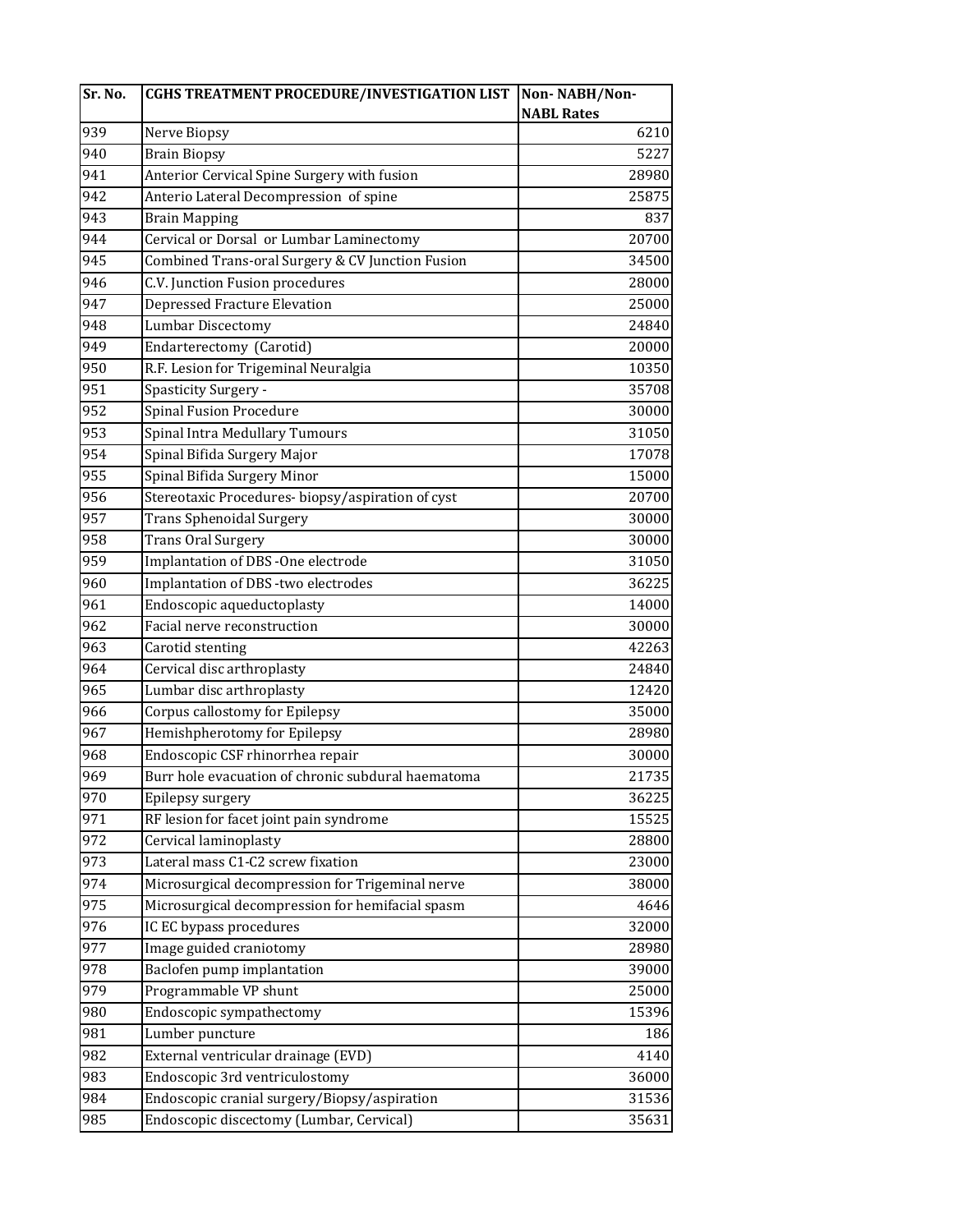| Sr. No. | <b>CGHS TREATMENT PROCEDURE/INVESTIGATION LIST</b>         | Non-NABH/Non-     |
|---------|------------------------------------------------------------|-------------------|
|         |                                                            | <b>NABL Rates</b> |
| 986     | Aneurysm coiling (Endovascular)                            | 34400             |
| 987     | Surgery for skull fractures                                | 39900             |
| 988     | Carpel Tunnel decompression                                | 15000             |
| 989     | Clipping of intracranial aneurysm                          | 24150             |
| 990     | Surgery for intracranial Arteriovenous                     | 38250             |
|         | malformarions(AVM)                                         |                   |
| 991     | Foramen magnum decompression for Chari Malformation        | 1100              |
| 992     | Dorsal column stimulation for backache in failed back      | 25875             |
|         | syndrome                                                   |                   |
| 993     | Surgery for recurrent disc prolapse/epidural fibrosis      | 28980             |
| 994     | Surgery for brain stem tumours                             | 39589             |
| 995     | Decompressive craniotomy for hemishpherical acute          | 40000             |
|         | subdural haematoma/brain swelling/large infarct            |                   |
| 996     | Intra-arterial thrombolysis with TPA (for ischemic stroke) | 4140              |
| 997     | Steriotactic aspiration of intracerebral haematoma         | 32545             |
| 998     | Endoscopic aspiration of intracerebellar haematoma         | 40000             |
| 999     | Steriotactic Radiosurgery for brain pathology(X            | 27560             |
|         | knife/Gamma) - ONE session                                 |                   |
| 1000    | Steriotactic Radiosurgery for brain pathology(X knife /    | 51750             |
|         | Gamma knife - Two or more sessions                         |                   |
| 1001    | Chemotheraphy wafers for malignant brain tumors            | 14450             |
| 1002    | <b>Battery Placement for DBS</b>                           | 22000             |
| 1003    | Baclofen pump implantation for spasticity                  |                   |
| 1004    | Peripheral Nerve tumor surgery                             | 21600             |
| 1005    | Surgery Intra Cranial Meningioma                           | 20000             |
| 1006    | Surgery for Intracranial Schwannoma                        | 35000             |
| 1007    | <b>Surgery for Gliomas</b>                                 | 45000             |
| 1008    | Surgery for Orbital tumors                                 | 40000             |
| 1009    | Surgery for Cranial (Skull) tumors                         | 38500             |
| 1010    | Surgery for Scalp AVM's                                    | 25000             |
| 1011    | Kyphoplasty                                                |                   |
| 1012    | <b>Balloon Kyphoplasty</b>                                 |                   |
| 1013    | Lesioning procedures for Parkinson's disease, Dystonia     |                   |
| 1014    | etc.<br>Other Major Surgery                                | 42500             |
| 1015    | <b>Other Minor Surgery</b>                                 | 17000             |
|         | <b>TREATMENT PROCEDURE PAEDIATRIC SURGERY</b>              |                   |
| 1016    | Excision of thyroglossal Duct/Cyst                         | 14400             |
| 1017    | Diaphragmatic Hernia Repair (Thoracic or Abdominal         | 15525             |
|         | Approach)                                                  |                   |
| 1018    | Tracheo Oesophageal Fistula (Correction Surgery)           | 22000             |
| 1019    | <b>Colon Replacement of Oesophagus</b>                     | 20700             |
| 1020    | Omphalo Mesenteric Cyst Excision                           | 15525             |
| 1021    | Omphalo Mesenteric Duct-<br>Excision                       | 13973             |
| 1022    | Meckels Diverticulectomy                                   | 3012              |
| 1023    | Omphalocele 1st Stage (Hernia Repair)                      | 13973             |
| 1024    | Omphalocele 2nd Stge (Hernia Repair)                       | 15525             |
|         |                                                            |                   |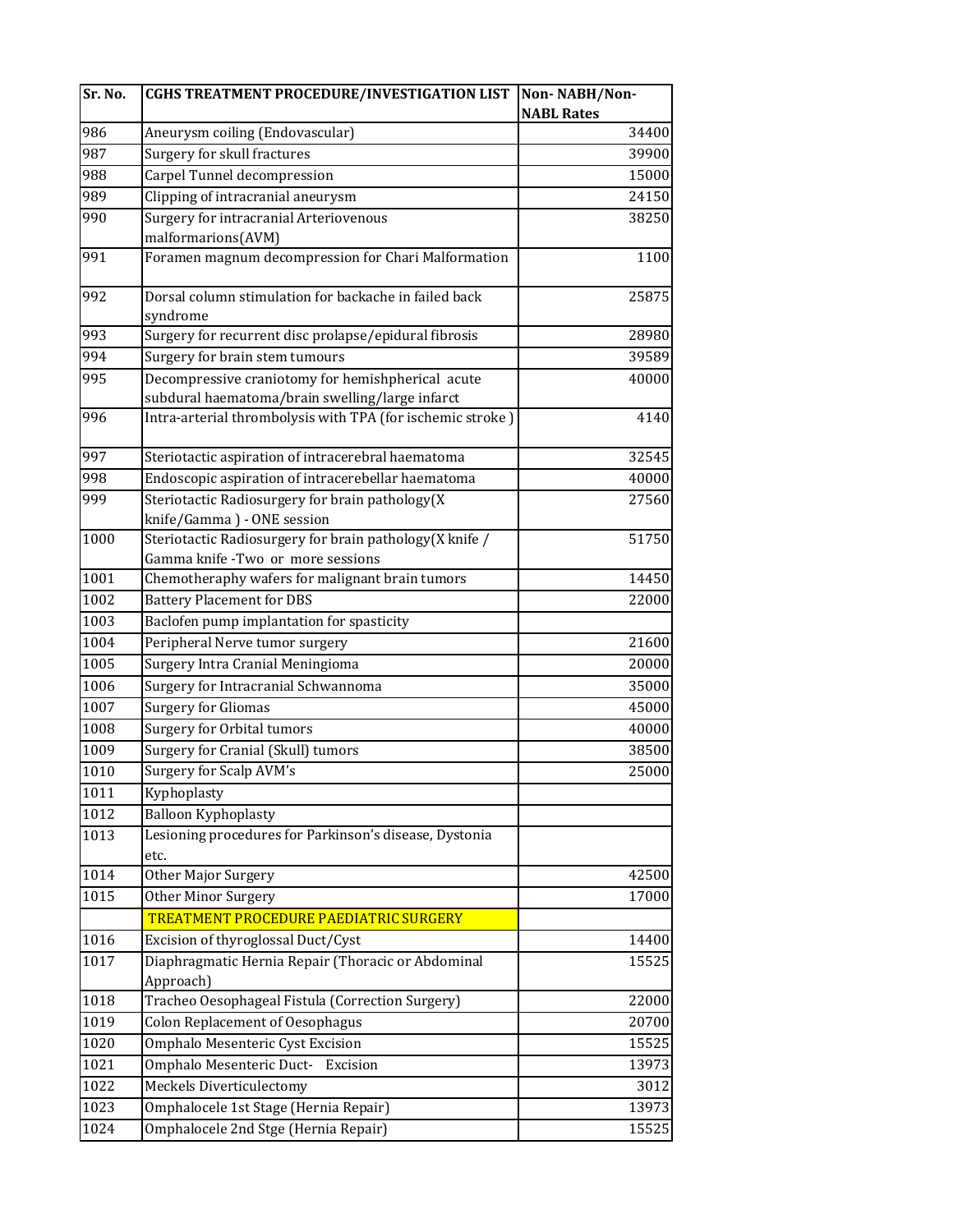| Sr. No. | <b>CGHS TREATMENT PROCEDURE/INVESTIGATION LIST</b>                          | Non-NABH/Non-     |
|---------|-----------------------------------------------------------------------------|-------------------|
|         |                                                                             | <b>NABL Rates</b> |
| 1025    | Gastrochisis Repair                                                         | 14490             |
| 1026    | <b>Inguinal Herniotomy</b>                                                  | 11302             |
| 1027    | Congenital Hydrocele                                                        | 10800             |
| 1028    | Hydrocele of Cord                                                           | 10800             |
| 1029    | <b>Torsion Testis Operation</b>                                             | 13500             |
| 1030    | Congenital Pyloric Stenosis- operation                                      | 12544             |
| 1031    | Duodenal- Atresia Operation                                                 | 12600             |
| 1032    | Pancreatic Ring Operation                                                   | 22425             |
| 1033    | <b>Meconium Ileus Operation</b>                                             | 14500             |
| 1034    | Malrotation of Intestines Operation                                         | 13000             |
| 1035    | Rectal Biopsy (Megacolon)                                                   | 8762              |
| 1036    | <b>Colostomy Transverse</b>                                                 | 13500             |
| 1037    | Colostomy Left Iliac                                                        | 13500             |
| 1038    | Abdominal Perineal Pull Through (Hirschaprugis Disease)                     | 18000             |
| 1039    | Imperforate Anus Low Anomaly - Cut Back Operation                           | 9212              |
| 1040    | Imperforate Anus Low Anomaly - Perineal Anoplasty                           | 12000             |
| 1041    | Imperforate Anus High Anomaly -Sacroabdomino Perineal<br>Pull Through       | 12500             |
| 1042    | Imperforate Anus High Anomaly - Closure of Colostomy                        | 7763              |
| 1043    | <b>Intususception Operation</b>                                             | 18630             |
| 1044    | Choledochoduodenostomy for Atresia of Extra Hepatic<br><b>Billiary Duct</b> | 15000             |
| 1045    | Operation of Choledochal Cyst                                               | 16000             |
| 1046    | Nephrectomy for -Pyonephrosis                                               | 17000             |
| 1047    | Nephrectomy for - Hydronephrosis                                            | 15000             |
| 1048    | Nephrectomy for -Wilms Tumour                                               | 13500             |
| 1049    | Paraortic Lymphadenoctomy with Nephrectomy for Wilms<br>Tumour              | 20000             |
| 1050    | Sacro-Coccygeal Teratoma Excision                                           | 14000             |
| 1051    | Neuroblastoma Debulking                                                     | 15200             |
| 1052    | Neuroblastoma Total Excision                                                | 18630             |
| 1053    | Rhabdomyosarcoma wide Excision                                              | 15000             |
| 1054    | Congenital Atresia & Stenosis of Small Intestine                            | 19000             |
| 1055    | Muconium ileus                                                              | 15000             |
| 1056    | Mal-rotation & Volvulus of the Midgut                                       | 15000             |
| 1057    | <b>Excision of Meckle's Deverticulum</b>                                    | 12000             |
| 1058    | Other Major Surgery                                                         | 27000             |
| 1059    | Other Minor Surgery                                                         | 11050             |
|         | <b>TREATMENT PROCEDURE BURNS AND PLASTIC</b><br><b>SURGERY</b>              |                   |
| 1060    | Primary Suturing of Wound                                                   | 300               |
| 1061    | Injection of Keloids - Ganglion                                             | 989               |
| 1062    | Injection of Keloids - Haemangioma                                          | 1150              |
| 1063    | Free Grafts - Wolfe Grafts                                                  | 1725              |
| 1064    | Free Grafts - Theirech- Small Area 5%                                       | 6728              |
| 1065    | Free Grafts - Large Area 10%                                                | 7500              |
|         |                                                                             |                   |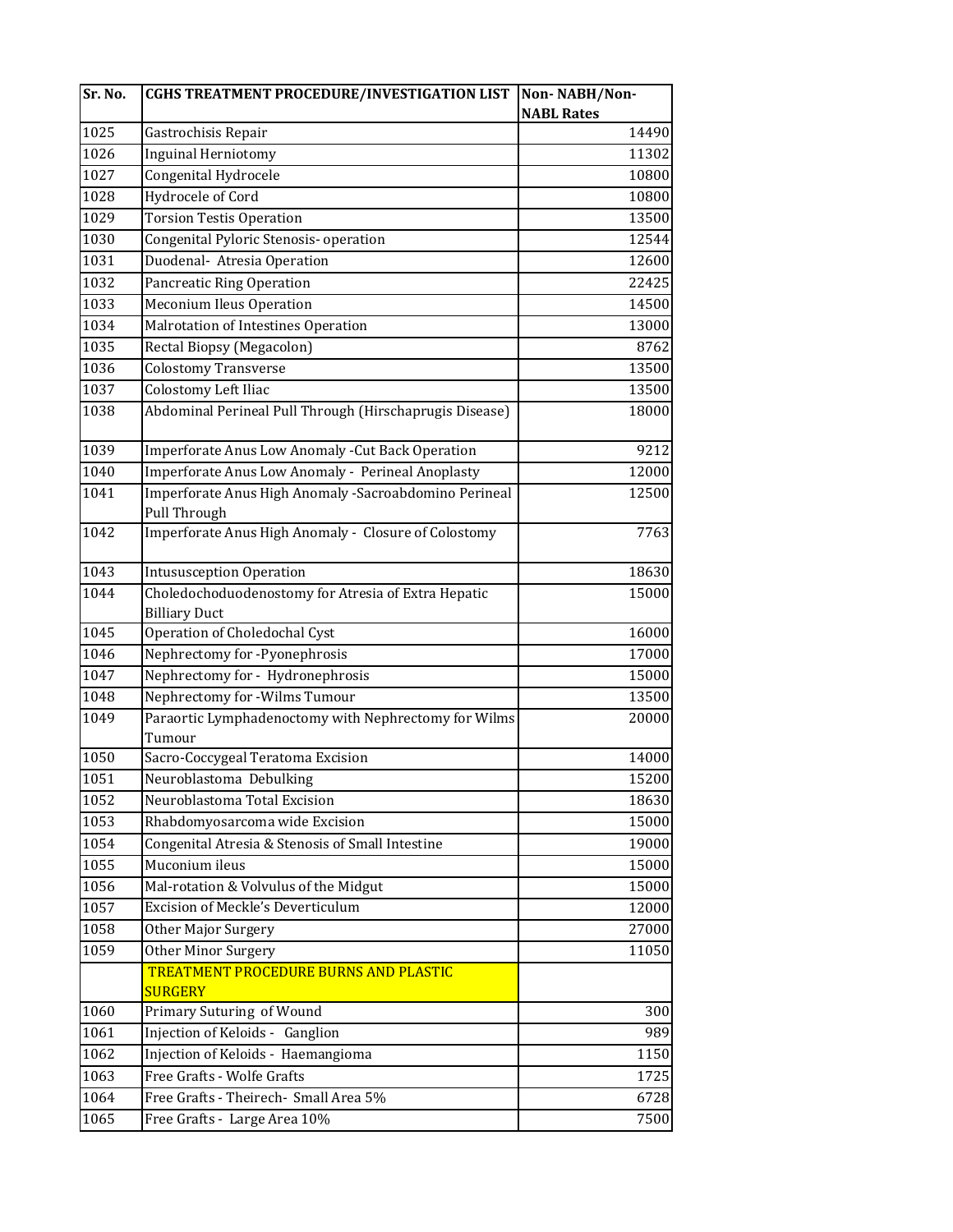| Sr. No. | <b>CGHS TREATMENT PROCEDURE/INVESTIGATION LIST</b>                   | Non-NABH/Non-     |
|---------|----------------------------------------------------------------------|-------------------|
|         |                                                                      | <b>NABL Rates</b> |
| 1066    | Free Grafts - Very Large Area 20% and above.                         | 9315              |
| 1067    | Skin Flaps - Rotation Flaps                                          | 8073              |
| 1068    | Skin Flaps - Advancement Flaps                                       | 11250             |
| 1069    | Skin Flaps - Direct- cross Leg Flaps- Cross Arm Flap                 | 11500             |
| 1070    | Skin Flaps - Cross Finger                                            | 11500             |
| 1071    | Skin Flaps - Abdominal                                               | 9350              |
| 1072    | Skin Flaps - Thoracic                                                | 9350              |
| 1073    | Skin Flaps - Arm Etc.                                                | 9900              |
| 1074    | Subcutaneous Pedicle Flaps Raising                                   | 6210              |
| 1075    | Subcutaneous Pedicle Flaps Delay                                     | 5950              |
| 1076    | Subcutaneous Pedicle Flaps Transfer                                  | 5950              |
| 1077    | Cartilage Grafting                                                   | 7763              |
| 1078    | Reduction of Facial Fractures of Nose                                | 1242              |
| 1079    | Reduction of Facial Fractures of Maxilla                             | 8000              |
| 1080    | Reduction of Fractures of Mandible & Maxilla - Eye Let<br>Splinting  | 6728              |
| 1081    | Reduction of Fractures of Mandible & Maxilla - Cast Netal<br>Splints | 6210              |
| 1082    | Reduction of Fractures of Mandible & Maxilla - Gumming               | 6800              |
|         | Splints                                                              |                   |
| 1083    | <b>Internal Wire Fixation of Mandible &amp; Maxilla</b>              | 10350             |
| 1084    | Cleft Lip - repair.                                                  | 11000             |
| 1085    | Cleft Palate Repair                                                  | 11500             |
| 1086    | Primary Bone Grafting for alveolar cleft in Cleft Lip                | 10350             |
| 1087    | Secondary Surgery for Cleft Lip Deformity                            | 9720              |
| 1088    | Secondary Surgery for Cleft Palate                                   | 11385             |
| 1089    | Reconstruction of Eyelid Defects - Minor                             | 5693              |
| 1090    | Reconstruction of Eyelid Defects - Major                             | 8500              |
| 1091    | Plastic Surgery of Different Regions of the Ear - Minor              | 7245              |
| 1092    | Plastic Surgery of Different Regions of the Ear - Major              | 9315              |
| 1093    | Plastic Surgery of the Nose - Minor                                  | 7245              |
| 1094    | Plastic Surgery of the Nose - Major                                  | 9500              |
| 1095    | Plastic Surgery for Facial Paralysis (Support with<br>Reanimation)   | 16000             |
| 1096    | Pendulous Breast - Mammoplasty                                       | 13000             |
| 1097    | <b>Underdeveloped Breast Mammoplasty</b>                             | 12000             |
| 1098    | After Mastectomy (Reconstruction) Mammoplasty                        | 12000             |
| 1099    | Syndactyly Repair                                                    | 12750             |
| 1100    | <b>Dermabrasion Face</b>                                             | 11903             |
| 1101    | upto 30% Burns 1st Dressing                                          | 137               |
| 1102    | upto 30% Burns Subsequent Dressing                                   | 112               |
| 1103    | 30% to 50% Burns 1st Dressing                                        | 174               |
| 1104    | 30% to 50% Burns Subsequent Dressing                                 | 137               |
| 1105    | Extensive Burn -above 50% Frist Dressing                             | 248               |
| 1106    | Extensive Burn -above 50% Subsequent dressing                        | 174               |
|         | <b>TREATMENT PROCEDURE ORTHOPEDICS</b>                               |                   |
| 1107    | Plaster Work                                                         | 255               |
| 1108    | Fingers (post slab)                                                  | 233               |
|         |                                                                      |                   |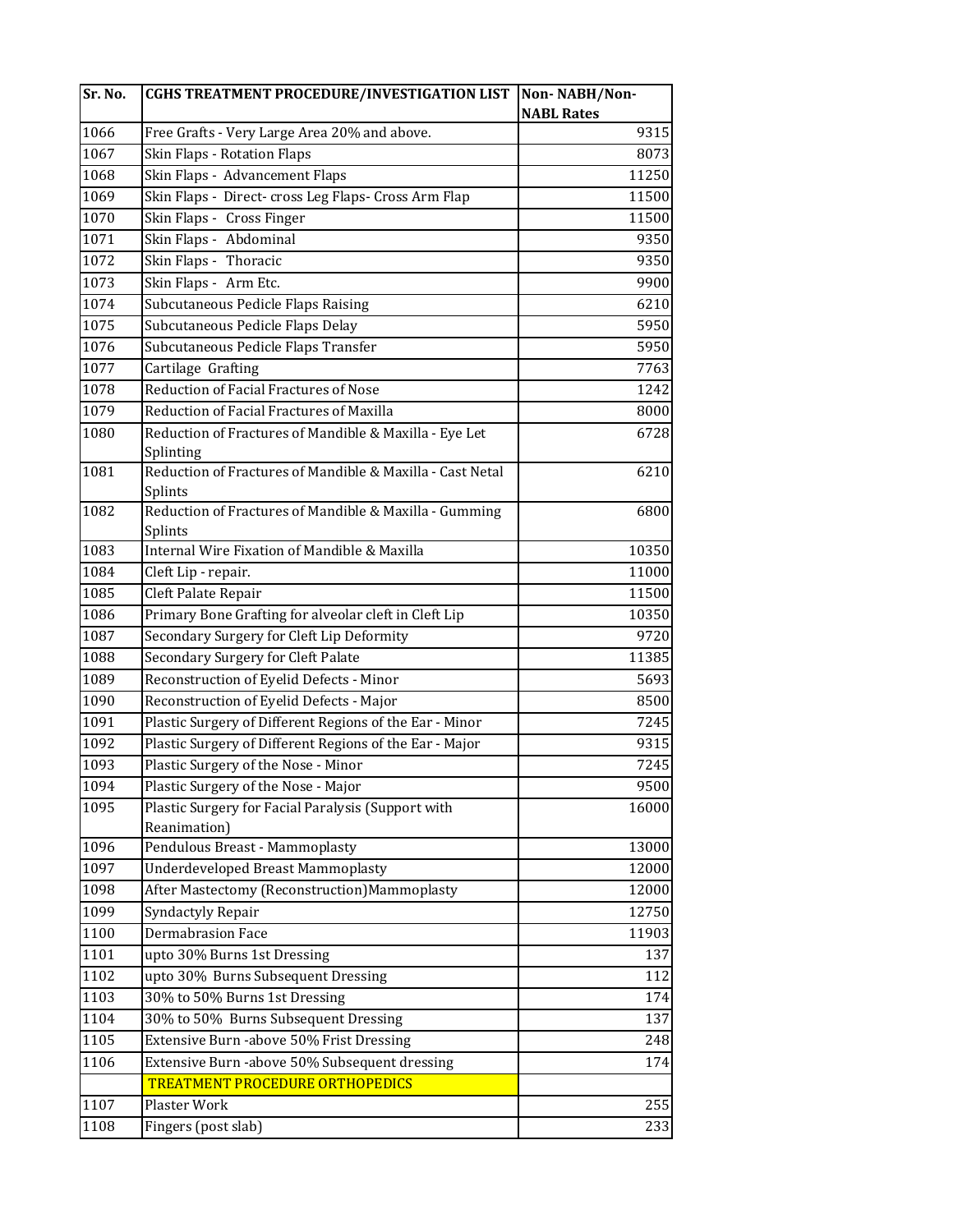| Sr. No. | <b>CGHS TREATMENT PROCEDURE/INVESTIGATION LIST</b>   | Non-NABH/Non-     |
|---------|------------------------------------------------------|-------------------|
|         |                                                      | <b>NABL Rates</b> |
| 1109    | Fingers full plaster                                 | 233               |
| 1110    | Colles Fracture - Below elbow                        | 880               |
| 1111    | Colles Fracture - Full plaster                       | 895               |
| 1112    | Colles fracture Ant. Or post. slab                   | 400               |
| 1113    | Above elbow full plaster                             | 156               |
| 1114    | Above Knee post-slab                                 | 575               |
| 1115    | Below Knee full plaster                              | 156               |
| 1116    | Below Knee post-slab                                 | 646               |
| 1117    | Tube Plaster (or plaster cylinder)                   | 800               |
| 1118    | Above knee full plaster                              | 1265              |
| 1119    | Above knee full slab                                 | 1042              |
| 1120    | Minerva Jacket                                       | 2174              |
| 1121    | Plaster Jacket                                       | 1967              |
| 1122    | Shoulder spica                                       | 1760              |
| 1123    | Single Hip spica                                     | 2019              |
| 1124    | Double Hip spica                                     | 2484              |
| 1125    | <b>Strapping of Finger</b>                           | 161               |
| 1126    | <b>Strapping of Toes</b>                             | 162               |
| 1127    | Strapping of Wrist                                   | 228               |
| 1128    | <b>Strapping of Elbow</b>                            | 236               |
| 1129    | <b>Strapping of Knee</b>                             | 311               |
| 1130    | <b>Strapping of Ankle</b>                            | 311               |
| 1131    | <b>Strapping of Chest</b>                            | 425               |
| 1132    | <b>Strapping of Shoulder</b>                         | 466               |
| 1133    | Figure of 8 bandage                                  | 466               |
| 1134    | Collar and cuff sling                                | 230               |
| 1135    | <b>Ball bandage</b>                                  | 360               |
| 1136    | Application of P.O.P Casts for Upper & Lower Limbs   | 570               |
| 1137    | Application of Functiol Cast Brace                   | 1215              |
| 1138    | <b>Application of Skin Traction</b>                  | 621               |
| 1139    | <b>Application of Skeletal Tractions</b>             | 854               |
| 1140    | Bandage & Strappings for Fractures                   | 497               |
| 1141    | Aspiration & Intra Articular Injections              | 518               |
| 1142    | Application of P.O.P Spices & Jackets                | 2226              |
| 1143    | Close Reduction of Fractures of Limb & P.O.P         | 2340              |
| 1144    | <b>Reduction of Compound Fractures</b>               | 2484              |
| 1145    | Open Reduction & Internal Fixation of Fingurs & Toes | 4800              |
| 1146    | Open Reduction offracture of Long Bones of Upper /   | 8050              |
|         | Lower Limb -iling & Exterl Fixation                  |                   |
| 1147    | Open Reduction of fracture of Long Bones of Upper /  | 8694              |
|         | Lower Limb - AO Procedures                           |                   |
| 1148    | <b>Tension Band Wirings</b>                          | 5092              |
| 1149    | <b>Bone Grafting</b>                                 | 6601              |
| 1150    | <b>Excision of Bone Tumours</b>                      | 6210              |
| 1151    | Excision or other Operations for Scaphoid Fractures  | 6469              |
| 1152    | Sequestrectomy & Saucerisation                       | 6210              |
| 1153    | Sequestrectomy & Saucerizations -Arthrotomy          | 8974              |
| 1154    | Multiple Pinning Fracture Neck Femur                 | 10350             |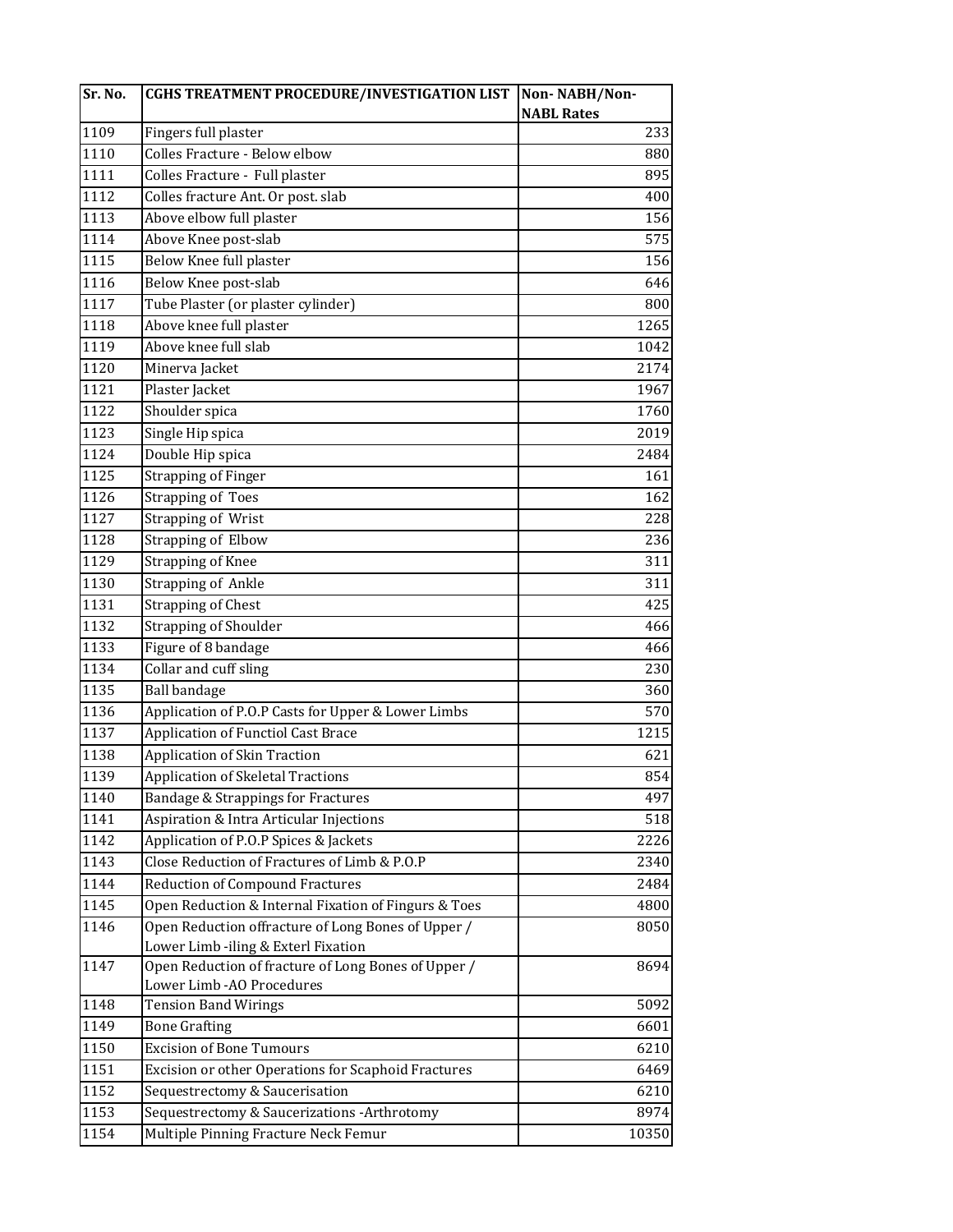| Sr. No. | <b>CGHS TREATMENT PROCEDURE/INVESTIGATION LIST</b>         | Non-NABH/Non-     |
|---------|------------------------------------------------------------|-------------------|
|         |                                                            | <b>NABL Rates</b> |
| 1155    | Plate Fixations for Fracture Neck Femur                    | 13500             |
| 1156    | A.O.Compression Procedures for Fracture Neck Femur         | 14904             |
| 1157    | Open Reduction of Fracture Neck Femur Muscle Pedicle       | 17550             |
|         | <b>Graft and Internal Fixations</b>                        |                   |
| 1158    | <b>Close Reduction of Dislocations</b>                     | 2857              |
| 1159    | Open Reduction of Dislocations                             | 3095              |
| 1160    | Open Reduction of Fracture Dislocation & Internal Fixation | 12150             |
| 1161    | Neurolysis/Nerve repair                                    | 12420             |
| 1162    | Nerve Repair with Grafting                                 | 16500             |
| 1163    | Tendon with Transplant or Graft                            | 9315              |
| 1164    | Tendon Lengthening/Tendon repair                           | 7245              |
| 1165    | <b>Tendon Transfer</b>                                     | 2795              |
| 1166    | Laminectomy Excision Disc and Tumours                      | 4347              |
| 1167    | Spil Ostectomy and Internal Fixations                      | 21735             |
| 1168    | Anterolateral decompression for tuberculosis/ Costo-       | 3105              |
| 1169    | Transversectomy                                            | 19350             |
|         | Antereolateral Decompression and Spil Fusion               |                   |
| 1170    | Corrective Ostectomy & Internal Fixation - short bones     | 12420             |
| 1171    | Corrective Ostectomy & Internal Fixation - long bones      | 9936              |
| 1172    | Arthrodesis of - Minor Joints                              | 9315              |
| 1173    | Arthrodesis of - Major Joints                              | 9600              |
| 1174    | Soft Tissue Operations for C.T.E.V.                        | 7245              |
| 1175    | Soft Tissue Operations for Polio                           | 6210              |
| 1176    | Hemiarthroplasty-Hip                                       | 18000             |
| 1177    | Hemiarthroplasty-Shoulder                                  | 18000             |
| 1178    | Operations for Brachial Plexus & Cervical Rib              | 21735             |
| 1179    | Amputations - Below Knee                                   | 6210              |
| 1180    | Amputations - Below Elbow                                  | 6159              |
| 1181    | Amputations - Above Knee                                   | 8050              |
| 1182    | Amputations - Above Elbow                                  | 6159              |
| 1183    | Amputations - Forequarter                                  | 13000             |
| 1184    | Amputations - Hind Quarter and Hemipelvectomy              | 16560             |
| 1185    | Disarticulations - Major joint                             | 18630             |
| 1186    | Disarticulations - Minor joint                             | 11385             |
| 1187    | Arthrography                                               | 8280              |
| 1188    | Arthroscopy - Diagnostic                                   | 7711              |
| 1189    | Arthroscopy-therapeutic: without implant                   | 10000             |
| 1190    | Arthroscopy-therapeutic: with implant                      | 15525             |
| 1191    | Soft Tissue Operation on JOINTS - SMALL                    | 6210              |
| 1192    | Soft Tissue Operation on JOINTS - LARGE                    | 12150             |
| 1193    | Myocutaneous and Fasciocutaneous Flap Procedures for       | 16767             |
|         | Limbs                                                      |                   |
| 1194    | Removal of Wires & Screw                                   | 1760              |
| 1195    | <b>Removal of Plates</b>                                   | 3726              |
| 1196    | <b>Total Hip Replacement</b>                               | 71100             |
| 1197    | Total Ankle Joint Replacement                              | 95400             |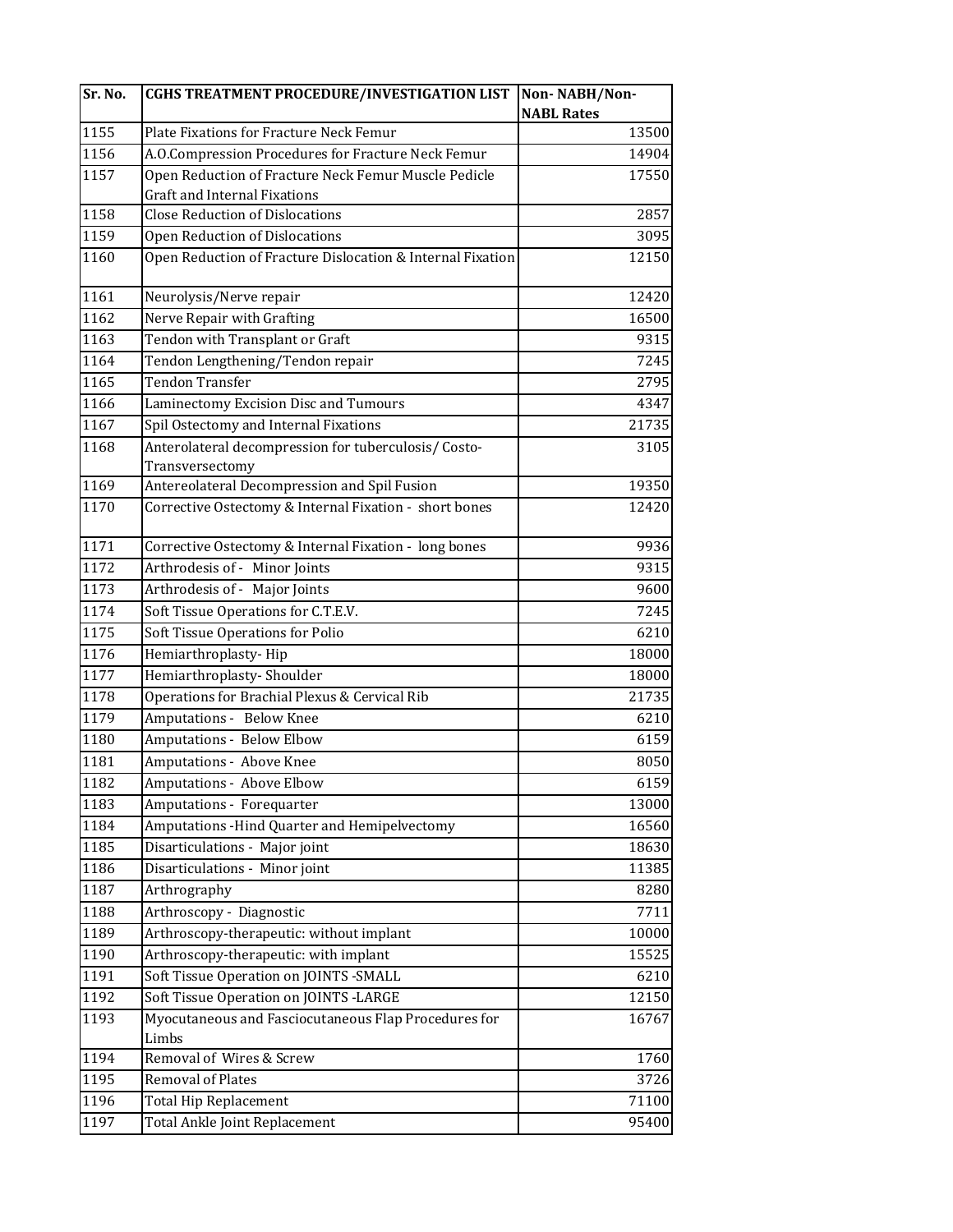| Sr. No. | <b>CGHS TREATMENT PROCEDURE/INVESTIGATION LIST</b> | Non-NABH/Non-     |
|---------|----------------------------------------------------|-------------------|
|         |                                                    | <b>NABL Rates</b> |
| 1198    | Total Knee Joint Replacement                       | 110000            |
| 1199    | Total Shoulder Joint Replacement                   | 71100             |
| 1200    | Total Elbow Joint Replacement                      | 71100             |
| 1201    | Total Wrist Joint Replacement                      | 100000            |
| 1202    | Total finger joint replacement                     | 18000             |
| 1203    | Tubular external fixator                           | 4140              |
| 1204    | Ilizarov's external fixator                        | 6987              |
| 1205    | Pelvi-acetebular fracture -Internal fixation       | 7763              |
| 1206    | Meniscectomy                                       | 12000             |
| 1207    | Meniscus Repair                                    | 9000              |
| 1208    | <b>ACL Reconstruction</b>                          | 7650              |
| 1209    | <b>PCL Reconstruction</b>                          | 12150             |
| 1210    | Knee Collateral Ligament Reconstruction            | 12500             |
| 1211    | <b>Bencarf Repair Shoulder</b>                     | 11880             |
| 1212    | RC Repair                                          | 1500              |
| 1213    | <b>Biceps tenodesis</b>                            | 12600             |
| 1214    | Distal biceps tendon repair                        | 10000             |
| 1215    | Arthrolysis of knee                                | 11250             |
| 1216    | Capsulotomy of Shoulder                            | 14220             |
| 1217    | Conservative Pop                                   | 1080              |
| 1218    | Application for CTEV per sitting                   | 1080              |
| 1219    | <b>Total Hip Replacement Revision</b><br>Stage-I   | 17000             |
| 1220    | <b>Total Hip Replacement Revision</b><br>Stage-II  | 45000             |
| 1221    | <b>Total Knee Replacement Revision</b><br>Stage-I  | 31500             |
| 1222    | <b>Total Knee Replacement Revision</b><br>Stage-II | 35000             |
| 1223    | Illizarov/external fixation for limb lengthening/  | 11250             |
|         | deformity correction                               |                   |
| 1224    | Discectomy/MicroDiscectomy                         | 12500             |
| 1225    | Laminectomy                                        | 4646              |
| 1226    | Spinal Fixation Cervical/dorsolumbar/ lumbosacral  | 16000             |
| 1227    | Fusion Surgery Cervical/ Lumbar Spine upto 2 Level | 21000             |
| 1228    | More than 2 Level                                  | 12000             |
| 1229    | Scoliosis Surgery/ Deformity Correction of Spine   | 22500             |
| 1230    | Vertebroplasty                                     | 12000             |
| 1231    | <b>Spinal Injections</b>                           | 450               |
| 1232    | <b>DHS</b> for Fracture Neck Femur                 | 15000             |
| 1233    | Proximal Femoral Nail (PFN for IT Fracture)        | 14000             |
| 1234    | Spinal Osteotomy                                   | 1434              |
| 1235    | Illizarov's / External Fixation for Trauma         | 11700             |
| 1236    | Soft Tissue Operations for Polio/ Cerebral Palsy   | 10000             |
| 1237    | Mini Fixator for Hand/Foot                         | 9000              |
| 1238    | Other Major Surgery                                | 38250             |
| 1239    | Other Minor Surgery                                | 11883             |
|         | <b>TREATMENT PROCEDURE PHYSIOTHERAPY</b>           |                   |
| 1240    | Ultrasonic therapy                                 | 70                |
| 1241    | S.W. Diathermy                                     | 70                |
| 1242    | Electrical stimulation (therapeutic)               | 70                |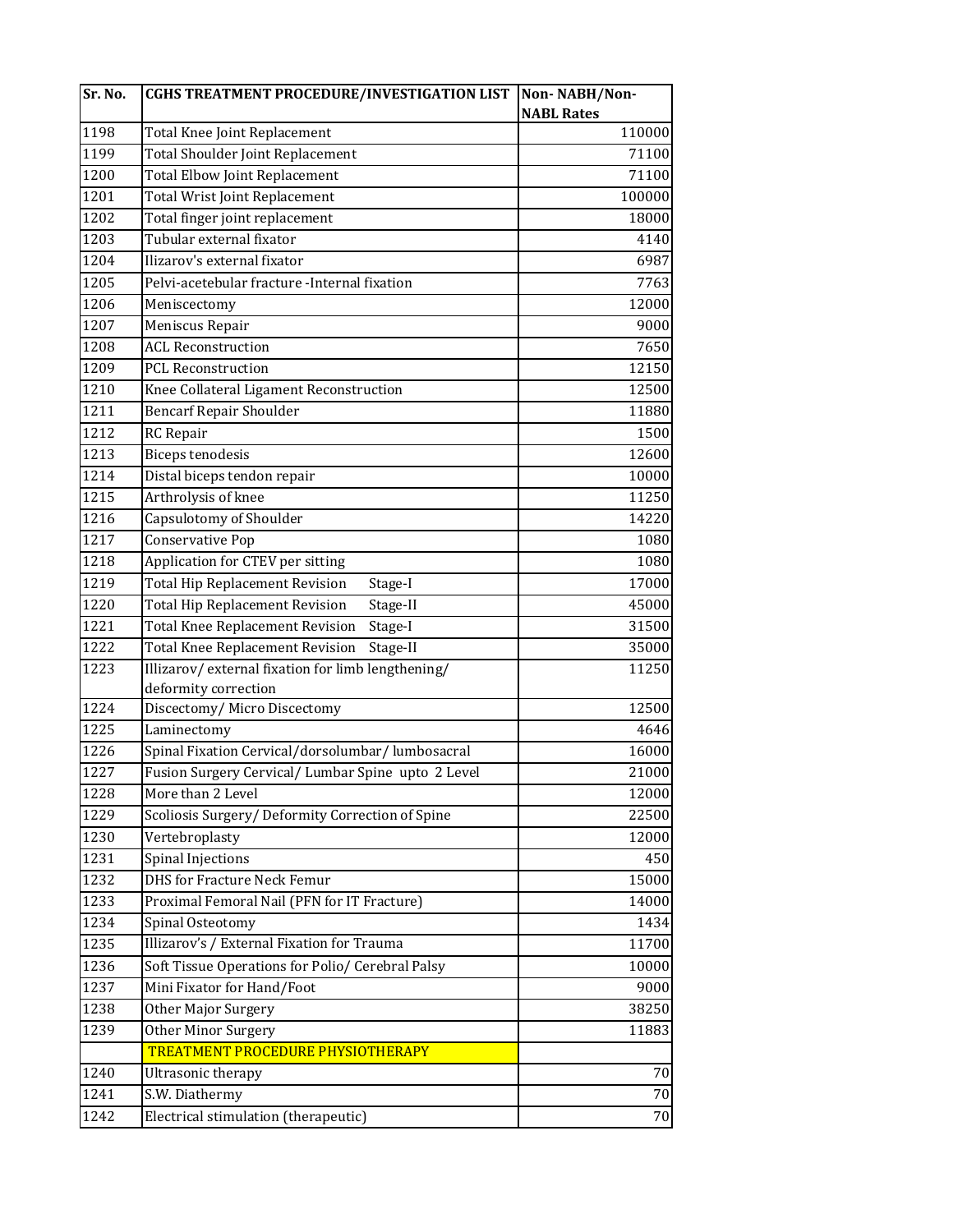| Sr. No. | <b>CGHS TREATMENT PROCEDURE/INVESTIGATION LIST</b>                              | Non-NABH/Non-     |
|---------|---------------------------------------------------------------------------------|-------------------|
|         |                                                                                 | <b>NABL Rates</b> |
| 1243    | Muscle testing and diagnostic                                                   | 68                |
| 1244    | Infra red                                                                       | 70                |
| 1245    | U.V. Therapeutic dose                                                           | 58                |
| 1246    | <b>Intermittent Lumbar Traction</b>                                             | 70                |
| 1247    | <b>Intermittent Cervical traction</b>                                           | 68                |
| 1248    | Wax bath                                                                        | 68                |
| 1249    | Hot pack                                                                        | 70                |
| 1250    | Breathing Exercises & Postural Drainage                                         | 50                |
| 1251    | Cerebral Palsy - exercise                                                       | 50                |
| 1252    | Post - polio exercise                                                           | 50                |
|         | NUCLEAR MEDICINE / RADIOTHERAPY AND                                             |                   |
|         | <b>CHEMOTHERAPY</b>                                                             |                   |
| 1253    | Cobalt 60 therapy                                                               |                   |
| 1254    | Radical therapy                                                                 | 61583             |
| 1255    | Palliative therapy                                                              | 22000             |
| 1256    | Linear accelerator                                                              |                   |
| 1257    | Radical therapy                                                                 | 58650             |
| 1258    | Palliative therapy                                                              | 34213             |
| 1259    | 3 D Planning                                                                    | 4399              |
| 1260    | 2 D Planing                                                                     | 4399              |
| 1261    | IMRT(Intensity Modulated radiotherapy)                                          | 90790             |
| 1262    | SRT (Stereotactic radiotherapy)                                                 |                   |
| 1263    | SRS(Stereotactic radio surgery)                                                 |                   |
| 1264    | IGRT(Image guided radiotherapy)                                                 |                   |
| 1265    | Respiratory Gating-alongwith Linear accelerator planning                        |                   |
| 1266    | Electron beam with Linear accelerator                                           | 67473             |
| 1267    | Tomotherapy                                                                     |                   |
|         | NUCLEAR MEDICINE / BRACHYTHERAPY- HIGH DOSE                                     |                   |
|         | <b>RADIATION</b>                                                                |                   |
| 1268    | Intracavitory                                                                   | 11730             |
| 1269    | Interstitial                                                                    | 58650             |
| 1270    | Intraluminal                                                                    | 9775              |
| 1271    | Surface mould                                                                   | 4644              |
| 1272    | <b>GLIADAL WAFER</b>                                                            |                   |
|         | NUCLEAR MEDICINE / CHEMOTHARAPY                                                 |                   |
| 1273    | Neoadjuvant                                                                     | 777               |
| 1274    | Adjuvant                                                                        | 777               |
| 1275    | Concurrent-chemoadiation                                                        | 828               |
| 1276    | Single drug                                                                     | 497               |
| 1277    | Multiple drugs                                                                  | 807               |
| 1278    | Targeted therapy                                                                | 828               |
| 1279    | Chemoport facility                                                              | 828               |
| 1280    | PICC line (peripherally inserted Central canulisation)                          | 828               |
|         | LIST OF PROCEDURES/ TESTS IN GASTROENTEROLOGY /<br><b>ENDOSCOPIC PROCEDURES</b> |                   |
| 1281    | Upper G.I. Endoscopy + Lower G.I. Endoscopy                                     | 1553              |
| 1282    | Diagnostic endoscopy                                                            | 250               |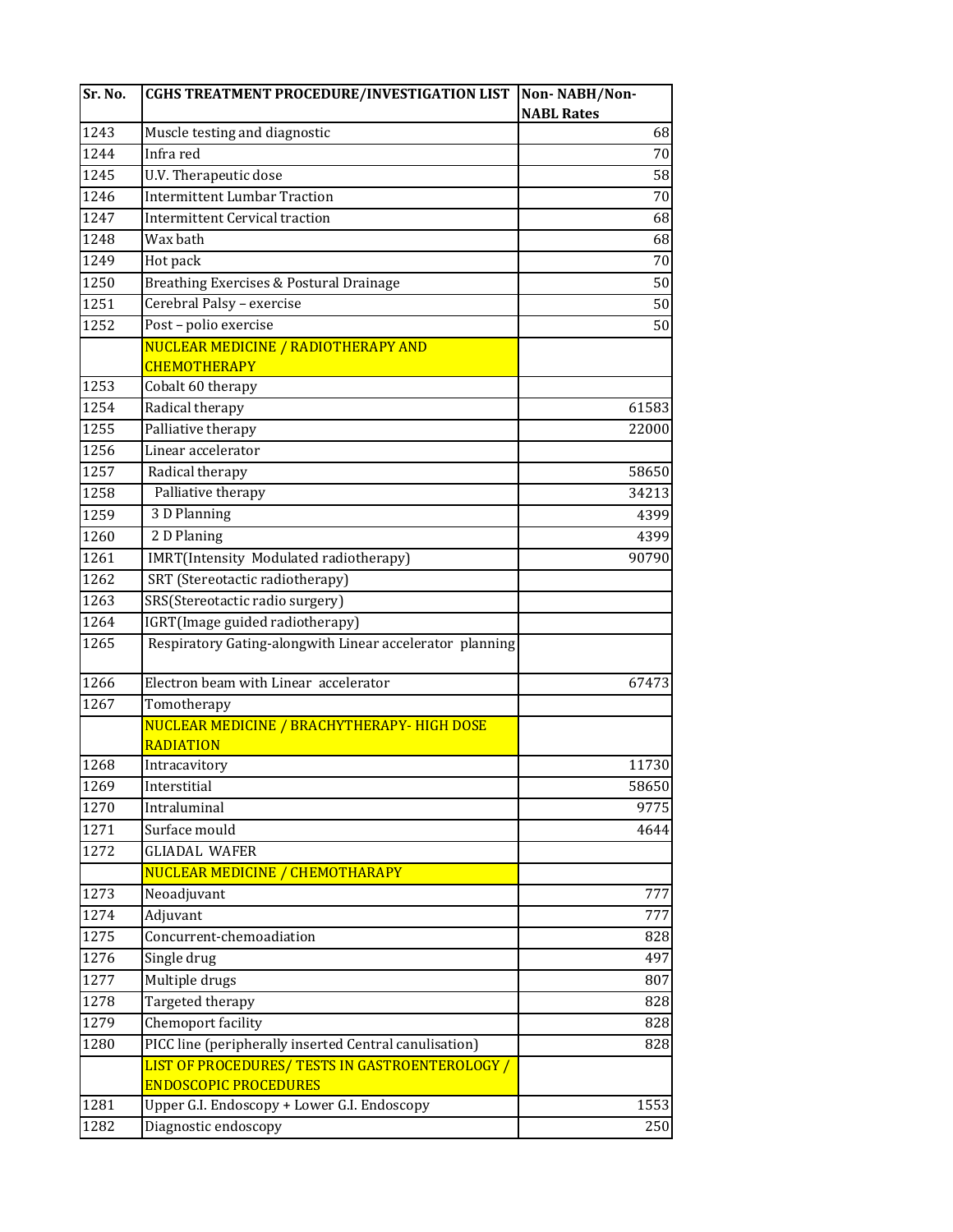| Sr. No. | <b>CGHS TREATMENT PROCEDURE/INVESTIGATION LIST</b> | Non-NABH/Non-     |
|---------|----------------------------------------------------|-------------------|
|         |                                                    | <b>NABL Rates</b> |
| 1283    | Endoscopic biopsy                                  | 311               |
| 1284    | Endoscopic mucosal resection                       | 1543              |
| 1285    | Oesophageal stricture dilatation                   | 1553              |
| 1286    | Balloon dilatation of achalasia cardia             | 2588              |
| 1287    | Foreign body removal                               | 1553              |
| 1288    | Oesophageal stenting                               | 3000              |
| 1289    | Band ligation of oesophageal varices               | 2500              |
| 1290    | Sclerotherapy of oesophageal varices               | 2380              |
| 1291    | Glue injection of varices                          | 2380              |
| 1292    | Argon plasma coagulation                           | 3623              |
| 1293    | Pyloric balloon dilatation                         | 2174              |
| 1294    | <b>Enteranal stenting</b>                          | 3312              |
| 1295    | Duodenal stricture dilation                        | 2100              |
| 1296    | Single balloon enterocopy                          | 4000              |
| 1297    | Double balloon enteroscopy                         | 3400              |
| 1298    | Capsule endoscopy                                  | 4455              |
| 1299    | Piles banding                                      | 989               |
| 1300    | Colonic stricture dilatation                       | 2463              |
| 1301    | Hot biopsy forceps procedures                      | 3000              |
| 1302    | Colonic stenting                                   | 2463              |
| 1303    | Junction biopsy                                    | 2000              |
| 1304    | Conjugal microscopy                                | 4000              |
| 1305    | Endoscopic sphincterotomy                          | 2174              |
| 1306    | <b>CBD</b> stone extraction                        | 2174              |
| 1307    | CBD stricture dilatation                           | 6500              |
| 1308    | Biliary stenting (plastic and metallic)            | 4347              |
| 1309    | Mechanical lithotripsy of CBD stones               | 7200              |
| 1310    | Pancreatic sphincterotomy                          | 6375              |
| 1311    | Pancreatic stricture dilatation                    | 5175              |
| 1312    | Pancreatic stone extraction                        | 9098              |
| 1313    | Mechanical lithotripsy of pancreatic stones        | 10247             |
| 1314    | Endoscopic cysto gastrostomy                       | 7245              |
| 1315    | Balloon dilatation of papilla                      | 6210              |
| 1316    | <b>Ultrasound guided FNAC</b>                      | 518               |
| 1317    | Ultrasound guided abscess Drainage                 | 648               |
| 1318    | <b>PTBD</b>                                        | 1150              |
| 1319    | Diagnostic angiography                             | 1800              |
| 1320    | Vascular embolization                              | 15100             |
| 1321    | <b>TIPS</b>                                        | 4860              |
| 1322    | IVC graphy + hepatic veinography                   | 30791             |
| 1323    | Muscular stenting                                  | 87975             |
| 1324    | <b>BRTO</b>                                        | 57500             |
| 1325    | Portal haemodymic studies                          | 1725              |
| 1326    | Manometry and PH metry                             |                   |
| 1327    | Oesophageal PH metry                               |                   |
| 1328    | Oesophageal manometry                              |                   |
| 1329    | Small bowel manometry                              |                   |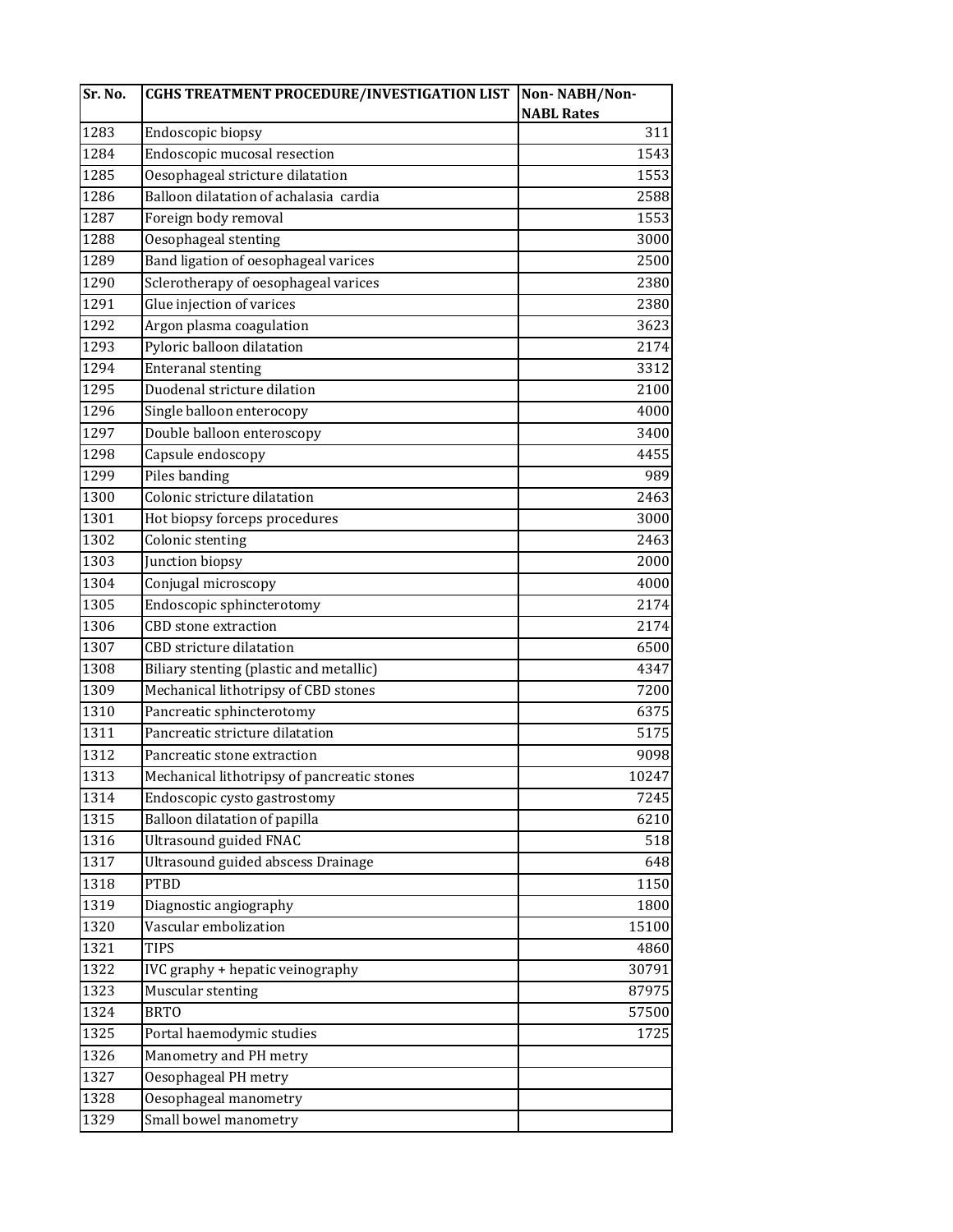| Sr. No. | <b>CGHS TREATMENT PROCEDURE/INVESTIGATION LIST</b>         | Non-NABH/Non-     |
|---------|------------------------------------------------------------|-------------------|
|         |                                                            | <b>NABL Rates</b> |
| 1330    | Anorectal manometry                                        |                   |
| 1331    | Colonic manometry                                          |                   |
| 1332    | <b>Biliary manometry</b>                                   |                   |
| 1333    | Sengstaken blackenesse tube tempode                        | 2875              |
| 1334    | Lintas machles tube tempode                                | 2875              |
| 1335    | Fecal fat test/ fecal chymotrypsin/ fecal elastase         |                   |
| 1336    | <b>Breath tests</b>                                        |                   |
| 1337    | Extra corporeal shortwave lithotripsy                      |                   |
| 1338    | Liver biopsy                                               | 1380              |
|         | <b>NAME OF INVESTIGATION / DENTAL</b>                      |                   |
| 1339    | Dental IOPA X-ray                                          | 50                |
| 1340    | Occlusal X-ray                                             | 78                |
| 1341    | OPG X-ray                                                  | 196               |
|         | NAME OF INVESTIGATION / PULMONARY                          |                   |
| 1342    | Lung Ventilation & Perfusion Scan (V/Q Scan)               | 3600              |
| 1343    | Lung Perfusion Scan                                        | 1800              |
|         | NAME OF INVESTIGATION / OSTEOLOGY                          |                   |
| 1344    | Whole Body Bone Scan with SPECT.                           | 3421              |
| 1345    | Three phase whole body Bone Scan                           | 3421              |
|         | NAME OF INVESTIGATION / NEUROSCIENCES                      |                   |
| 1346    | Brain Perfusion SPECT Scan with Technetium 99m             | 9775              |
|         | radiopharmaceuticals.                                      |                   |
| 1347    | Radionuclide Cisternography for CSF leak                   | 3740              |
|         | NAME OF INVESTIGATION / GASTRO AND<br><b>HEPATOBILIARY</b> |                   |
| 1348    | Gastro esophageal Reflux Study (G.E.R. Study)              | 1955              |
| 1349    | Gastro intestinal Bleed (GloB.) Study with Technetium      | 3421              |
|         | 99m labeled RBCs.                                          |                   |
| 1350    | Hepatobiliary Scintigraphy.                                | 2444              |
| 1351    | Meckel's Scan                                              | 1955              |
| 1352    | Hepatosplenic scintigraphy with Technetium-99m             | 1870              |
|         | radiopharmaceuticals                                       |                   |
| 1353    | Gastric emptying                                           | 1275              |
|         | NAME OF INVESTIGATION / GENITOURINARY                      |                   |
| 1354    | Renal Cortical Scintigraphy with Technetium 99m D.M.S.A.   | 3421              |
| 1355    | Dynamic Renography.                                        | 3421              |
| 1356    | Dynamic Renography with Diuretic.                          | 3421              |
| 1357    | Dynamic Renography with Captopril                          | 1960              |
| 1358    | Testicular Scan                                            | 1466              |
|         | NAME OF INVESTIGATION / ENDOCRINOLOGY                      |                   |
| 1359    | Thyroid Uptake measurements with 131-Iodine.               | 1564              |
| 1360    | Thyroid Scan with Technetium 99m Pertechnetate.            | 1466              |
| 1361    | Lodine-131 Whole Body Scan.                                | 2933              |
| 1362    | Whole Body Scan with M.I.B.G.                              | 16000             |
| 1363    | Parathyroid Scan                                           | 4888              |
|         | NAME OF INVESTIGATION / RADIO-ISOTOPE THERAPY              |                   |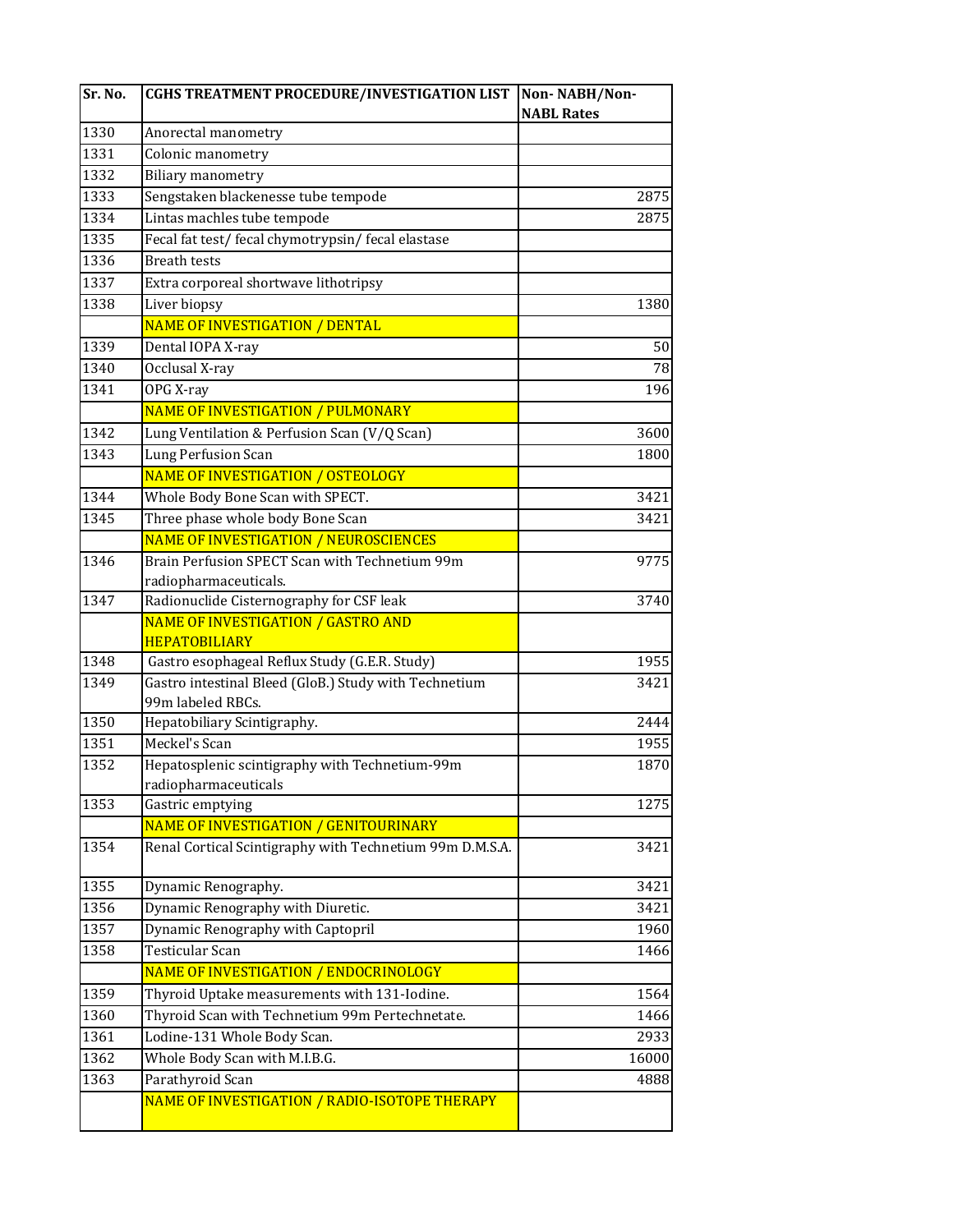| Sr. No. | <b>CGHS TREATMENT PROCEDURE/INVESTIGATION LIST</b>                    | Non-NABH/Non-     |
|---------|-----------------------------------------------------------------------|-------------------|
|         |                                                                       | <b>NABL Rates</b> |
| 1364    | 131-lodine Therapy                                                    | 1530              |
| 1365    | 131-lodine Therapy <15mCi                                             | 3854              |
| 1366    | 131-lodine Therapy 15-50mCi                                           | 4956              |
| 1367    | 131-lodine Therapy 51-100mCi                                          | 12000             |
| 1368    | 131-lodine Therapy >100mCi                                            | 15000             |
| 1369    | Phosphorus-32 therapy for metastatic bone pain palliation             | 5000              |
| 1370    | Samarium-153 therapy for metastatic bone pain palliation              | 10450             |
| 1371    | Radiosynovectomy with Yttrium                                         |                   |
|         | NAME OF INVESTIGATION / CARDIOLOGY                                    |                   |
| 1372    | Stress thallium / Myocardial Perfusion Scintigraphy                   | 9450              |
| 1373    | Rest thallium / Myocardial Perfusion Scintigraphy                     | 8000              |
| 1374    | Venography                                                            | 2975              |
| 1375    | <b>TMT</b>                                                            | 440               |
| 1376    | TEE                                                                   | 440               |
| 1377    | Lymph angiography                                                     | 1452              |
|         | NAME OF INVESTIGATION / TUMOUR IMAGING                                |                   |
| 1378    | Scintimammography.                                                    | 4800              |
| 1379    | Indium lableled octeriotide Scan.                                     | 70000             |
|         | <b>NAME OF INVESTIGATION / PET SCAN</b>                               |                   |
| 1380    | FDG Whole body PET / CT Scan                                          |                   |
| 1381    | Brain I Heart FDG PET / CTScan,                                       |                   |
| 1382    | Gallium-68 Peptide PET / CT imaging for Neuroendocrine                |                   |
|         | Tumor                                                                 |                   |
|         | LABORATORY MEDICINE / CLINICAL PATHOLOGY                              |                   |
| 1383    | Urine routine- pH, Specific gravity, sugar, protein and<br>microscopy | 33                |
| 1384    | Urine-Microalbumin                                                    | 70                |
| 1385    | Stool routine                                                         | 32                |
| 1386    | Stool occult blood                                                    | 22                |
| 1387    | Post coital smear examination                                         | $30\,$            |
| 1388    | Semen analysis                                                        | 35                |
|         | LABORATORY MEDICINE / HAEMATOLOGY                                     |                   |
| 1389    | Haemoglobin (Hb)                                                      | 16                |
| 1390    | Total Leucocytic Count (TLC)                                          | 28                |
| 1391    | Differential Leucocytic Count (DLC)                                   | 28                |
| 1392    | E.S.R.                                                                | 25                |
| 1393    | Total Red Cell count with MCV, MCH, MCHC, DRW                         | 30                |
| 1394    | Complete Haemogram/CBC, Hb,RBC count and indices,                     | 122               |
|         | TLC, DLC, Platelet, ESR, Peripheral smear examination                 |                   |
| 1395    | Platelet count                                                        | 43                |
| 1396    | Reticulocyte count                                                    | 43                |
| 1397    | Absolute Eosinophil count                                             | 43                |
| 1398    | Packed Cell Volume (PCV)                                              | 13                |
| 1399    | Peripheral Smear Examination                                          | 39                |
| 1400    | Smear for Malaria parasite                                            | 37                |
| 1401    | <b>Bleeding Time</b>                                                  | 35                |
|         |                                                                       |                   |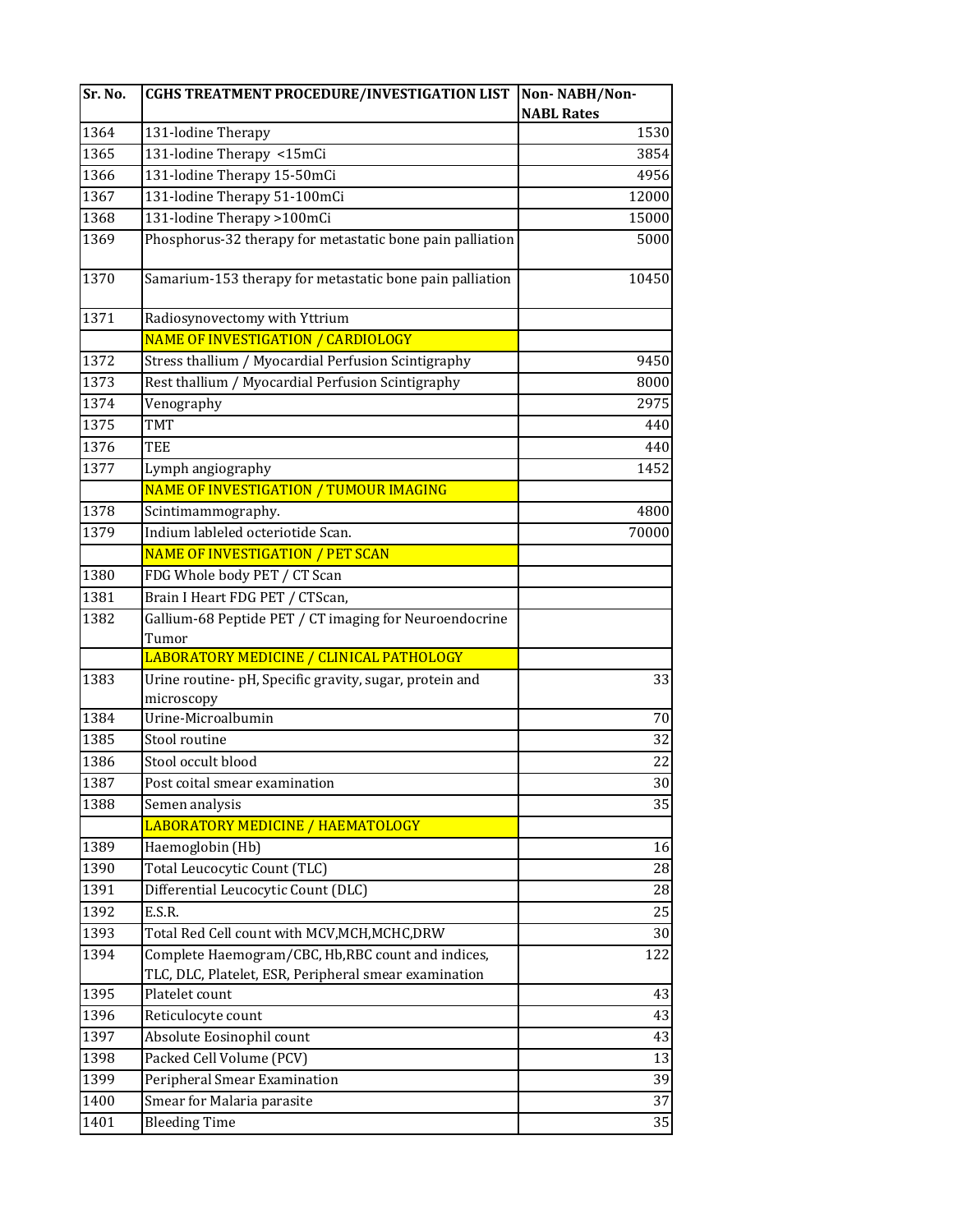| Sr. No. | <b>CGHS TREATMENT PROCEDURE/INVESTIGATION LIST</b>                          | Non-NABH/Non-     |
|---------|-----------------------------------------------------------------------------|-------------------|
|         |                                                                             | <b>NABL Rates</b> |
| 1402    | <b>Osmotic fragility Test</b>                                               | 50                |
| 1403    | <b>Bone Marrow Smear Examination</b>                                        | 64                |
| 1404    | Bone Marrow Smear Examination with iron stain                               | 225               |
| 1405    | Bone Marrow Smear Examination and cytochemistry                             | 440               |
| 1406    | Activated partial ThromboplastinTime (APTT)                                 | 102               |
| 1407    | Rapid test for malaria(card test)                                           | 40                |
| 1408    | WBC cytochemistry for leukemia - Complete panel                             | 110               |
| 1409    | Bleeding Disorder panel- PT, APTT, Thrombin Time<br>Fibrinogen, D-Dimer/FDP | 400               |
| 1410    | Factor Assays-Factor VIII                                                   | 648               |
| 1411    | Factor Assays-Factor IX                                                     | 612               |
| 1412    | <b>Platelet Function test</b>                                               | 50                |
| 1413    | Tests for hypercoagulable states- Protein C, Protein S,<br>Antithrombin     | 400               |
| 1414    | Tests for lupus anticoagulant                                               | 150               |
| 1415    | Tests for Antiphospholipid antibody IgG, IgM (for                           | 450               |
|         | cardiolipin and B2 Glycoprotein 1)                                          |                   |
| 1416    | Thalassemia studies (Red Cell indices and Hb HPLC)                          | 560               |
| 1417    | Tests for Sickling / Hb HPLC)                                               | 69                |
|         | <b>LABORATORY MEDICINE / BLOOD BANK</b>                                     |                   |
| 1418    | Blood Group & RH Type                                                       | 28                |
| 1419    | Cross match                                                                 | 50                |
| 1420    | Coomb's Test Direct                                                         | 85                |
| 1421    | Coomb's Test Indirect                                                       | 100               |
| 1422    | 3 cell panel- antibody screening for pregnant female                        | 170               |
| 1423    | 11 cells panel for antibody identification                                  | 170               |
| 1424    | HBs Ag                                                                      | 102               |
| 1425    | <b>HCV</b>                                                                  | 128               |
| 1426    | HIV I and II                                                                | 150               |
| 1427    | <b>VDRL</b>                                                                 | 42                |
| 1428    | RH Antibody titer                                                           | 80                |
| 1429    | Platelet Concentrate                                                        | 56                |
| 1430    | Random Donor Platelet(RDP)                                                  | 128               |
| 1431    | Single Donor Platelet (SDP-Aphresis)                                        | 150               |
|         | LABORATORY MEDICINE / HISTOPATHOLOGY                                        |                   |
| 1432    | Routine-H & E                                                               | 85                |
| 1433    | special stain                                                               | 65                |
| 1434    | Immunohistochemistry(IHC)                                                   | 746               |
| 1435    | Frozen section                                                              | 702               |
| 1436    | Paraffin section                                                            | 309               |
|         | <b>LABORATORY MEDICINE / CYTOLOGY</b>                                       |                   |
| 1437    | Pap Smear                                                                   | 136               |
| 1438    | Body fluid for Malignant cells                                              | 150               |
| 1439    | <b>FNAC</b>                                                                 | 200               |
|         | NAME OF INVESTIGATION / FLOW CYTOMETRY                                      |                   |
| 1440    | Leukemia panel / Lymphoma panel                                             | 1382              |
| 1441    | PNH Panel-CD55,CD59                                                         | 1000              |
|         | LABORATORY MEDICINE / CYTOGENETIC STUDIES                                   |                   |
|         |                                                                             |                   |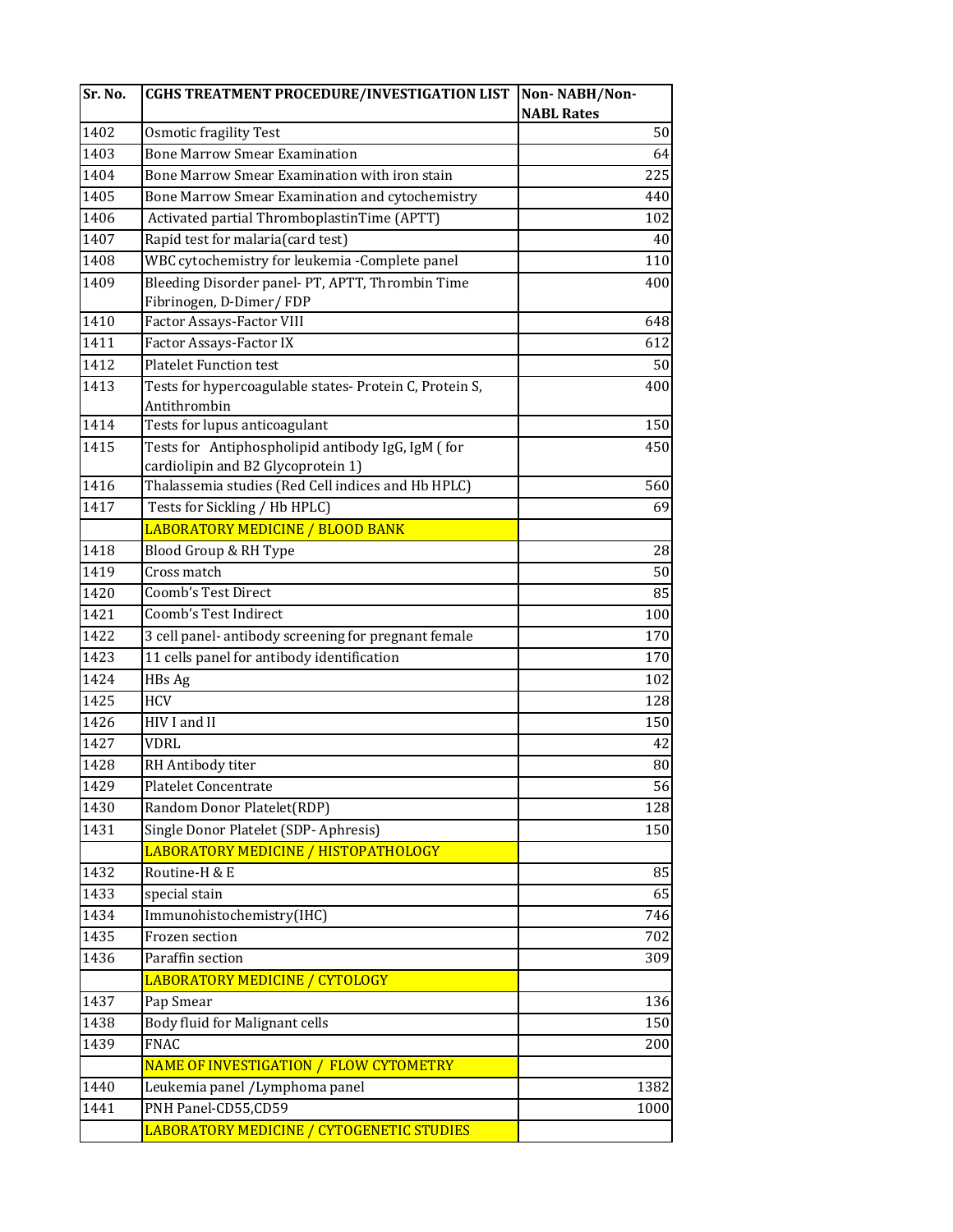| Sr. No. | <b>CGHS TREATMENT PROCEDURE/INVESTIGATION LIST</b>      | Non-NABH/Non-     |
|---------|---------------------------------------------------------|-------------------|
|         |                                                         | <b>NABL Rates</b> |
| 1442    | Karyotyping                                             | 1385              |
| 1443    | <b>FISH</b>                                             | 1000              |
|         | LABORATORY MEDICINE / BIO-CHEMISTRY                     |                   |
| 1444    | <b>Blood Glucose Random</b>                             |                   |
| 1445    | 24 hrs urine for Proteins, Sodium, creatinine           | 45                |
| 1446    | Blood Urea Nitrogen                                     | 49                |
| 1447    | Serum Creatinine                                        | 50                |
| 1448    | Urine Bile Pigment and Salt                             | 25                |
| 1449    | Urine Urobilinogen                                      | 20                |
| 1450    | <b>Urine Ketones</b>                                    | 27                |
| 1451    | Urine Occult Blood                                      | 32                |
| 1452    | Urine total proteins                                    | 18                |
| 1453    | Rheumatoid Factor test                                  | 90                |
| 1454    | Bence Jones protein                                     | 42                |
| 1455    | Serum Uric Acid                                         | 55                |
| 1456    | Serum Bilirubin total & direct                          | 72                |
| 1457    | Serum Iron                                              | 81                |
| 1458    | C.R.P.                                                  | 100               |
| 1459    | C.R.P Quantitative                                      | 160               |
| 1460    | Body fluid (CSF/Ascitic Fluid etc.) Sugar, Protein etc. | 85                |
| 1461    | Albumin.                                                | 18                |
| 1462    | Creatinine clearance.                                   | 130               |
| 1463    | Serum Cholesterol                                       | 56                |
| 1464    | <b>Total Iron Binding Capacity</b>                      | 80                |
| 1465    | Glucose (Fasting & PP)                                  | 42                |
| 1466    | Serum Calcium - Total                                   | 54                |
| 1467    | Serum Calcium - Ionic                                   | 40                |
| 1468    | Serum Phosphorus                                        | 56                |
| 1469    | Total Protein Alb/Glo Ratio                             | 50                |
| 1470    | IgG.                                                    | 225               |
| 1471    | IgM.                                                    | 225               |
| 1472    | IgA.                                                    | 225               |
| 1473    | ANA.                                                    | 200               |
| 1474    | Ds DNA.                                                 | 315               |
| 1475    | S.G.P.T.                                                | 50                |
| 1476    | S.G.O.T.                                                | 50                |
| 1477    | Serum amylase                                           | 105               |
| 1478    | Serum Lipase                                            | 130               |
| 1479    | Serum Lactate                                           | 72                |
| 1480    | Serum Magnesium                                         | 100               |
| 1481    | Serum Sodium                                            | 50                |
| 1482    | Serum Potassium                                         | 50                |
| 1483    | Serum Ammonia                                           | 100               |
| 1484    | Anemia Profile                                          | 204               |
| 1485    | Serum Testosterone                                      | 150               |
| 1486    | <b>Imprint Smear From Endoscopy</b>                     | 240               |
| 1487    | Triglyceride                                            | 75                |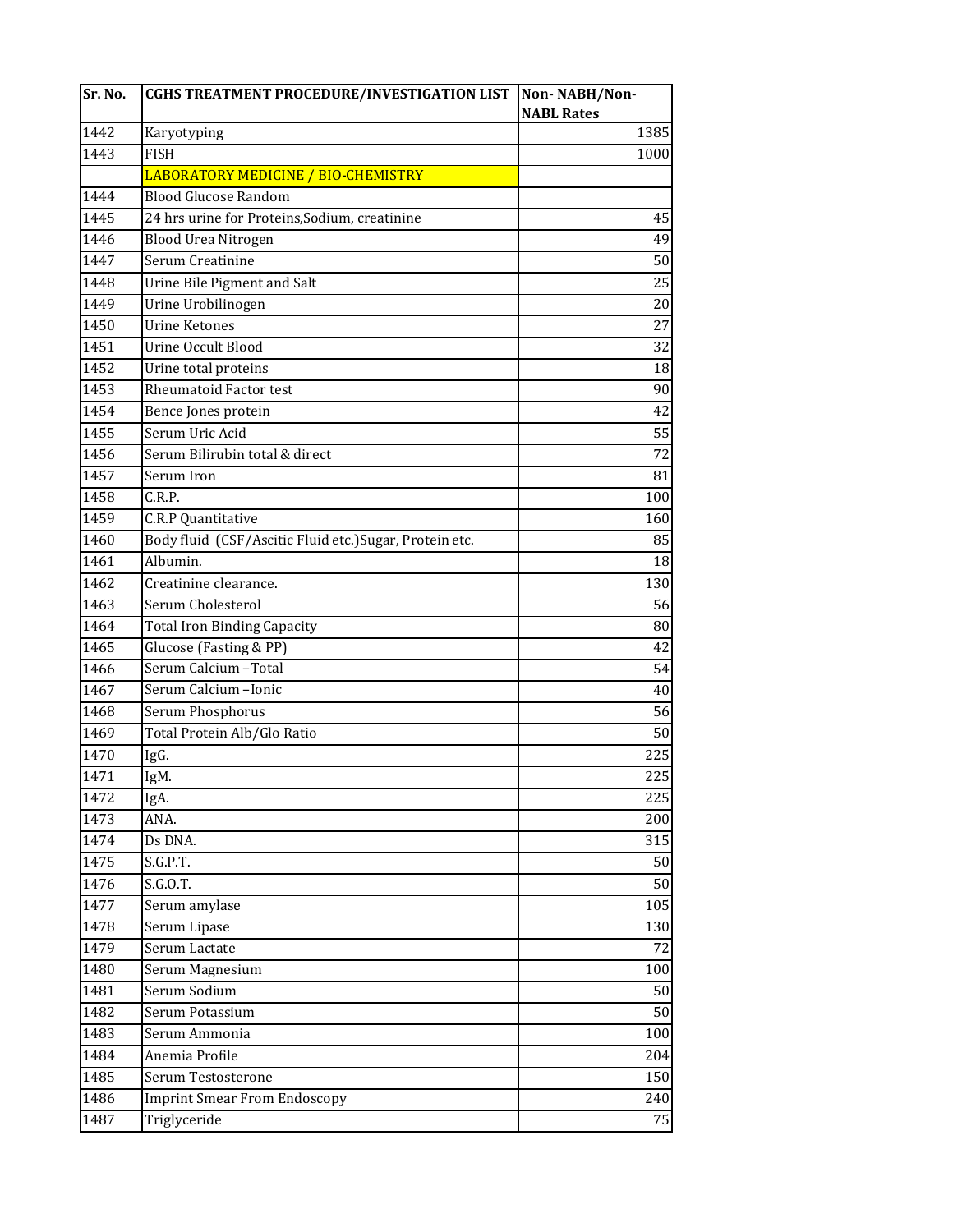| Sr. No. | <b>CGHS TREATMENT PROCEDURE/INVESTIGATION LIST</b>            | Non-NABH/Non-     |
|---------|---------------------------------------------------------------|-------------------|
|         |                                                               | <b>NABL Rates</b> |
| 1488    | Glucose Tolerance Test (GTT)                                  | 85                |
| 1489    | Triple Marker.                                                | 765               |
| 1490    | C.P.K.                                                        | 90                |
| 1491    | Foetal Haemoglobin (HbF)                                      | 85                |
| 1492    | Prothrombin Time (P.T.)                                       | 99                |
| 1493    | L.D.H.                                                        | 100               |
| 1494    | Alkaline Phosphatase                                          | 54                |
| 1495    | Acid Phosphatase                                              | 70                |
| 1496    | CK MB                                                         | 171               |
| 1497    | <b>CK MB Mass</b>                                             | 140               |
| 1498    | Troponin I                                                    | 100               |
| 1499    | Troponin T                                                    | 540               |
| 1500    | Glucose Phosphate Dehydrogenase (G, 6PD)                      | 100               |
| 1501    | Lithium.                                                      | 119               |
| 1502    | Dilantin (phenytoin).                                         | 373               |
| 1503    | Carbamazepine.                                                | 373               |
| 1504    | Valproic acid.                                                | 270               |
| 1505    | Feritin.                                                      | 250               |
| 1506    | Blood gas analysis                                            | 120               |
| 1507    | Blood gas analysis with electrolytes                          | 414               |
| 1508    | Urine pregnancy test                                          | 59                |
| 1509    | Tests for Antiphospholipid antibodies syndrome.               | 252               |
| 1510    | Hb A1 C                                                       | 130               |
| 1511    | Hb Electrophoresis/Hb HPLC                                    | 100               |
| 1512    | Kidney Function Test.                                         | 222               |
| 1513    | Liver Function Test.                                          | 225               |
| 1514    | Lipid Profile.(Total cholesterol, LDL, HDL, treigylcerides)   | 182               |
|         |                                                               |                   |
|         | <b>Nutritional Markers</b>                                    |                   |
| 1515    | Serum Iron                                                    | 90                |
| 1516    | <b>Total Iron Binding Capacity</b>                            | 85                |
| 1517    | Serum Ferritin                                                | 100               |
| 1518    | Vitamin B12 assay.                                            | 225               |
| 1519    | Folic Acid assay.                                             | 270               |
| 1520    | Extended Lipid Profile.(Total                                 | 580               |
|         |                                                               |                   |
|         | cholesterol, LDL, HDL, treigylcerides, Apo A1, Apo B, Lp(a) ) |                   |
| 1521    | Apo A1.                                                       | 180               |
| 1522    | Apo B.                                                        | 179               |
| 1523    | $Lp(a)$ .                                                     | 401               |
| 1524    | CD 3,4 and 8 counts                                           | 170               |
| 1525    | CD 3,4 and 8 percentage                                       | 170               |
| 1526    | LDL.                                                          | 56                |
| 1527    | Homocysteine.                                                 | 387               |
| 1528    | HB Electrophoresis.                                           | 396               |
| 1529    | Serum Electrophoresis.                                        | 220               |
| 1530    | Fibrinogen.                                                   | 165               |
| 1531    | Chloride.                                                     | 56                |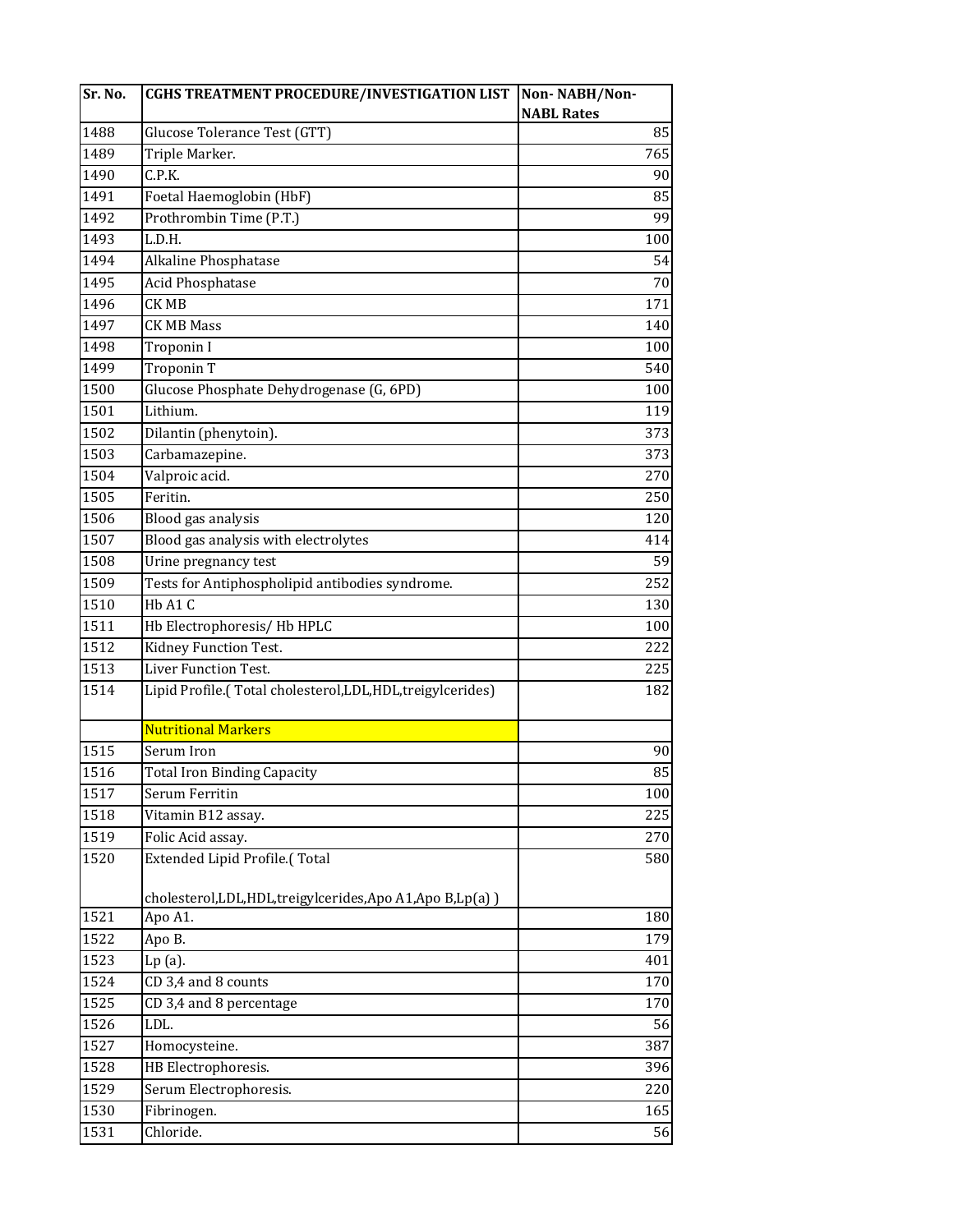| Sr. No. | <b>CGHS TREATMENT PROCEDURE/INVESTIGATION LIST</b> | Non-NABH/Non-     |
|---------|----------------------------------------------------|-------------------|
|         |                                                    | <b>NABL Rates</b> |
| 1532    | Magnesium.                                         | 135               |
| 1533    | GGTP.                                              | 85                |
| 1534    | Lipase.                                            | 215               |
| 1535    | Fructosamine.                                      | 200               |
| 1536    | β2 microglobulin                                   | 85                |
| 1537    | Catecholamines.                                    | 1050              |
| 1538    | Creatinine clearance.                              | 120               |
|         | NAME OF INVESTIGATION / TUMOUR MARKERS             |                   |
| 1539    | PSA-Total.                                         | 281               |
| 1540    | PSA-Free.                                          | 375               |
| 1541    | AFP.                                               | 293               |
| 1542    | HCG.                                               | 289               |
| 1543    | CA.125.                                            | 352               |
| 1544    | CA 19,9.                                           | 554               |
| 1545    | CA 15.3.                                           | 539               |
| 1546    | Vinyl Mandelic Acid                                |                   |
| 1547    | Calcitonin                                         | 450               |
| 1548    | Carcioembryonic antigen(CEA)                       | 306               |
|         | <b>OTHERS</b>                                      |                   |
| 1549    | Immunofluorescence                                 | 150               |
| 1550    | Direct(Skin and kidney Disease)                    | 425               |
| 1551    | Indirect (antids DNA Anti Smith ANCA)              |                   |
| 1552    | VitD3 assay                                        | 550               |
| 1553    | Serum Protein electrophoresis with                 | 300               |
|         | immunofixationelectrophoresis (IFE)                |                   |
| 1554    | BETA-2 Microglobulin assay                         | 100               |
| 1555    | Anti cycliocitrullinated peptide (Anti CCP)        | 450               |
| 1556    | Anti tissuetransglutaminase antibody               |                   |
| 1557    | Serum Erythropoetin                                | 425               |
| 1558    | ACTH                                               | 500               |
|         | <b>HARMONES</b>                                    |                   |
| 1559    | T3, T4, TSH                                        | 181               |
| 1560    | T3                                                 | 64                |
| 1561    | T <sub>4</sub>                                     | 64                |
| 1562    | TSH                                                | 90                |
| 1563    | LH                                                 | 150               |
| 1564    | <b>FSH</b>                                         | 150               |
| 1565    | Prolactin                                          | 150               |
| 1566    | Cortisol                                           | 226               |
| 1567    | PTH(Paratharmone)                                  | 500               |
| 1568    | C-Peptide.                                         | 330               |
| 1569    | Insulin.                                           | 150               |
| 1570    | Progesterone.                                      | 225               |
| 1571    | 17-DH Progesterone.                                | 396               |
| 1572    | DHEAS.                                             | 396               |
| 1573    | Androstendione.                                    | 600               |
| 1574    | Growth Hormone.                                    | 306               |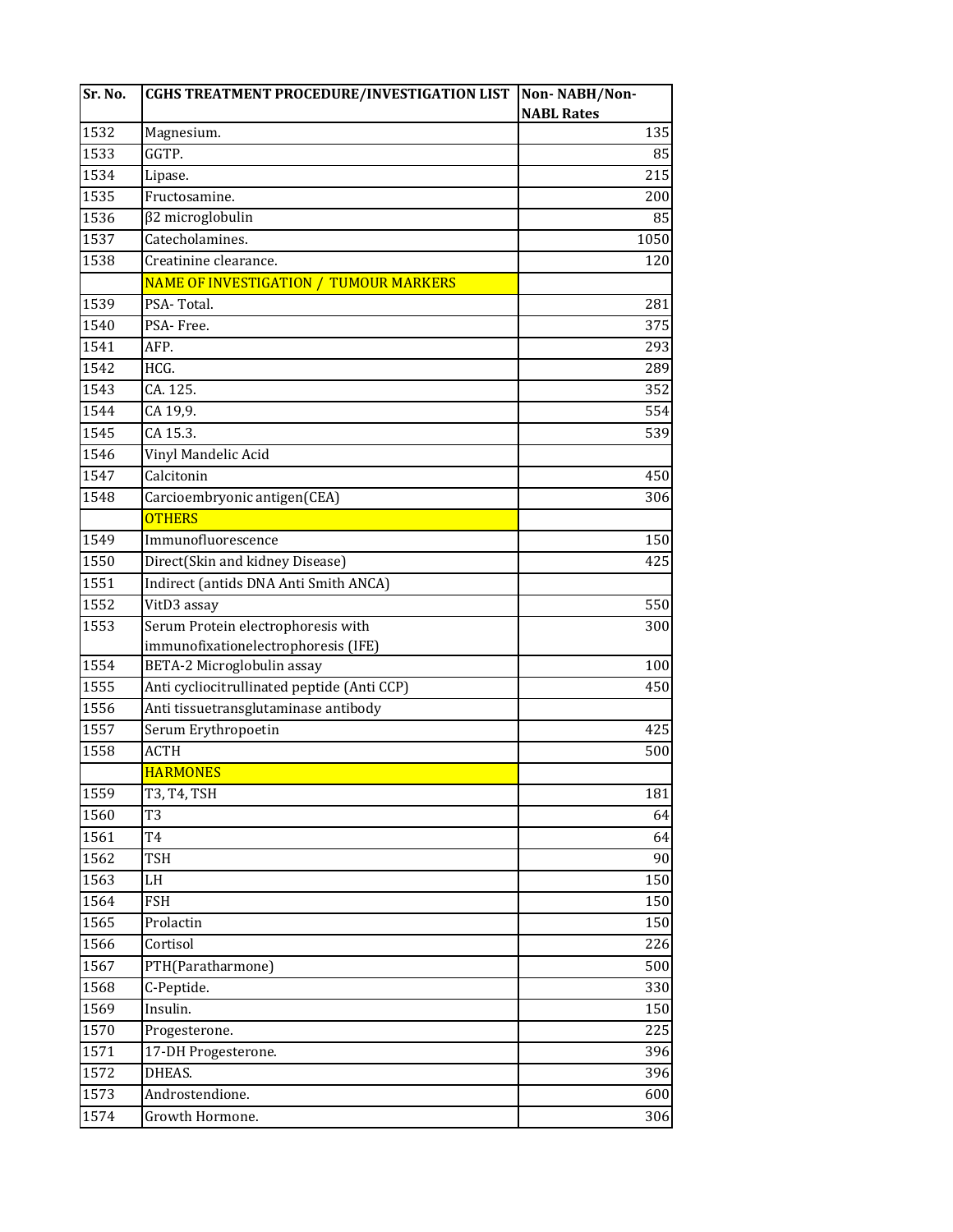| Sr. No. | <b>CGHS TREATMENT PROCEDURE/INVESTIGATION LIST</b>  | Non-NABH/Non-     |
|---------|-----------------------------------------------------|-------------------|
|         |                                                     | <b>NABL Rates</b> |
| 1575    | TPO.                                                | 300               |
| 1576    | Throglobulin.                                       | 300               |
| 1577    | Hydatic Serology.                                   | 318               |
| 1578    | Anti Sperm Antibodies.                              | 380               |
| 1579    | Qualitative.                                        | 1989              |
| 1580    | Quantitative.                                       | 1360              |
| 1581    | Qualitative.                                        | 1691              |
| 1582    | <b>HPV</b> serology                                 | 218               |
| 1583    | Rota Virus serology                                 | 130               |
| 1584    | PCR for TB                                          | 829               |
| 1585    | PCR for HIV                                         | 540               |
| 1586    | Chlamydae antigen                                   | 765               |
| 1587    | chlamydae antibody                                  | 238               |
| 1588    | Brucella serology                                   | 208               |
| 1589    | Influenza A serology                                | 849               |
|         | USG, X-RAY, CT, MRI, BONE DENSITOMETRY              |                   |
| 1590    | USG for Obstetrics - Anomalies scan                 | 323               |
| 1591    | Abdomen USG                                         | 291               |
| 1592    | Pelvic USG (prostate, gynae, infertility etc)       | 255               |
| 1593    | Small parts USG (scrotum, thyroid, parathyroid etc) | 349               |
| 1594    | Neonatal head (Tranfontanellar)                     | 425               |
| 1595    | Neonatal spine                                      | 450               |
| 1596    | Contrast enhanced USG                               | 850               |
| 1597    | <b>USG Breast</b>                                   | 349               |
| 1598    | USG Hystero-Salpaingography (HSG)                   | 255               |
| 1599    | Carotid Doppler                                     | 850               |
| 1600    | <b>Arterial Colour Doppler</b>                      | 706               |
| 1601    | Venous Colour Doppler                               | 706               |
| 1602    | Colour Doppler, renal arteries/any other organ      | 800               |
| 1603    | USG guided intervention- FNAC                       | 490               |
| 1604    | USG guided intervention - biopsy                    | 720               |
| 1605    | USG guided intervention - nephrostomy               | 744               |
|         | X-Ray                                               |                   |
| 1606    | Abdomen AP Supine or Erect (One film)               | 128               |
| 1607    | Abdomen Lateral view (one film)                     | 128               |
| 1608    | Chest PA view (one film)                            | 60                |
| 1609    | Chest Lateral (one film)                            | 60                |
| 1610    | Mastoids: Towne view, oblique views (3 films)       | 225               |
| 1611    | Extremities, bones & Joints AP & Lateral views (Two | 230               |
|         | films)                                              |                   |
| 1612    | Pelvis A.P (one film)                               | 110               |
| 1613    | T. M. Joints (one film)                             | 110               |
| 1614    | Abdomen & Pelvis for K. U. B.                       | 128               |
| 1615    | Skull A. P. & Lateral (2 films)                     | 250               |
| 1616    | Spine A. P. & Lateral (2 films)                     | 250               |
| 1617    | PNS view (1 film)                                   | 110               |
|         | <b>X RAY CONTRAST STUDIES</b>                       |                   |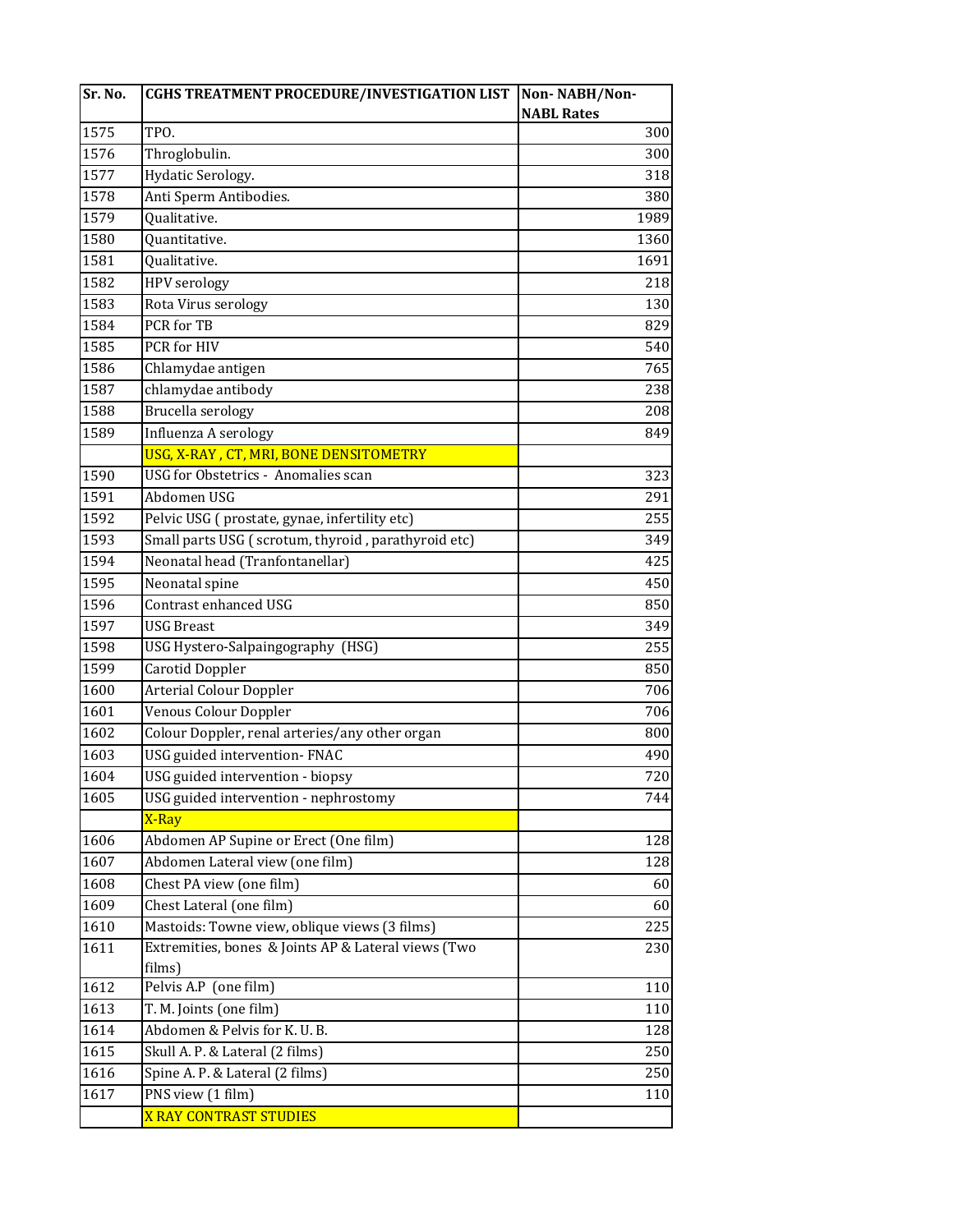| Sr. No. | <b>CGHS TREATMENT PROCEDURE/INVESTIGATION LIST</b>        | Non-NABH/Non-     |
|---------|-----------------------------------------------------------|-------------------|
|         |                                                           | <b>NABL Rates</b> |
| 1618    | <b>Barium Swallow</b>                                     | 510               |
| 1619    | Barium Upper GI study                                     | 800               |
| 1620    | Barium Upper GI study (Double contrast)                   | 850               |
| 1621    | Barium Meal follow through                                | 935               |
| 1622    | Barium Enema (Single contrast/double contrast)            | 850               |
| 1623    | Small bowel enteroclysis                                  | 935               |
| 1624    | ERCP (Endoscopic Retrograde Cholangio -                   | 2500              |
|         | Pancreatography)                                          |                   |
| 1625    | General: Fistulography                                    | 638               |
|         | /Sinography/Sialography/Dacrocystography/ T-Tube          |                   |
|         | cholangiogram/Nephrostogram                               |                   |
| 1626    | Percutaneous transhepatic cholangiography (PTC)           | 1296              |
| 1627    | Intravenous Pyelography (IVP)                             | 1190              |
| 1628    | Micturating Cystourethrography (MCU)                      | 680               |
| 1629    | Retrograde Urethrography (RGU)                            | 680               |
| 1630    | Contrast Hystero-Salpingography (HSG)                     | 918               |
| 1631    | X ray - Arthrography                                      | 700               |
| 1632    | Cephalography                                             | 150               |
| 1633    | Myelography                                               | 2475              |
| 1634    | Diagnostic Digital Subtraction Angiography (DSA)          | 1749              |
|         | <b>MAMMOGRAPHY</b>                                        |                   |
| 1635    | X-ray Mammography                                         | 315               |
| 1636    | <b>MRI Mammography</b>                                    | 2295              |
|         | CT                                                        |                   |
| 1637    | <b>CT Head-Without Contrast</b>                           | 893               |
| 1638    | CT Head- with Contrast (+/- CT angiography)               | 1215              |
| 1639    | C. T. Chest - without contrast (for lungs)                | 1700              |
| 1640    | C. T. Scan Lower Abdomen(incl. Pelvis) With Contrast      | 1530              |
| 1641    | C. T. Scan Lower Abdomen(Incl. Pelvis) Without Contrast   | 1500              |
| 1642    | C. T. Scan Whole Abdomen Without Contrast                 | 2700              |
| 1643    | C. T. Scan Whole Abdomen With Contrast                    | 4050              |
| 1644    | Triple Phase CT abdomen                                   | 4500              |
| 1645    | CT angiography abdomen/ Chest                             | 4250              |
| 1646    | <b>CT Enteroclysis</b>                                    | 5400              |
| 1647    | C. T. Scan Neck - Without Contrast                        | 1500              |
| 1648    | C. T. Scan Neck - With Contrast                           | 1870              |
| 1649    | C. T. Scan Orbits - Without Contrast                      | 1190              |
| 1650    | C. T. Scan Orbits - With Contrast                         | 1615              |
| 1651    | C. T. Scan of Para Nasal Sinuses-Without Contrast         | 900               |
| 1652    | C. T. Scan of Para Nasal Sinuses - With Contrast          | 1600              |
| 1653    | C. T. Spine (Cervical, Dorsal, Lumbar, Sacral)-without    | 1488              |
|         | contrast                                                  |                   |
| 1654    | CT Temporal bone - without contrast                       | 893               |
| 1655    | CT - Dental                                               | 1275              |
| 1656    | C. T. Scan Limbs - Without Contrast                       | 1700              |
| 1657    | C. T. Scan Limbs - With Contrast including CT angiography | 2253              |
|         |                                                           |                   |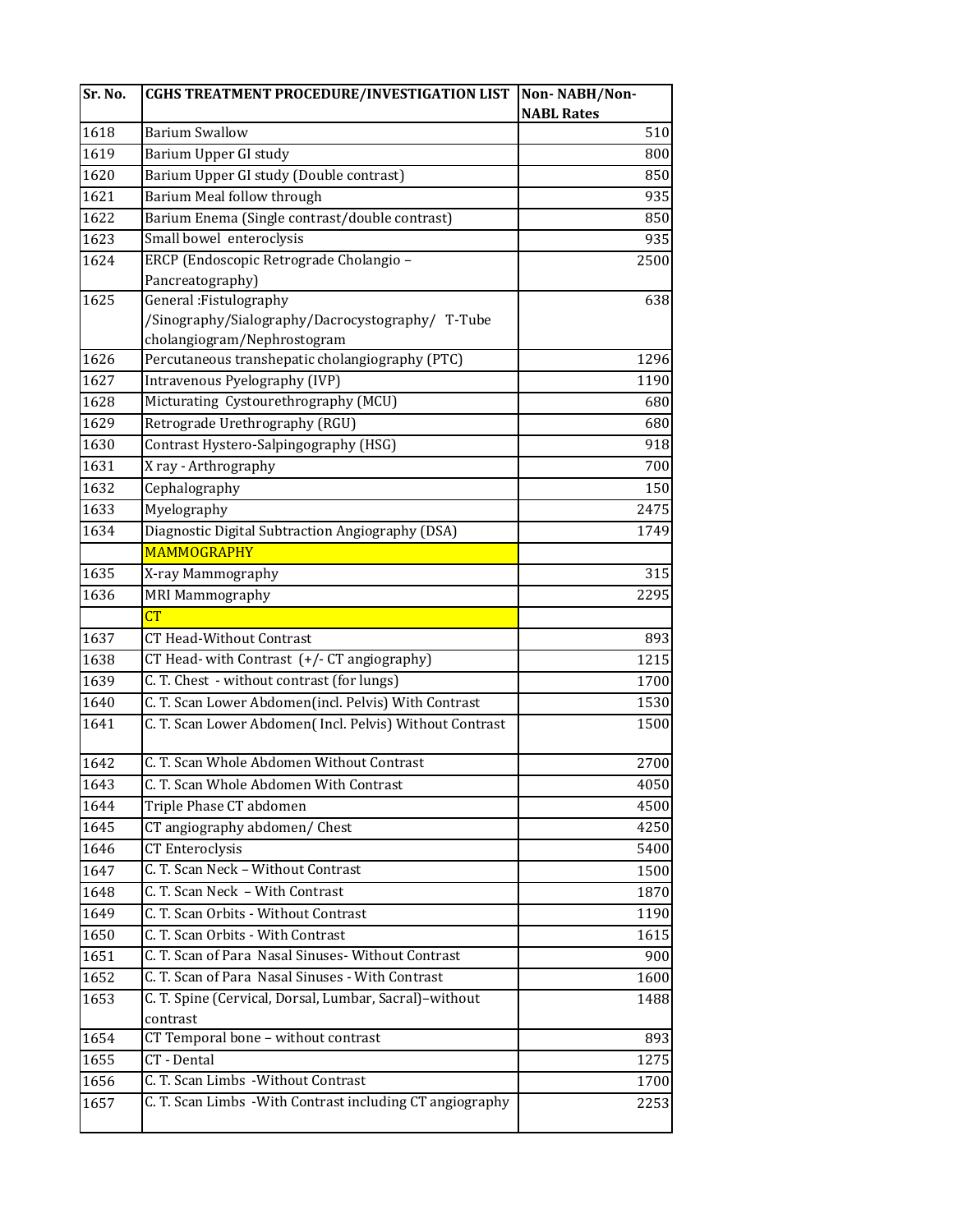| Sr. No.      | CGHS TREATMENT PROCEDURE/INVESTIGATION LIST                  | Non-NABH/Non-     |
|--------------|--------------------------------------------------------------|-------------------|
|              |                                                              | <b>NABL Rates</b> |
| 1658         | C.T. Guided intervention -FNAC                               | 1200              |
| 1659         | C.T. Guided Trucut Biopsy                                    | 1200              |
| 1660         | C. T. Guided intervention -percutaneous catheter             | 1305              |
|              | drainage / tube placement<br><b>MRI</b>                      |                   |
|              | MRI Head - Without Contrast                                  |                   |
| 1661<br>1662 | MRI Head - With Contrast                                     | 1998<br>2848      |
| 1663         | MRI Orbits - Without Contrast                                | 1445              |
| 1664         | MRI Orbits - With Contrast                                   |                   |
|              | MRI Nasopharynx and PNS - Without Contrast                   | 2000              |
| 1665         | MRI Nasopharynx and PNS - With Contrast                      | 2450              |
| 1666         |                                                              | 3500              |
| 1667         | MR for Salivary Glands with Sialography                      | 2700              |
| 1668<br>1669 | <b>MRI Neck - Without Contrast</b><br>MRI Neck-with contrast | 2700<br>4500      |
|              | MRI Shoulder - Without contrast                              |                   |
| 1670         | MRI Shoulder - With conntrast                                | 2600              |
| 1671         |                                                              | 2000              |
| 1672         | MRI shoulder both Joints - Without contrast                  | 2700              |
| 1673         | MRI Shoulder both joints - With contrast                     | 4000              |
| 1674         | MRI Wrist Single joint - Without contrast                    | 2125              |
| 1675         | MRI Wrist Single joint - With contrast                       | 4000              |
| 1676         | MRI Wrist both joints - Without contrast                     | 2125              |
| 1677         | MRI Wrist Both joints - With contrast                        | 4500              |
| 1678         | MRI knee Single joint - Without contrast                     | 2125              |
| 1679         | MRI knee Single joint - With contrast                        | 4500              |
| 1680         | MRI knee both joints - Without contrast                      | 2125              |
| 1681         | MRI knee both joints - With contrast                         | 4500              |
| 1682         | MRI Ankle Single joint - Without contrast                    | 2125              |
| 1683         | MRI Ankle single joint - With contrast                       | 4500              |
| 1684         | MRI Ankle both joints - With contrast                        | 4500              |
| 1685         | MRI Ankle both joints - Without contrast                     | 2500              |
| 1686         | MRI Hip - With contrast                                      | 2500              |
| 1687         | MRI Hip - without contrast                                   | 2125              |
| 1688         | MRI Pelvis - Without Contrast                                | 2125              |
| 1689         | MRI Pelvis - with contrast                                   | 4500              |
| 1690         | MRI Extremities - With contrast                              | 4500              |
| 1691         | MRI Extremities - Without contrast                           | 2125              |
| 1692         | MRI Temporomandibular - B/L - With contrast                  | 4000              |
| 1693         | MRI Temporomandibular - B/L - Without contrast               | 2125              |
| 1694         | MR Temporal Bone/ Inner ear with contrast                    | 4000              |
| 1695         | MR Temporal Bone/ Inner ear without contrast                 | 2500              |
| 1696         | MRI Abdomen - Without Contrast                               | 2125              |
| 1697         | MRI Abdomen - With Contrast                                  | 4500              |
| 1698         | MRI Breast - With Contrast                                   | 4250              |
| 1699         | MRI Breast - Without Contrast                                | 2125              |
| 1700         | MRI Spine Screening - Without Contrast                       | 1000              |
| 1701         | MRI Chest - Without Contrast                                 | 1913              |
| 1702         | MRI Chest - With Contrast                                    | 4000              |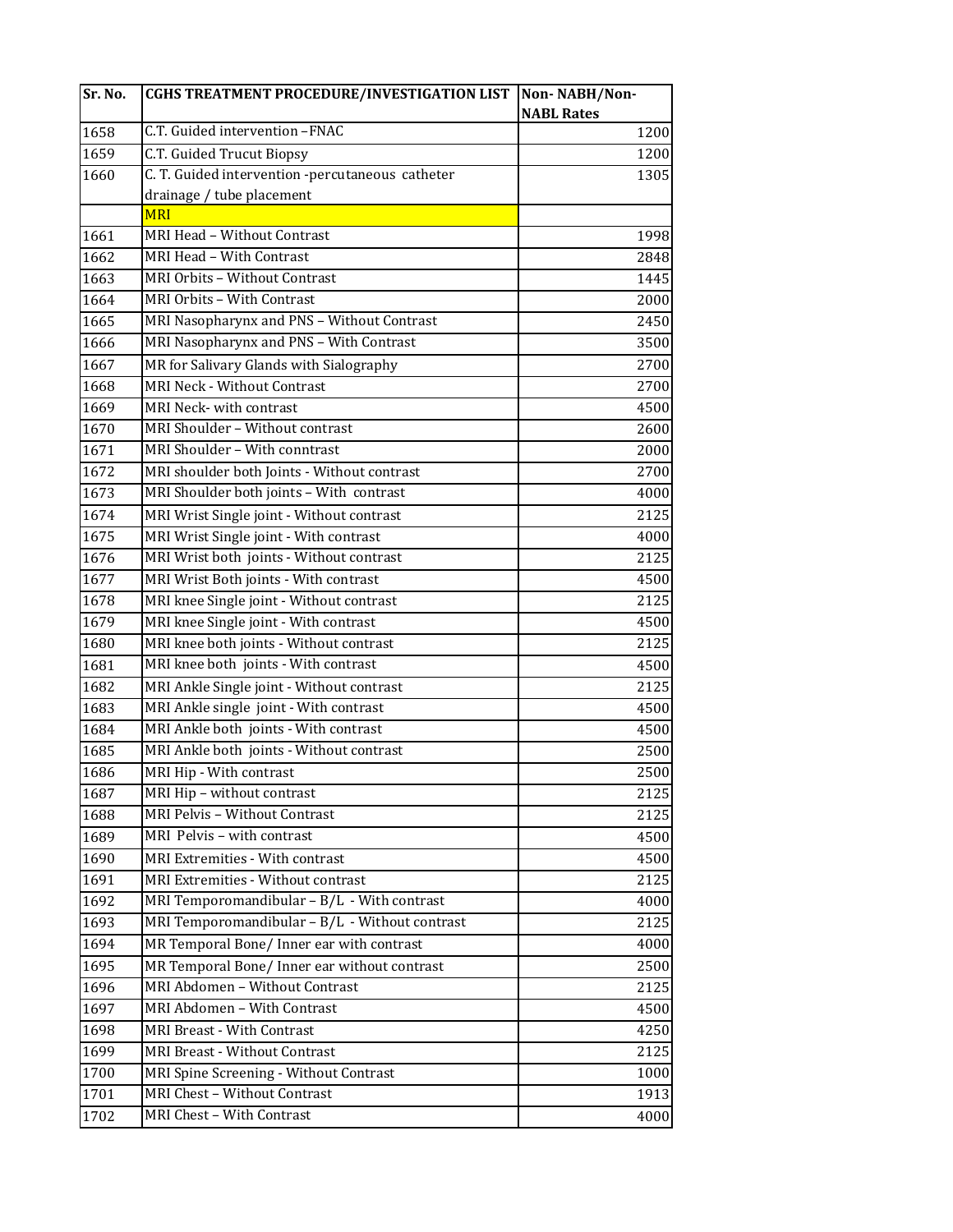| Sr. No. | <b>CGHS TREATMENT PROCEDURE/INVESTIGATION LIST</b>       | Non-NABH/Non-     |
|---------|----------------------------------------------------------|-------------------|
|         |                                                          | <b>NABL Rates</b> |
| 1703    | MRI Cervical/Cervico Dorsal Spine - Without Contrast     | 2125              |
| 1704    | MRI Cervical/ Cervico Dorsal Spine - With Contrast       | 4000              |
| 1705    | MRI Dorsal/ Dorso Lumbar Spine - Without Contrast        | 2125              |
| 1706    | MRI Dorsal/ Dorso Lumbar Spine - With Contrast           | 4000              |
| 1707    | MRI Lumbar/ Lumbo-Sacral Spine - Without Contrast        | 2125              |
| 1708    | MRI Lumbar/ Lumbo-Sacral Spine - With Contrast           | 4500              |
| 1709    | Whole body MRI (For oncological workup)                  | 5100              |
| 1710    | MR cholecysto-pancreatography.                           | 4500              |
| 1711    | MRI Angiography - with contrast                          | 4950              |
| 1712    | <b>MR</b> Enteroclysis                                   | 2125              |
|         | <b>BONE DENSITOMETRY (DEXA SCAN)</b>                     |                   |
| 1713    | Dexa Scan Bone Densitometry - Two sites                  | 1500              |
| 1714    | Dexa Scan Bone Densitometry - Three sites (Spine, Hip &  | 2000              |
|         | extremity)                                               |                   |
| 1715    | Dexa Scan Bone Densitometry Whole body                   | 2450              |
|         | NEUROLOGICAL INVESTIGATIONS AND PROCEDURES               |                   |
| 1716    | EEG/Video EEG                                            | 298               |
| 1717    | EMG (Electro myography)                                  | 638               |
| 1718    | Nerve condition velocity (at least 2 limbs)              | 638               |
| 1719    | Decremental response (before and after neo stigmine)     | 595               |
| 1720    | Incremental response                                     | 595               |
| 1721    | SSEP (Somato sensory evoked potentials)                  | 638               |
| 1722    | Poly somnography                                         | 638               |
| 1723    | Brachial plexus study                                    | 638               |
| 1724    | Muscle biopsy                                            | 383               |
| 1725    | ACHR anti body titre                                     | 1848              |
| 1726    | Anti MUSK body titre                                     | 2340              |
| 1727    | Serum COPPER                                             | 450               |
| 1728    | Serum ceruloplasmin                                      | 450               |
| 1729    | Urinary copper                                           | 450               |
| 1730    | Serum homocystine                                        | 405               |
| 1731    | Serum valproate level                                    | 315               |
| 1732    | Serum phenol barbitone level                             | 332               |
| 1733    | Coagulation profile                                      | 553               |
| 1734    | Protein C, S anti thrombine - III                        | 2400              |
| 1735    | Serum lactate level                                      | 425               |
|         | CSE                                                      |                   |
| 1736    | Basic studies including cell count, protein, sugar, gram |                   |
|         | stain, India Ink preparation and smear for AFP           | 216               |
| 1737    | Special studies                                          | 1000              |
| 1738    | PCR for tuberculosis/ Herpes simplex                     | 1080              |
| 1739    | Bacterial culture and sensitivity                        | 180               |
| 1740    | Mycobacterial culture and sensitivity                    | 180               |
| 1741    | Fungal culture                                           | 128               |
| 1742    | Malignant cells                                          | 64                |
| 1743    | Anti measles antibody titre (with serum antibody titre)  | 890               |
| 1744    | Viral culture                                            | 255               |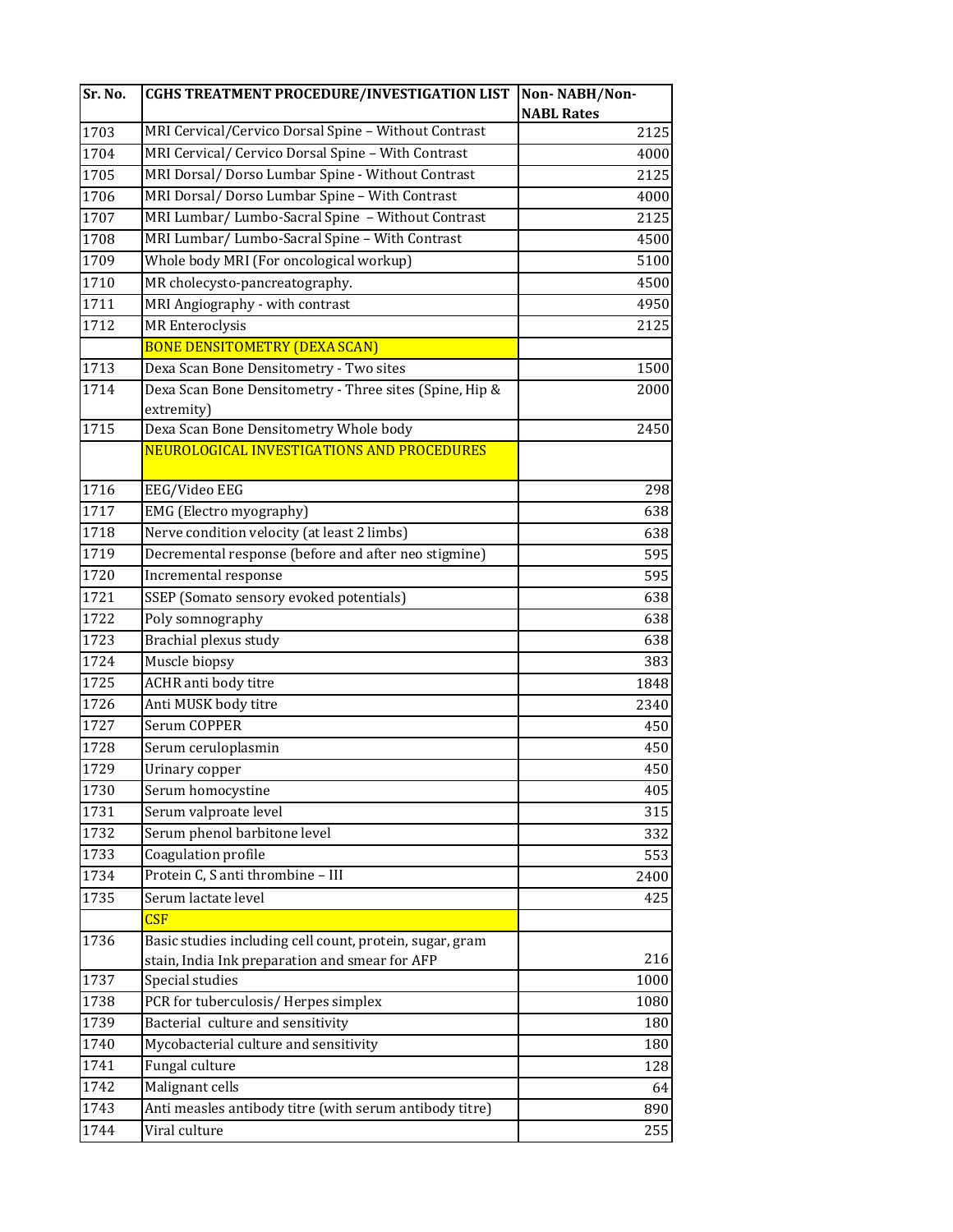| Sr. No. | <b>CGHS TREATMENT PROCEDURE/INVESTIGATION LIST</b> | Non-NABH/Non-     |
|---------|----------------------------------------------------|-------------------|
|         |                                                    | <b>NABL Rates</b> |
| 1745    | Antibody titre (Herpes simplex, cytomegalo virus,  |                   |
|         | flavivirus, zoster varicella virus)                | 760               |
| 1746    | Oligoclonal band                                   | 1200              |
| 1747    | Myelin Basic protein                               | 1871              |
| 1748    | Lactate                                            | 298               |
| 1749    | Crypto coccal antigen                              | 1024              |
|         | <b>TESTS IN GASTRO-ENTEROLOGY</b>                  |                   |
| 1750    | D-xylase test                                      | 765               |
| 1751    | Fecal fat test/ fecal chymotrypsin/ fecal elastase | 765               |
| 1752    | <b>Breath tests</b>                                | 1275              |
| 1753    | H pylori serology for ciliac disease               | 468               |
| 1754    | HBV genotyping                                     | 2321              |
| 1755    | HCV genotyping                                     | 4633              |
|         | TESTS IN ENDOCRINOLOGY (IN ADDITION TO THOSE       |                   |
|         | <b>INCLUDED UNDER HARMONES)</b>                    |                   |
| 1756    | <b>Urinary VMA</b>                                 | 1350              |
| 1757    | Urinary metanephrine/Normetanephrine               | 1024              |
| 1758    | Urinary free catecholamine                         | 1521              |
| 1759    | Serum catecholamine                                | 3060              |
| 1760    | Serum aldosterone                                  | 1020              |
| 1761    | 24 Hr urinary aldosterone                          | 828               |
| 1762    | Plasma renin activity                              | 1050              |
| 1763    | Serum aldosterone/renin ratio                      | 1080              |
| 1764    | Osmolality urine                                   | 128               |
| 1765    | Osmolality serum                                   | 128               |
| 1766    | Urinary sodium                                     | 72                |
| 1767    | <b>Urinary Chloride</b>                            | 43                |
| 1768    | Urinary potassium                                  | 72                |
| 1769    | Urinary calcium                                    | 79                |
| 1770    | Thyroid binding globulin                           | 510               |
| 1771    | 24 hr. urinary free cotisole                       | 200               |
| 1772    | Islet cell antebody                                | 750               |
| 1773    | <b>GAD</b> antibody                                | 1197              |
| 1774    | Insulin associated antibody                        | 404               |
| 1775    | $IGF-1$                                            | 1500              |
| 1776    | IGF-BP3                                            | 1519              |
| 1777    | Sex hormone binding globulin                       | 1200              |
| 1778    | USG guided FNAC thyroid gland                      | 387               |
| 1779    | E <sub>2</sub>                                     |                   |
| 1780    | Thyro globulin antibody                            | 587               |